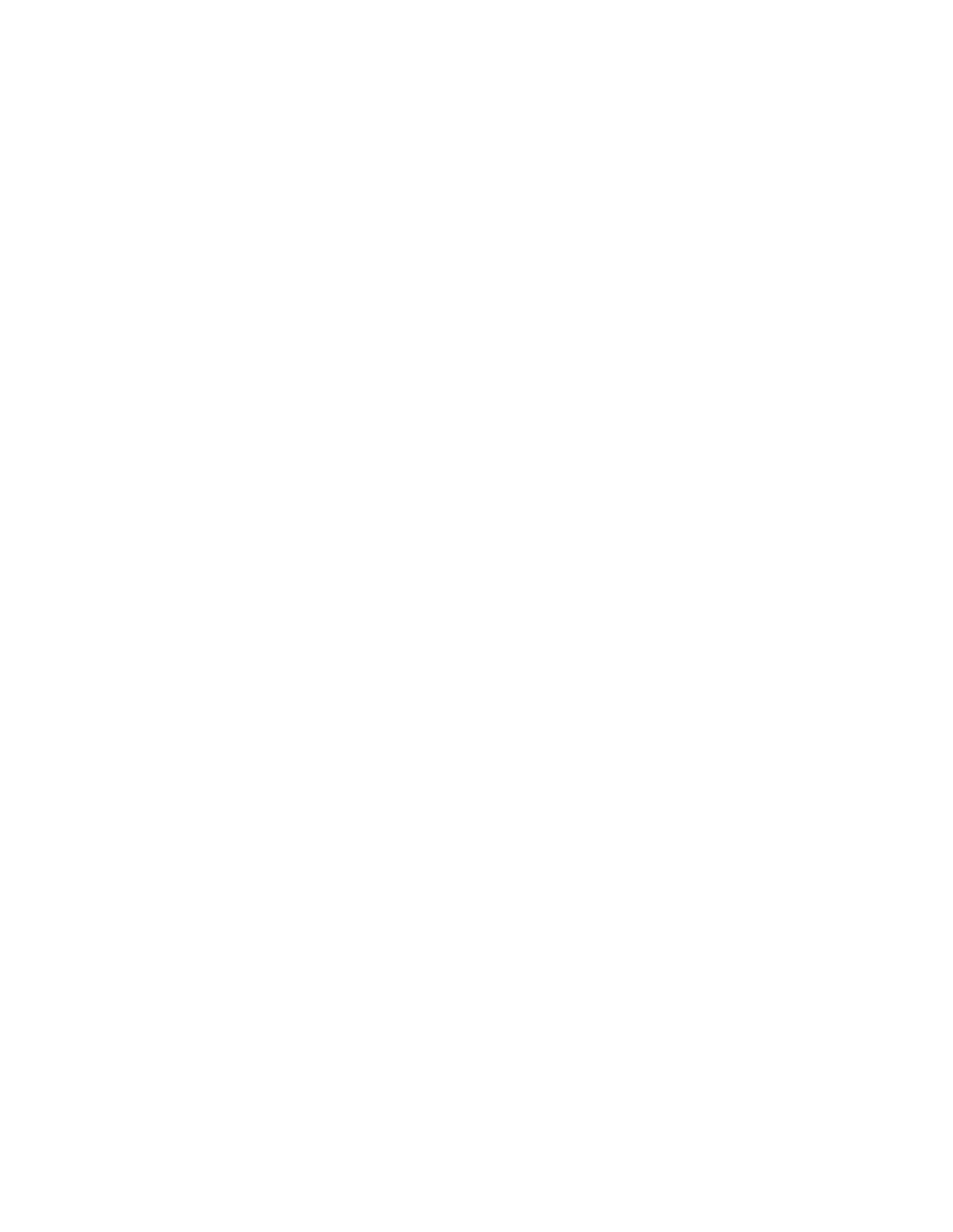### **TABLE OF CONTENTS**

| 1.0 |                                                                                                                |
|-----|----------------------------------------------------------------------------------------------------------------|
| 1.1 |                                                                                                                |
| 1.2 |                                                                                                                |
| 1.3 |                                                                                                                |
| 1.4 |                                                                                                                |
| 1.5 |                                                                                                                |
| 1.6 |                                                                                                                |
| 1.7 |                                                                                                                |
| 1.8 |                                                                                                                |
| 1.9 |                                                                                                                |
|     |                                                                                                                |
| 2.0 |                                                                                                                |
| 2.1 |                                                                                                                |
| 2.2 |                                                                                                                |
| 2.3 |                                                                                                                |
| 2.4 |                                                                                                                |
| 2.5 |                                                                                                                |
| 3.0 |                                                                                                                |
| 3.1 |                                                                                                                |
| 3.2 |                                                                                                                |
| 3.3 | GOING-PRIVATE TRANSACTIONS. LEVERAGED BUYOUTS AND OTHER PURCHASE TRANSACTIONS 38                               |
| 3.4 |                                                                                                                |
| 4.0 |                                                                                                                |
| 4.1 |                                                                                                                |
| 4.2 |                                                                                                                |
| 4.3 |                                                                                                                |
| 4.4 |                                                                                                                |
| 4.5 |                                                                                                                |
| 4.6 | EXCLUSIVE FORUM PROVISIONS (and according to the control of the control of the control of the control of the c |
| 4.7 |                                                                                                                |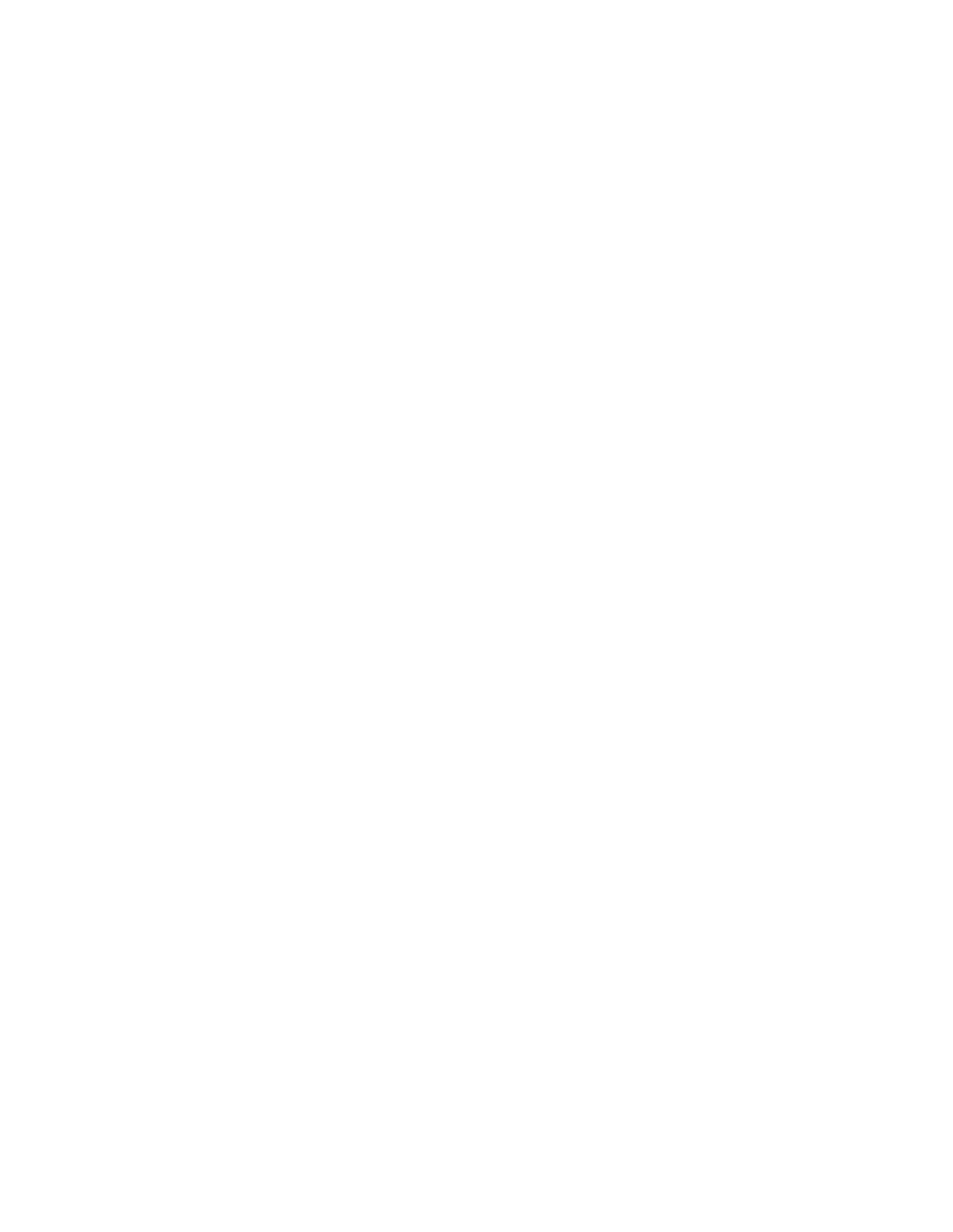### CORPORATE GOVERNANCE DEFINED

Ontario Teachers' Pension Plan (Ontario Teachers') believes that good governance is good business. Companies implementing good governance practices are better positioned to make high-quality decisions that benefit the corporation and ultimately its shareholders.

> Corporate governance is the system of structures a company puts in place to ensure it is effectively directed and controlled. In a corporate governance system there are three parties – the board of directors, management and shareholders. An effective corporate governance system relies on the clear delineation of the roles within the corporate model – shareholders elect directors, directors supervise management and management executes its strategy. Governance issues can arise when a group fails to adequately perform its role or when responsibilities of one or more groups deviate or infringe on the duties of another.

The board of directors has responsibility for the overall governance of the company which includes approving the company's strategic plan, monitoring its implementation and generally supervising management. Directors, depending on the jurisdiction, have a duty to act in the best interests of the shareholders and/or the corporation (although by extension, if directors are acting in the best interests of the corporation there is typically an alignment with shareholders).

Management is responsible to the board for developing and implementing the agreed-upon strategic plan as well as the day-to-day operations of the business. In addition, decisions taken by management (and approved by the board) to allocate the capital of the corporation should generate a return in excess of the cost of that capital.

The supervisory relationship that exists between the board and management necessitates that directors remain objective and are independent from management.

Shareholders appoint the board and the company's auditors, as well as satisfy themselves that the company has effective governance structures in place for the board to be independent and appropriately discharge its duties.

The following diagram illustrates the relationships among the various groups within a corporate governance system, as described above.

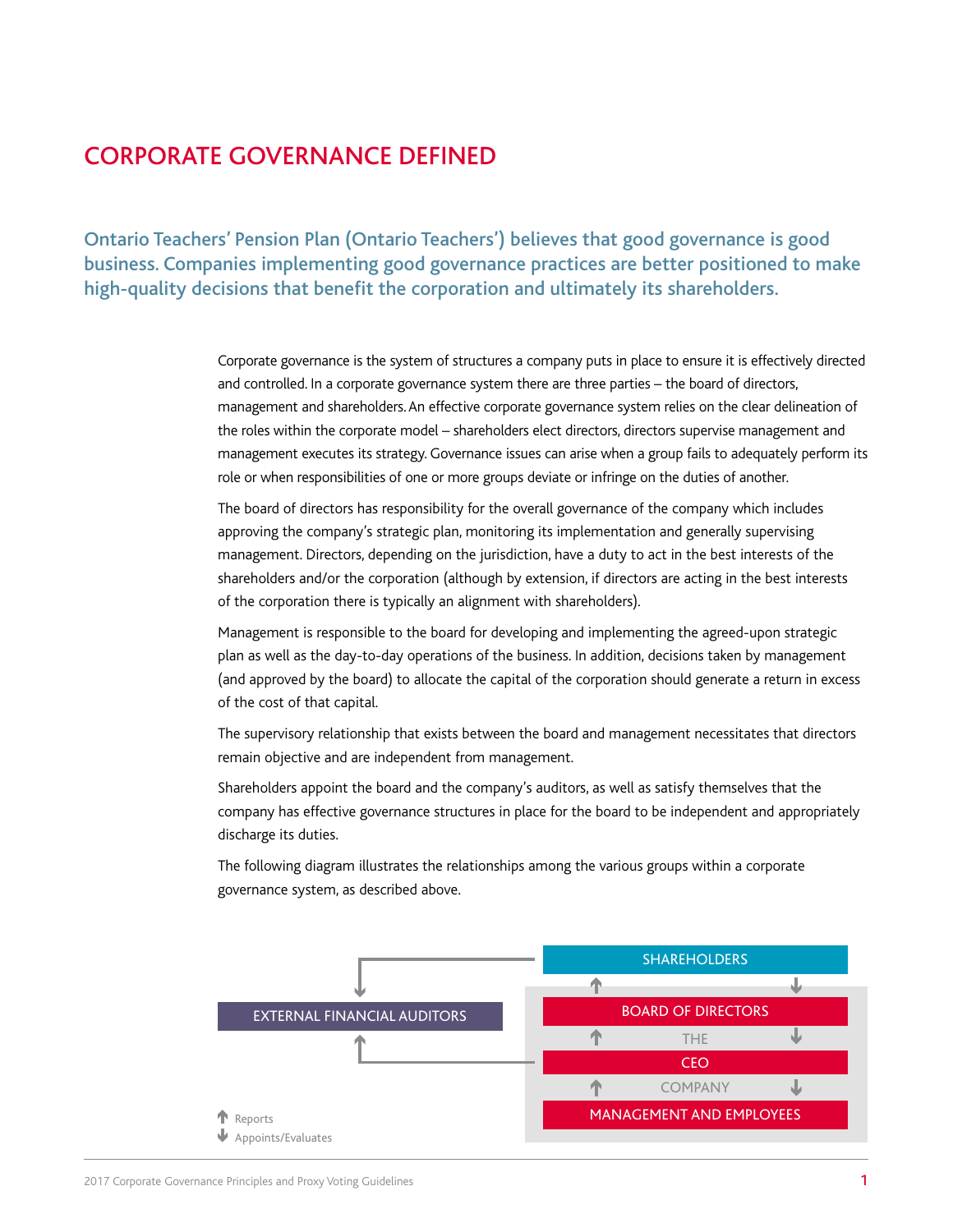### CORPORATE GOVERNANCE PRINCIPLES

Ontario Teachers' has adopted a number of corporate governance principles that we believe underpin an effective corporate governance system in any company. We believe wellgoverned companies apply these principles to their corporate governance structure and demonstrate consistency with them through the decisions the board makes.

#### BOARDS AND DIRECTORS:

- recognize the trust that shareholders have given to them and will not benefit from their election to the board by entering into self-serving activities;
- understand that shareholders provide capital to the firm in exchange for ownership of the company, and therefore expect to receive an appropriate return on that capital. Boards and directors should not enter into transactions that disproportionately transfer excessive amounts of capital to any group or individual, internal or external to the company;
- think and act independently from management, free from conflicts of interest and in accordance with their fiduciary duty. At the minimum, directors must demonstrate a working knowledge of the industry in which the company operates, including operations and risks, and must be willing and able to challenge management. Furthermore, they must continually undertake the necessary efforts to understand the current and emerging issues and risks facing the company and its industry in order to make decisions from the most informed perspective possible;
- need the freedom to apply their judgment and make decisions that they believe are in keeping with their obligations as directors, knowing that they will be held accountable for their decisions. Boards and directors understand that companies must take risks, but should not take risks inconsistent with the best interests of the corporation or its shareholders;
- give the highest regard to shareholder rights, equality in treatment of shareholders and the shareholder democratic process in their decision-making processes. All actions taken by the board will demonstrate this underlying respect for the owners of the corporation;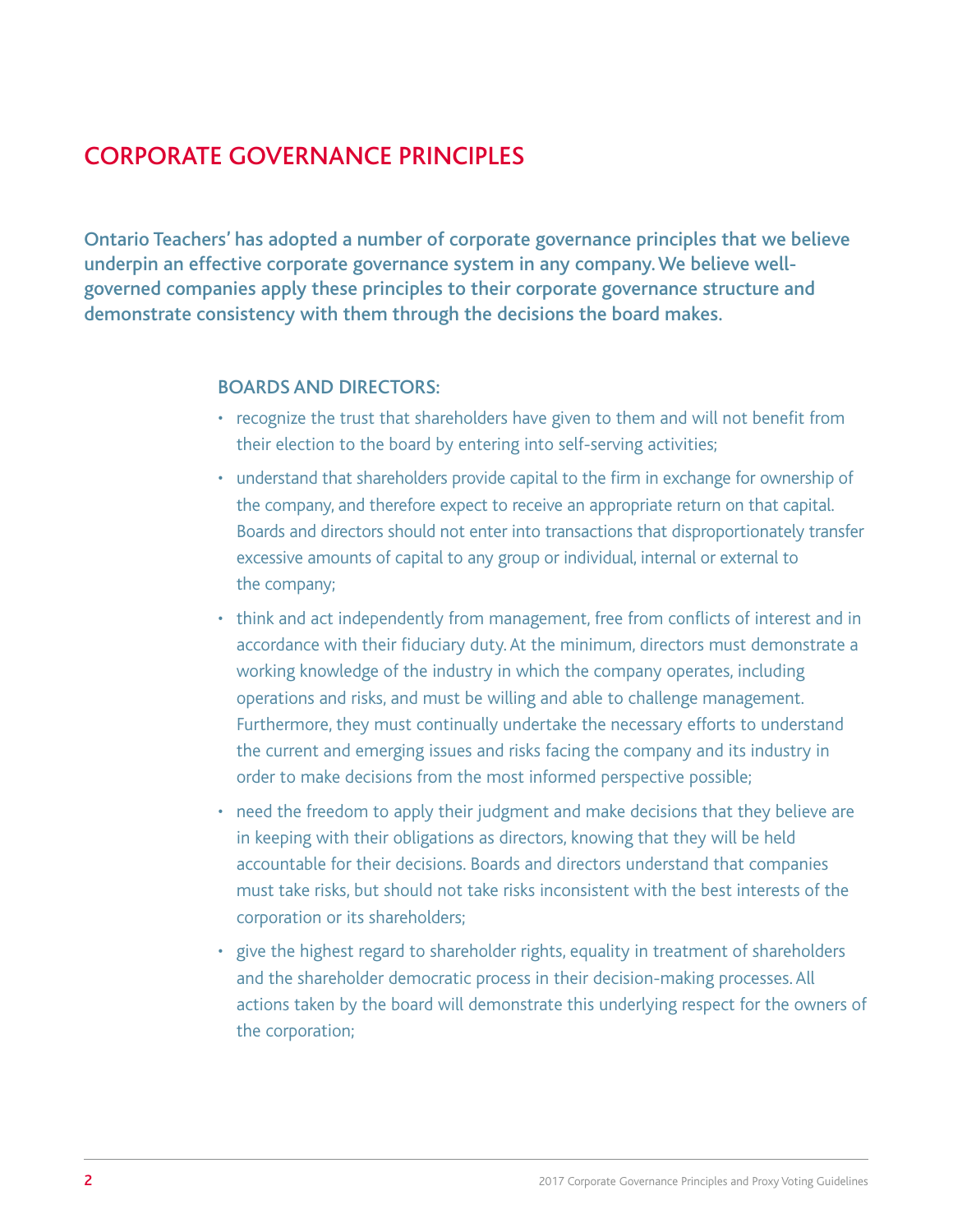- take an objective approach to evaluating management and ensure that any compensation rewards are commensurate with performance and the creation of sustainable shareholder value;
- are sufficiently transparent and open in their written and verbal communication with shareholders. Independent directors should be ready and willing to meet with shareholders, listen to their concerns and have frank and open discussions about the board's governance practices;
- make a real and demonstrated commitment to board effectiveness by conducting annual board and director assessments (including performance and skills assessments) and seeking out and appointing qualified directors. When recruiting and selecting directors, boards should embrace diversity in all its forms in sufficient numbers and encourage the expression of different opinions to enhance discussion and debate.

#### APPLICATION OF CORPORATE GOVERNANCE PRINCIPLES TO PRIVATE COMPANIES

Our Corporate Governance Principles were developed within a public company context. Compared to public companies, shareholders of private companies experience fewer agency issues and can be afforded extra protections through shareholder agreements that are not available when investing in a public company. Therefore, we acknowledge that it is not always appropriate or necessary to apply the same governance structures and practices expected of publicly listed companies to those that are privately held.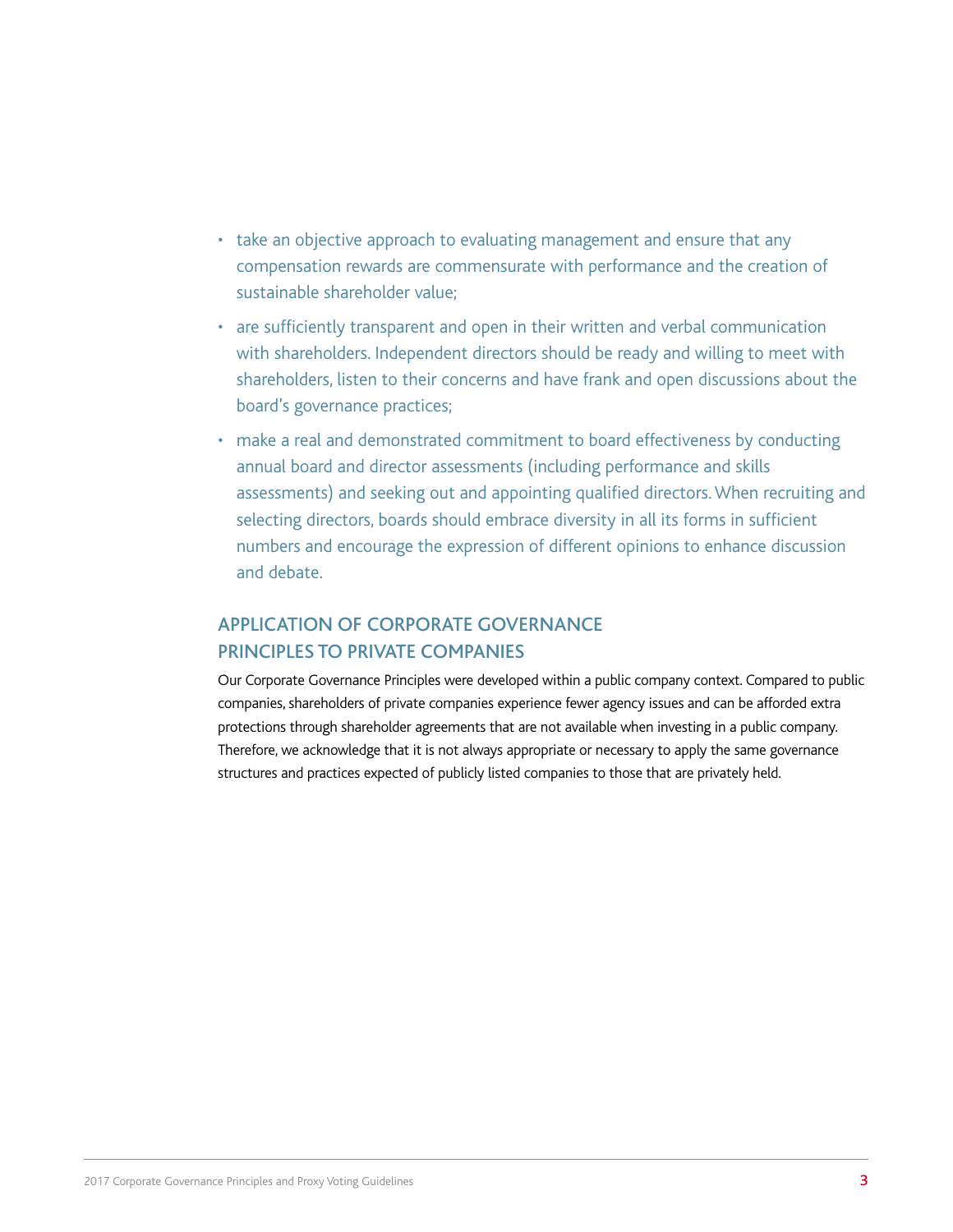### RESPONSIBLE INVESTING

Ontario Teachers' has always taken a responsible approach to investing on behalf of our members. Our mandate and duty is to use diligence when investing other people's money and our investment decisions are based on the obligation of the pension plan to pay our members' pensions. We have established a set of five *Responsible Investing Principles* that guide our actions.

> Arriving at a decision to invest is a complex process requiring an integrated approach. We assess the risks of a number of factors, and our investment decision considers the magnitude and management of the material risks versus the potential return uncovered through our research. We do not select or exclude an investment based solely on any one factor.

We are mindful of the impacts of environmental and social issues on the sustainability of a company's operations and business.

As a responsible investor, and stewards of our members' pensions, we consider good corporate governance to be the overarching framework for effective company management. Ontario Teachers' believes that a strong governance structure underpins a company's ability to effectively deal with risks.

In order to check accountability, we continually monitor a company after the investment has been made. We engage in a number of activities, some of which are regular and ongoing while others are conducted on a case-by-case basis, such as:

- encouraging regular engagement with companies;
- voting our shares in the most informed manner possible;
- examining and assessing the ability of the board to make effective decisions that are in the best interests of the corporation;
- collaborating with other investors where appropriate;
- entering into targeted discussions with companies when the situation warrants;
- taking any other action we deem to be appropriate under the circumstances.

This approach to responsible investing guides how we vote our shares. Our voting decision takes into account issues such as materiality of the risk, return objectives, the mindset of the company as well as alignment with our Corporate Governance Principles.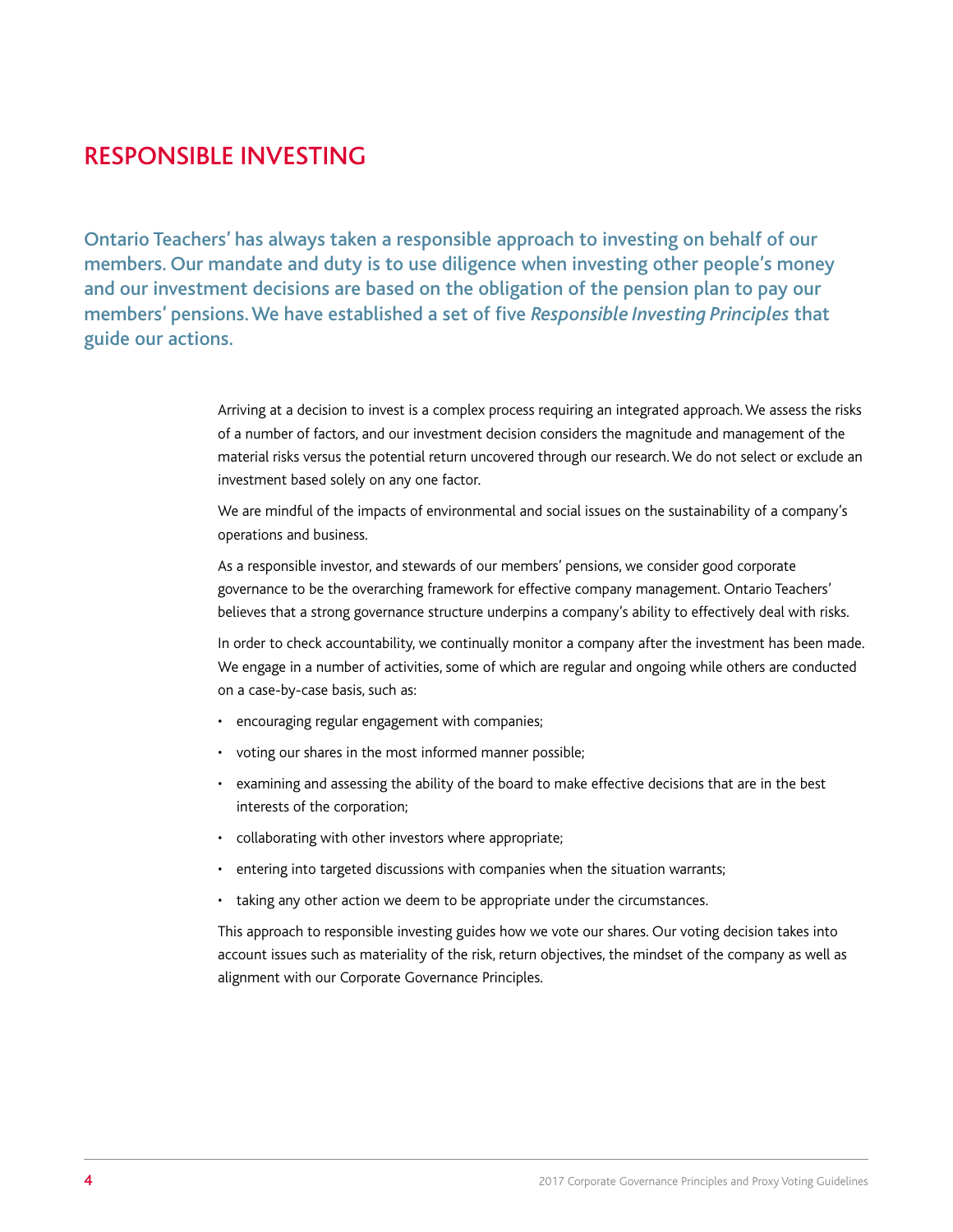### 2017 PROXY VOTING GUIDELINES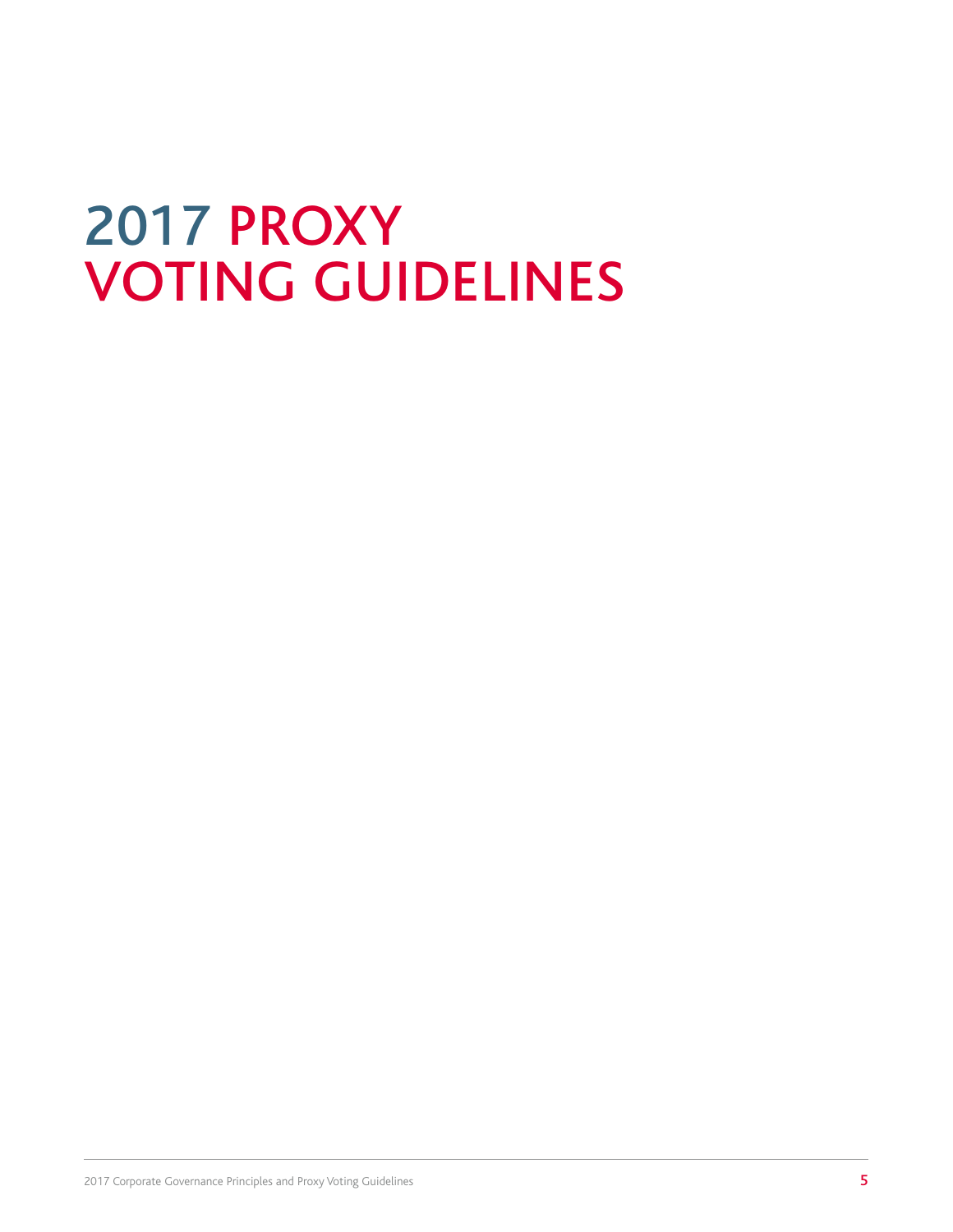### PROXY VOTING

One of our most important rights as investors is the right to vote. We ensure that our votes are cast in a manner that is most consistent with our Corporate Governance Principles and in the best economic interests of company shareholders over the long term.

> The right to vote is one of our most effective tools for promoting good corporate governance. We are also obligated by law to set out our policies and procedures with respect to voting rights and by our own *Statement of Investment Policies and Procedures* to exercise our right to vote.

We take voting very seriously. Our objective is to vote every share of every company we own at every meeting of that company's shareholders. All issues, routine or non-routine, are reviewed in detail within the context of our Corporate Governance Principles and corresponding Proxy Voting Guidelines. Our assessment process consists of consulting a variety of sources, including all relevant company filings and other materials such as proxy research reports and the services of third-party research providers.

#### INTEGRATED PROCESS

At Ontario Teachers', proxy voting is an integrated process. Where appropriate, each portfolio manager with an interest in a particular company is consulted to ensure his or her perspective is reflected in our proxy vote decision. Contentious issues or positions are regularly discussed with senior management in the Investment Division as well as the President and Chief Executive Officer. We may seek to contact the company for additional information or clarification.

#### BUNDLED PROPOSALS

We expect to have the opportunity to review and vote on resolutions separately. However, companies occasionally "bundle" proposals – combine two or more related and/or unrelated items into one resolution. Bundled proposals often contain matters that shareholders would support and those they would likely oppose if voted on separately, presenting a dilemma for shareholders. We discourage bundling proposals as we believe it undermines the shareholder democratic process. If presented with a bundled proposal, we will evaluate each individual item on its own merit and will not vote in support of a bundled resolution if we hold significant reservations about any individual item, even if the bundle contains supportable elements.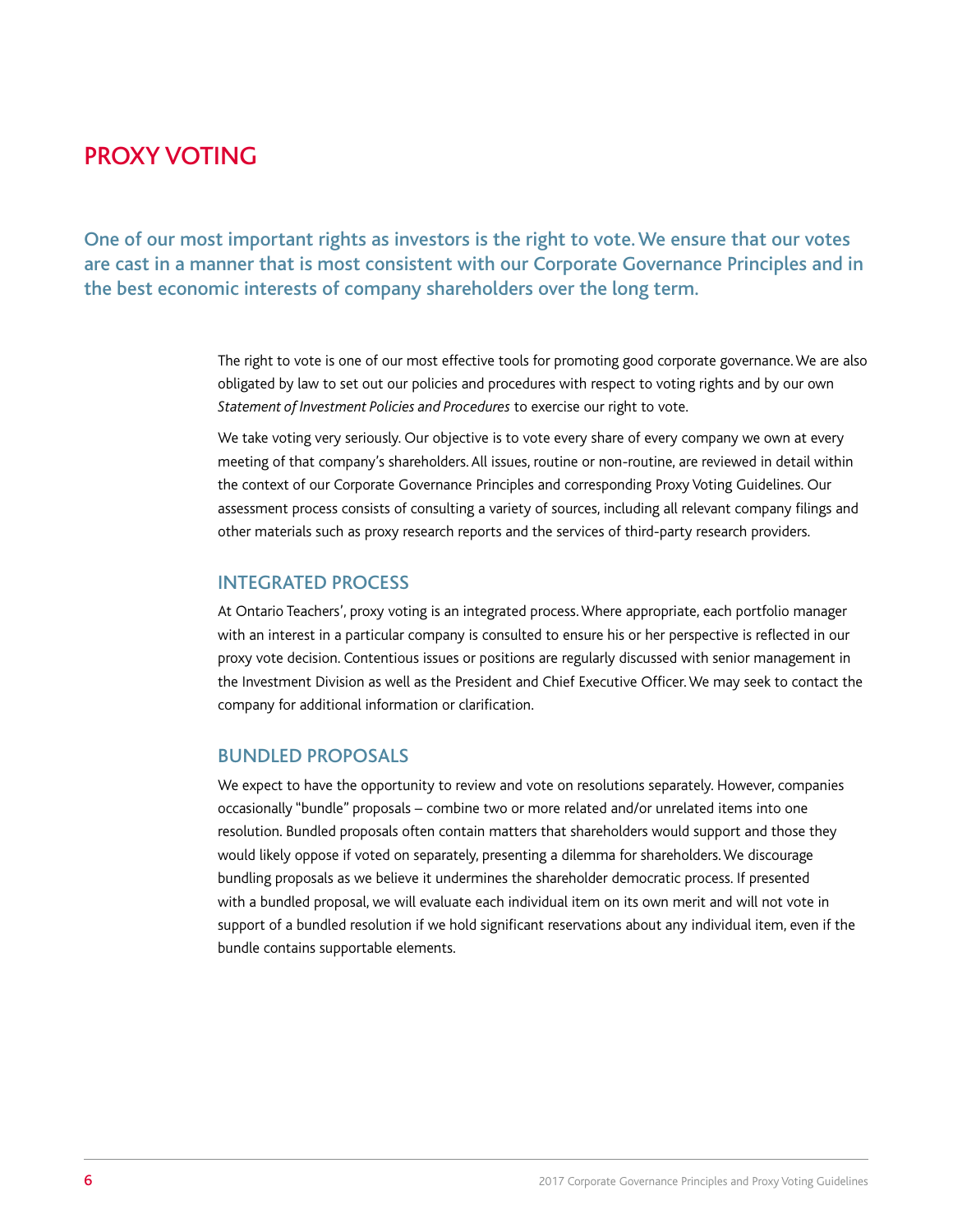#### **DISCLOSURE**

We will generally provide a rationale for our voting decisions when voting against a management recommendation or when a proposal is non-routine in nature. Explanations of our voting decisions are disclosed on our website in advance of the meeting date<sup>1</sup>. We also support the prompt public disclosure of the voting results of each proposal voted on at a meeting of shareholders.

#### ABSTAIN VOTES

Some ballots provide the option to abstain from voting for or against a proposal. We generally do not favour the abstain vote. We believe we have a responsibility to cast a definitive vote for or against a proposal. There are limited situations in which an abstain vote may be appropriate: for example, when a director withdraws his or her name from the ballot ahead of the general meeting, or when we do not have sufficient information to cast a definitive vote.

More fundamentally, abstain votes are treated inconsistently. Some companies do not count abstain votes as votes cast on proposals to elect directors; however, for other proposals, abstentions have the same effect as a vote against. This inconsistent approach depresses the calculated support for items such as shareholder proposals, while increasing the appearance of support for director elections.

Abstaining is choosing to not vote. In our view, abstain votes should therefore be excluded from any calculation to determine shareholder support of a proposal.

#### SIMPLE MAJORITY

A simple majority requires more than half of the votes cast to be in favour in order for a resolution to pass. Ontario Teachers' supports simple majority voting, except in situations where a higher majority is required by statute.

1 By providing our decisions on our website, we do not intend to solicit the proxy of any other shareholders nor do we request any other shareholder to execute, not execute or revoke the proxies that have been solicited by management or anyone else. Please see "Important Legal Notice" in our Proxy Voting section of www.otpp.com for more information.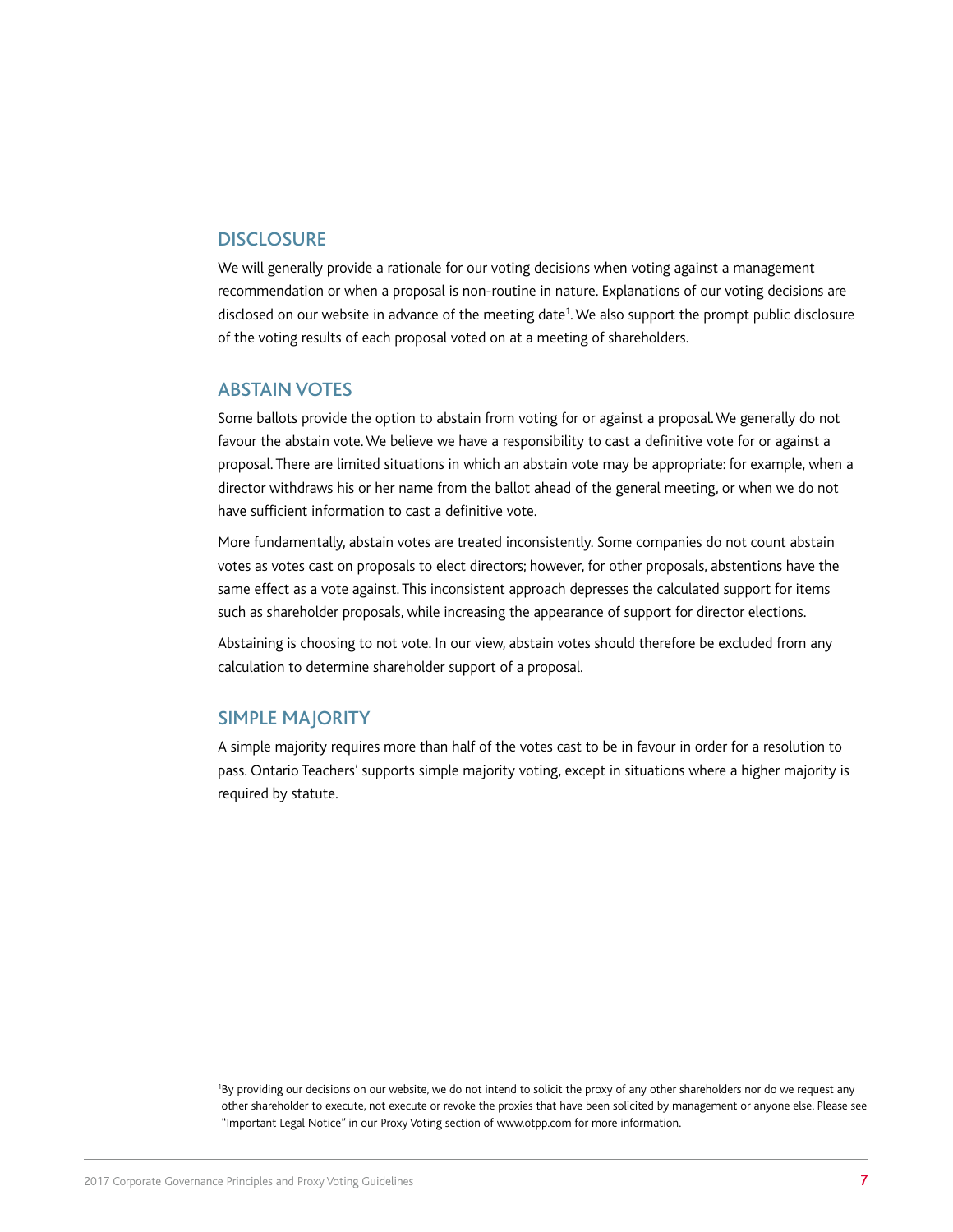### PROXY VOTING GUIDELINES

The following Proxy Voting Guidelines are based on our Corporate Governance Principles and articulate how we intend to vote on commonly raised or potentially contentious issues. These guidelines have been developed over a number of years and are intended to encourage companies to take actions that we believe are in the best long-term economic interest of shareholders.

> We apply these guidelines to determine whether to support or oppose proposals presented for a shareholder vote. It would be inconsistent with our fiduciary responsibility to vote for any managementor shareholder-sponsored initiative that we believe is likely to diminish shareholder value over the long term. Fundamental to any voting decision is consistency with our Corporate Governance Principles, keeping in mind our rights as shareholders and our fiduciary responsibilities to the pension plan's beneficiaries.

Our guidelines are not regulations and will evolve as circumstances change. We commit to remain open-minded and pragmatic, and will apply the guidelines with thought, giving consideration to the individual circumstances of companies and alignment with our Corporate Governance Principles. These guidelines are annually reviewed by the Ontario Teachers' board.

Since we vote in a number of global markets, our guidelines are principles-based and cover a broad range of corporate governance matters, a number of which may not arise in every jurisdiction in which we invest. As a result, our guidelines provide us with the flexibility to tailor our approach to reflect the nuances of certain markets.

Each of the following guidelines is designed to encourage the board of directors to discharge its responsibilities in the most efficient and objective fashion possible and consistent with our Corporate Governance Principles, without placing unreasonable or arbitrary burdens on the company or the board.

We welcome comments or feedback on our guidelines and encourage you to contact us at corpgovernance@otpp.com.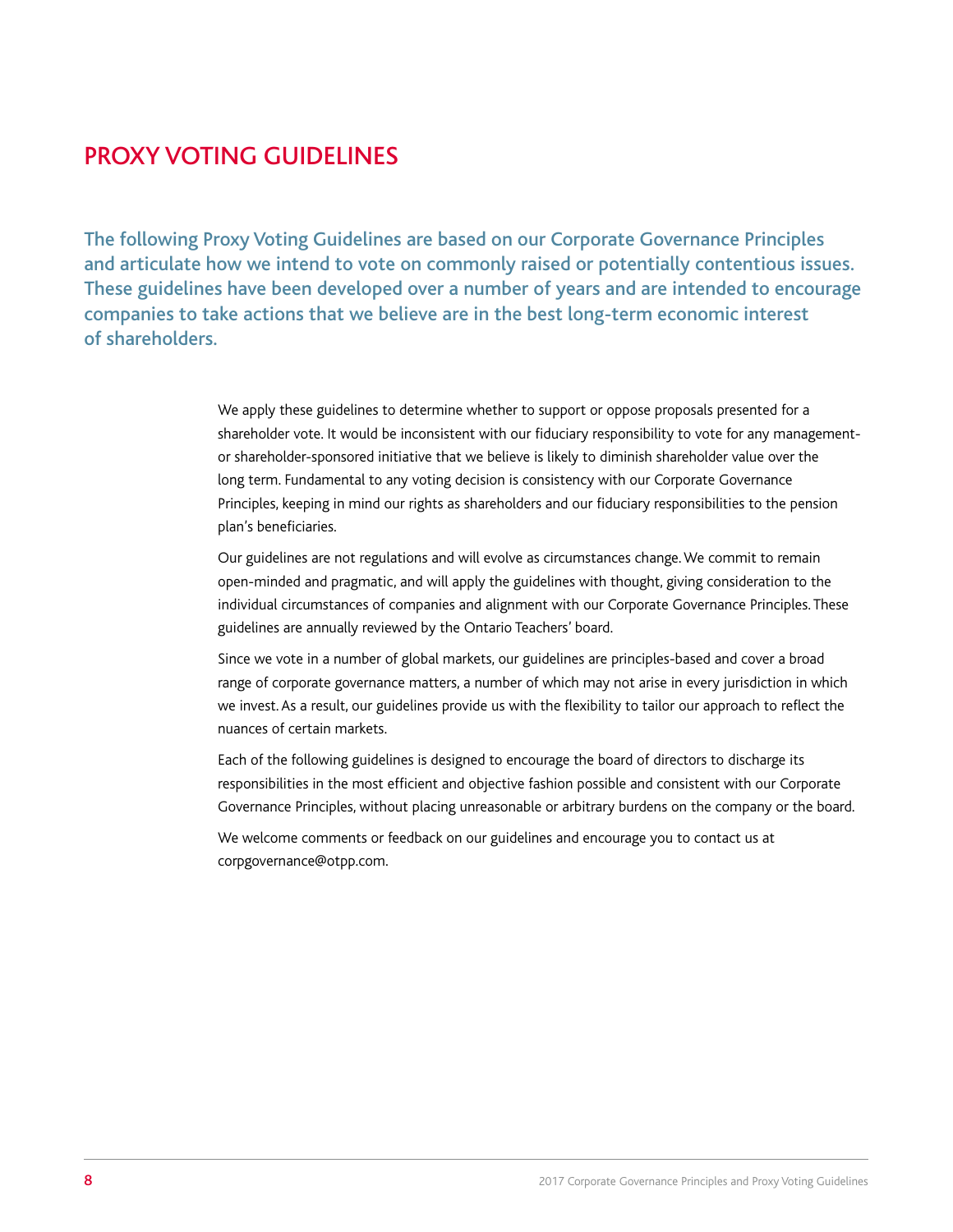### CHANGES FOR 2017

There have been enhancements and clarifications to our Corporate Governance Principles and Proxy Voting Guidelines for 2017, including the following changes:

#### BOARDS OF DIRECTORS

We have broadened the discussion under Guideline 1.0 Boards of Directors to include what we believe are four key responsibilities of the board when executing their oversight function:

- 1. Developing a strong corporate governance culture
- 2. Undertaking effective risk management
- 3. Creating a robust succession plan
- 4. Communicating clearly and effectively with shareholders

Within Guideline 1.1 Independent Boards of Directors, we expand on our discussion of director tenure, stating that we believe boards benefit when there is a balance between experience and freshness. We also recognize that there is a point at which tenure can become problematic and outline our voting approach should we determine that tenure is having a negative impact on the board's decision making.

Furthermore in Guideline 1.1., we now articulate that in situations where a former CEO remains on the board past their retirement date we will consider voting against one or more of the following: the former CEO's election to the board, the Chair of the Nomination Committee (or equivalent) and/or the entire Nomination Committee, depending on the circumstances.

In Guideline 1.3 Director Nomination and Evaluation we encourage the adoption and disclosure of a skills matrix which describes the skills and expertise possessed by the individual directors. However, we encourage boards to limit disclosure of skills to those that are pertinent to executing their oversight of the corporate strategy and not provide a "laundry list" of skills.

#### EXECUTIVE COMPENSATION

When discussing pay ratios in Guideline 2.0 Management and Director Compensation, we state our preference for the ratio of CEO compensation to the average of the other named executive officers as one tool to assess CEO pay.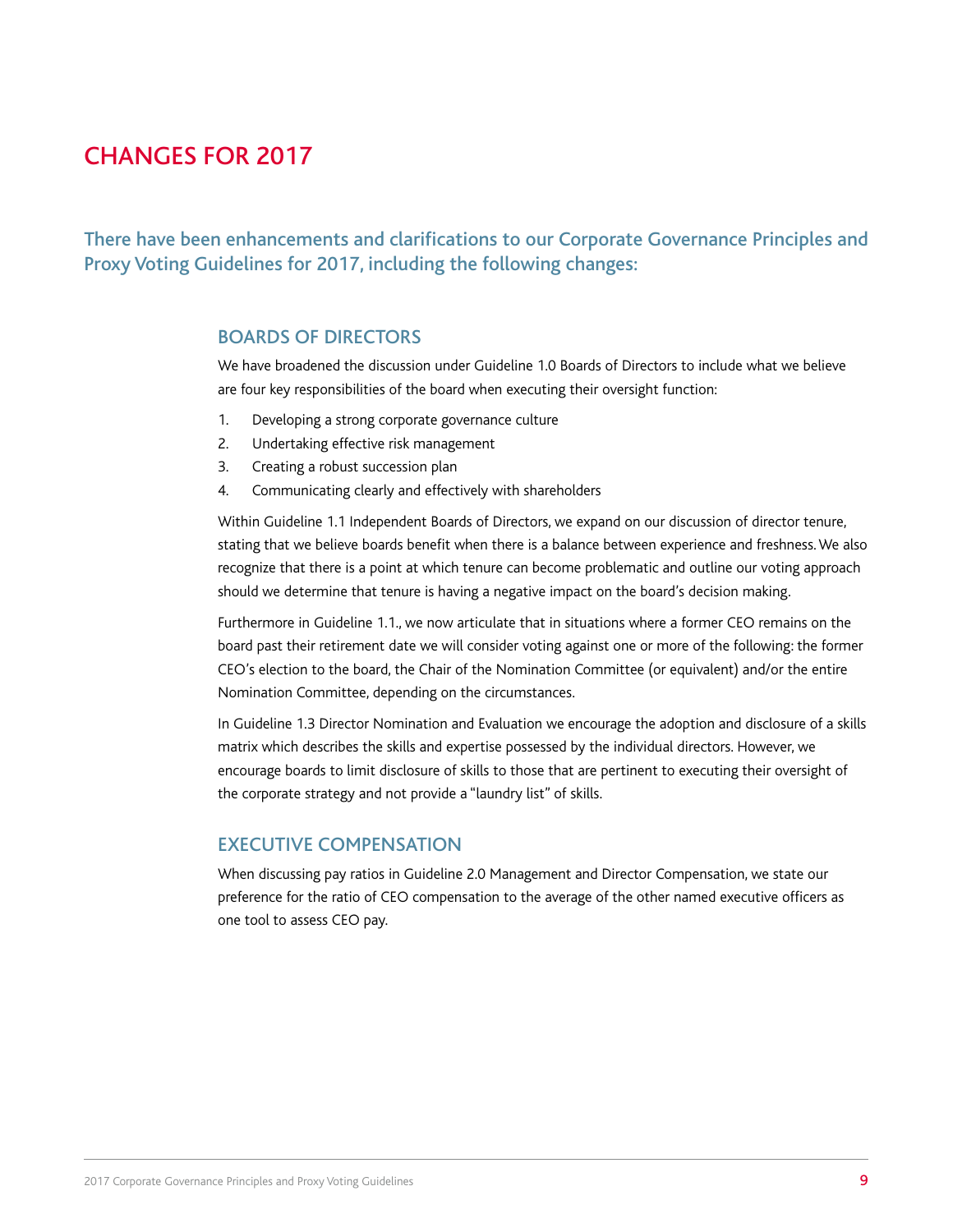#### SHAREHOLDER RIGHTS

In Guideline 4.3 Increase in Authorized or Issued Shares, we state there is a point at which the dilution or other features associated with the authority become problematic, impacting our support of share issuances above 25% with a valid business reason.

Also, we provide our rationale for no longer supporting authorizations where an accompanying rights issue increases the total authorization to 66% of the current outstanding share capital.

Finally, in Guideline 4.5 Shareholder Proposals, we express concern that we are more frequently finding a shareholder proposal that we would consider supportable becomes unsupportable due to unreasonable restrictions related to the implementation of the proposal, such as needlessly onerous timelines, being placed on the board.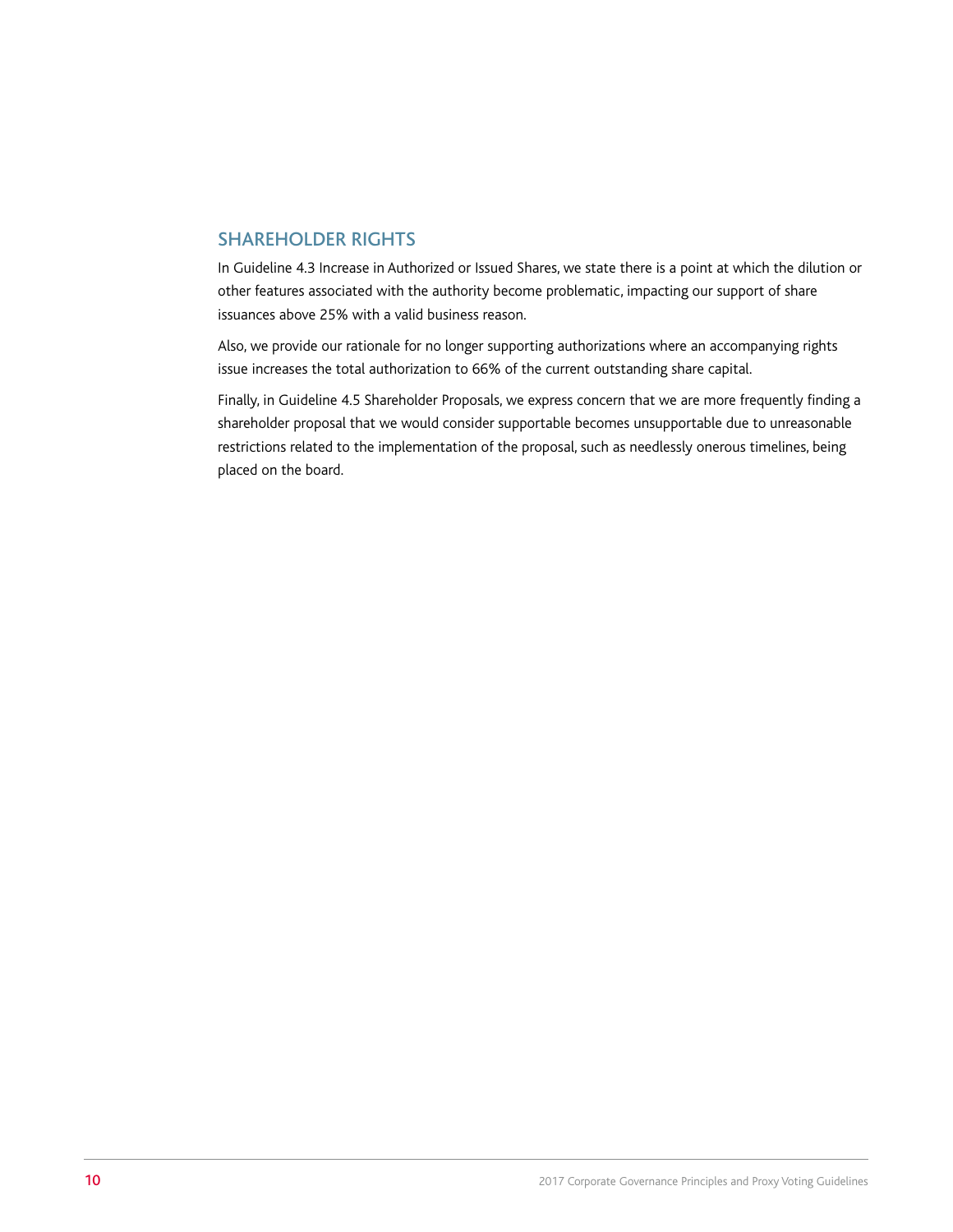### 1.0 BOARDS OF DIRECTORS

#### KEY RESPONSIBILITIES OF A BOARD

Following are what we believe to be the key responsibilities of a board that contribute to effective oversight:

- 1. Developing a strong corporate governance culture
- 2. Undertaking effective risk management
- 3. Creating a robust succession plan
- 4. Communicating clearly and effectively with shareholders

Successfully executing on these responsibilities is instrumental to the creation of long-term sustainable corporate value.

In order to properly discharge the above responsibilities, boards must organize themselves to constructively challenge management's recommendations, and to evaluate corporate performance from an objective perspective.

#### Developing a Strong Corporate Governance Culture

We believe that the culture of the board is fundamental to effective governance, and sets a tone for the whole organization. We look to boards to set, promote and demonstrate a tone of integrity, openness, diversity and inclusiveness among its members and in its interactions with senior management. In our view, board culture should be an area of constant attention for the directors and this culture should drive how the board executes its oversight function. A strong and healthy board culture leads to a strong and healthy corporate culture that permeates the entire organization and is, in our view, an integral factor in the creation of long-term sustainable shareholder value.

#### Undertaking Effective Risk Management

Under effective risk management, a board oversees the decision of the level of risk a corporation is prepared to assume and the management's plan to generate an appropriate return based on that level of risk. A risk management system identifies, evaluates, and prioritizes risks to the company and develops a coordinated plan to effectively minimize, monitor, and control the probability and/or impact of the risk or to capitalize on the realization of opportunities presented by the risk.

Management has responsibility for identifying the risks facing the company, and developing an appropriate risk management system. The role of the board is to supervise the risk management process having regard for the company's return objectives. This requires the directors to keep up-to-date on the risk profile of the company and industry, including satisfying themselves that they have knowledge of existing and potential future risks facing the company.

The board should decide whether responsibility for the supervision of the risk management process should reside with the board as a whole, or be delegated to a committee of the board. However, each board committee should incorporate risk management into their regular responsibilities.

A board's ability to effectively manage risk requires a clear and thorough understanding of the company's business and the industry in which it operates.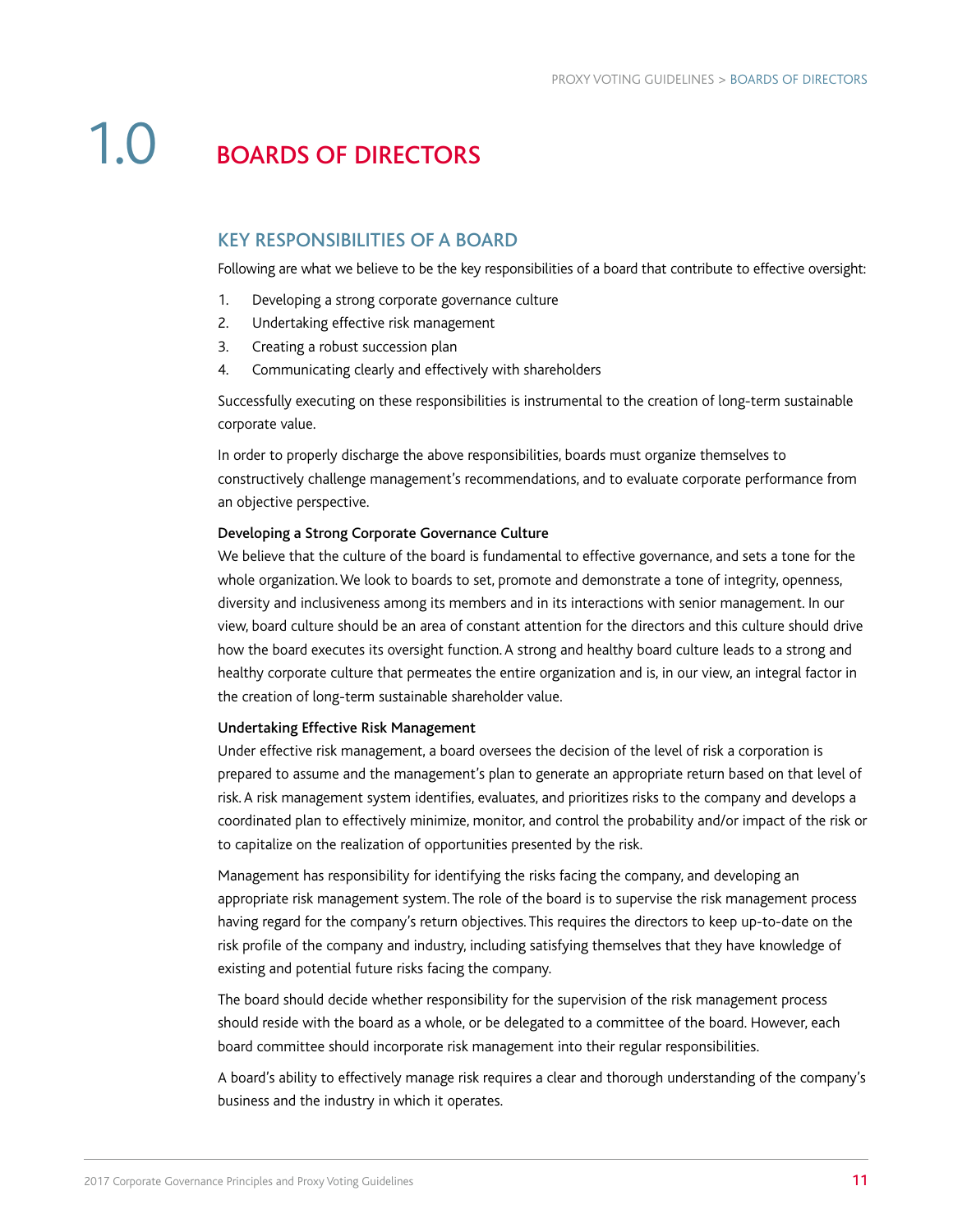#### Creating a Robust Succession Plan

Planning for the orderly succession of the CEO (and senior management) under both planned and unexpected scenarios is one of the board's most important tasks. The board should take a proactive approach to succession planning by working with the incumbent management team to understand the capabilities currently existing within the organization, identify and gain exposure to potential internal candidates, and facilitate their development. A quality succession plan should also prepare for the possibility of an external search being required.

For shareholders to gain confidence that boards are addressing issues of succession, we support the appropriate disclosure of the board's approach to succession planning, on the basis that any such disclosure would not serve to undermine the integrity and effectiveness of the succession plan in place.

#### Communicating Clearly and Effectively with Shareholders

Boards must be willing and able to communicate clearly with shareholders in form and content. Boards' written communication (e.g., annual proxy statement) should be clear and they should also be available to have regular meetings with shareholders. The content of a board's communication should be transparent and include appropriate disclosures of the company's strategies and objectives. The expectation is that the shareholder-board communication will not involve material non-public information unless both parties mutually agree to enter into such a relationship.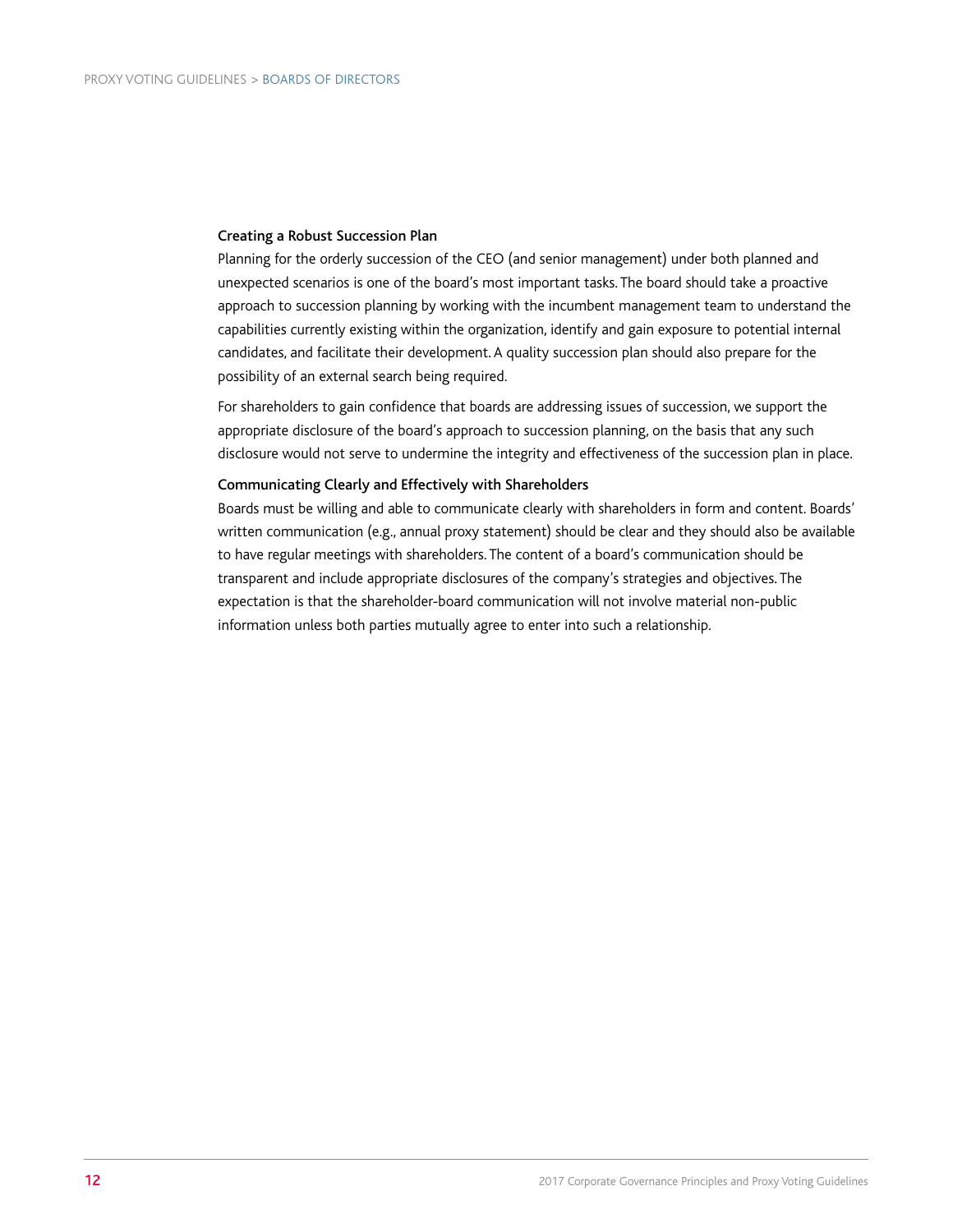### 1.1 INDEPENDENT BOARDS OF DIRECTORS

#### GUIDELINE

We **support** an independent<sup>2</sup> board of directors. Ordinarily, we will not vote against a corporation's director candidates simply because they fail to meet the independence standard. We will consider **not supporting** a director's election to the board if in our view:

- decisions taken by a director (or directors) have resulted in unsatisfactory corporate performance over a reasonable period of time and/or demonstrate a lack of independence from management;
- a director has (or directors have) demonstrated a pattern of behaviour that could negatively affect the long-term performance of the corporation; or
- a director's (or directors') business relationship with the company may compromise their independence.

In extraordinary circumstances where director behaviour results in a complete loss of confidence in a director's ability to act in the best long-term interests of the corporation, we would consider not supporting that director's election to any other board for which he or she is a nominee.

#### **DISCUSSION**

A board of directors should have a majority of independent directors and ensure that the board is truly independent of management. We believe that a board with a majority of independent directors, and whose key committees are staffed with independent directors, is better positioned to critically evaluate management and corporate performance.

We view independence as a state of mind whereby each independent director has both the expertise and the will to act in the best interests of the corporation. Moreover, to maintain independence, we believe that in appropriate circumstances (such as in matters in which management has an interest) directors must obtain unconflicted advice from external advisors.

We recognize that shareholders cannot adequately assess the state of mind of a director solely from the company's public filings. As a result, we look to a board's processes, the individual and collective decisions taken by directors, and the company's performance to assist with our independence assessment. Evaluating the decisions made by the board and its committees can often serve as an effective indicator of director independence. In terms of process, we believe that peer reviews and board assessments are useful tools toward ensuring independence of mind.

Some jurisdictions attempt to draw a connection between independence and a director's term on a board. While there may be examples where a director's length of service affected his or her independence, we do not believe that tenure alone is a reliable proxy to determine independence. Rather, it is the role of the nominating/governance committee to evaluate whether the length of service of a particular director

<sup>2</sup> In determining whether a director is independent, we look to the standards in National Instrument 58-101 of the Canadian Securities Administrators, Disclosure of Corporate Governance Practices, and the corporate governance listing standards of the NewYork Stock Exchange.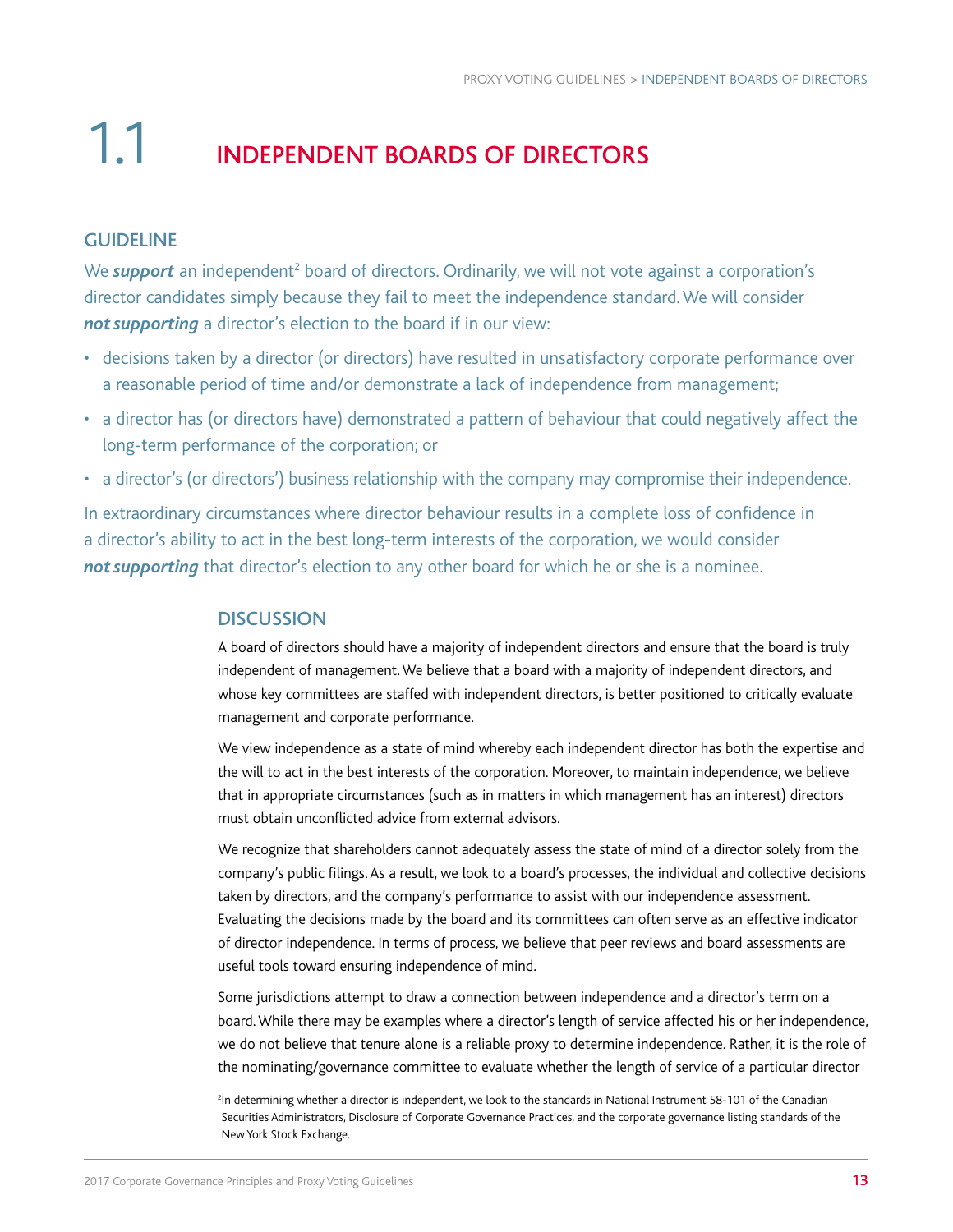has reached a point where the director's independence may be impaired. This is best accomplished through a robust annual board and director evaluation program.

We understand there is a benefit of institutional knowledge that long-serving directors may possess. However, we also believe that boards benefit when there is a balance between directors with experience and "freshness" on a board. We have come across situations where, in our view, director tenure was an obstacle in the board's decision-making process. While we will continue to address the impact of tenure on a case-by-case basis, we are cognizant that there is a point at which tenure can be an impediment to effective board decision making. In situations where we conclude that tenure has had a negative impact on the board's ability to make effective decisions, we will take the appropriate action to encourage board refreshment. Depending on the circumstances, such action could be a vote against the long-tenured director(s), the Chair of the Nomination Committee (or equivalent) or the entire Nomination Committee.

A CEO who has announced retirement from his or her role should also resign from the board upon such retirement date. Should a retired CEO continue to serve as a director past his or her retirement date without a compelling rationale to support remaining on the board, we will determine the appropriate course of action which, depending on the circumstances, could be voting against the former CEO, the Chair of the Nomination Committee (or equivalent) or the entire Nomination Committee, or any combination thereof.

In circumstances where an investor has a significant ownership stake in a corporation, consideration should be given to provide for director representation on the board that is proportional to the investor's economic interest.

We expect the company will disclose the identity of each interlocking relationship that exists among its board nominees. An interlocking relationship is one in which one or more directors sit together on other company boards.

Given the fiduciary responsibilities of being a director and the importance of remaining objective, we do not support a director entering into a business relationship of any kind with the company if we conclude that relationship may interfere with their ability to act independently.

It is essential that we have confidence in the board's ability to act in the best long-term interests of the corporation. Generally, we will not support the re-election of a director in situations where we have determined the director has consistently acted in a manner that in our view inhibits the long-term performance of the corporation. Furthermore, we will evaluate on a case-by-case basis whether or not to support that director on any other public company board of which he or she is a member if we believe continued presence on those boards would be detrimental to the long-term performance of those corporations.

Generally, a vote against director candidates is not based on a single factor such as a lack of independence or unsatisfactory corporate performance, but will be considered in combination with other factors.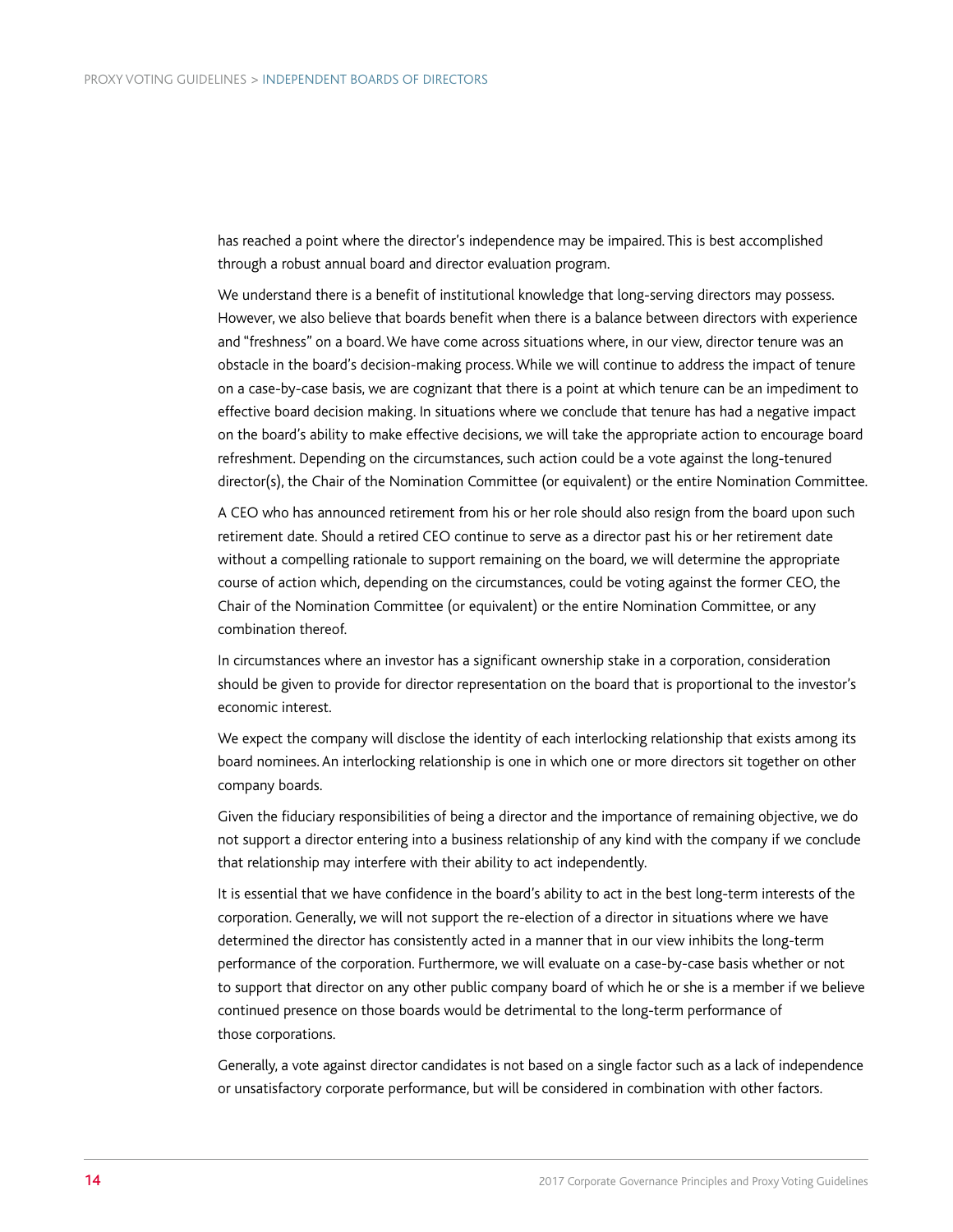### 1.2 GOVERNANCE AND NOMINATING COMMITTEE

#### GUIDELINE

We *support* the establishment of an independent nominating/governance committee. We will not ordinarily vote against directors simply because the board lacks a properly constituted nominating/ governance committee but will do so if we believe that the absence of such a committee has adversely affected the composition of the board and the governance of the corporation.

We expect boards to respect the shareholder democratic process. We hold the chair of the governance committee (or equivalent) responsible for ensuring that all proposals put to a shareholder vote are implemented in accordance with the wishes expressed by a majority of shareholders, or we expect a convincing rationale as to why it is in the best interests of the corporation that the board not take action. However, if we determine that the lack of respect for the shareholder democratic process is frequent and serious, we will consider *not supporting* all members of the governance committee or the entire board.

We expect boards will not enact bylaws or policies that adversely affect shareholder rights without first putting the issue to a shareholder vote. In situations where such a bylaw or policy has been implemented without a shareholder vote, we will, depending on the circumstance, hold the chair or members of the corporate governance committee (or equivalent) responsible and *not support* their re-election to the board.

#### **DISCUSSION**

Each board should have an independent nominating/governance committee (or equivalent) comprising independent directors. The committee should be responsible for the oversight of a company's governance practices, as well as for the identification, recruitment, nomination, appointment and orientation of new directors.

We expect directors to respect the shareholder democratic process. In situations where a proposal on the ballot has received the support ("for" vote) or non-support ("against" or "withhold" vote) of a significant majority of shareholders, we would expect the chair of the governance committee (or equivalent) to ensure the proposal is implemented in accordance with the wishes expressed by a majority of shareholders, or provide a compelling reason(s) as to why not. When determining "significant majority," we will only include actual votes cast, and do not consider broker non-votes relevant.

Ontario Teachers' believes that any changes to bylaws or policies that can affect shareholder rights must first be approved by a majority vote of shareholders prior to adoption by the board. Examples of such items that should be put to a shareholder vote include, but are not limited to, adoption of poison pills and designation of a single jurisdiction where shareholders can file derivative lawsuits.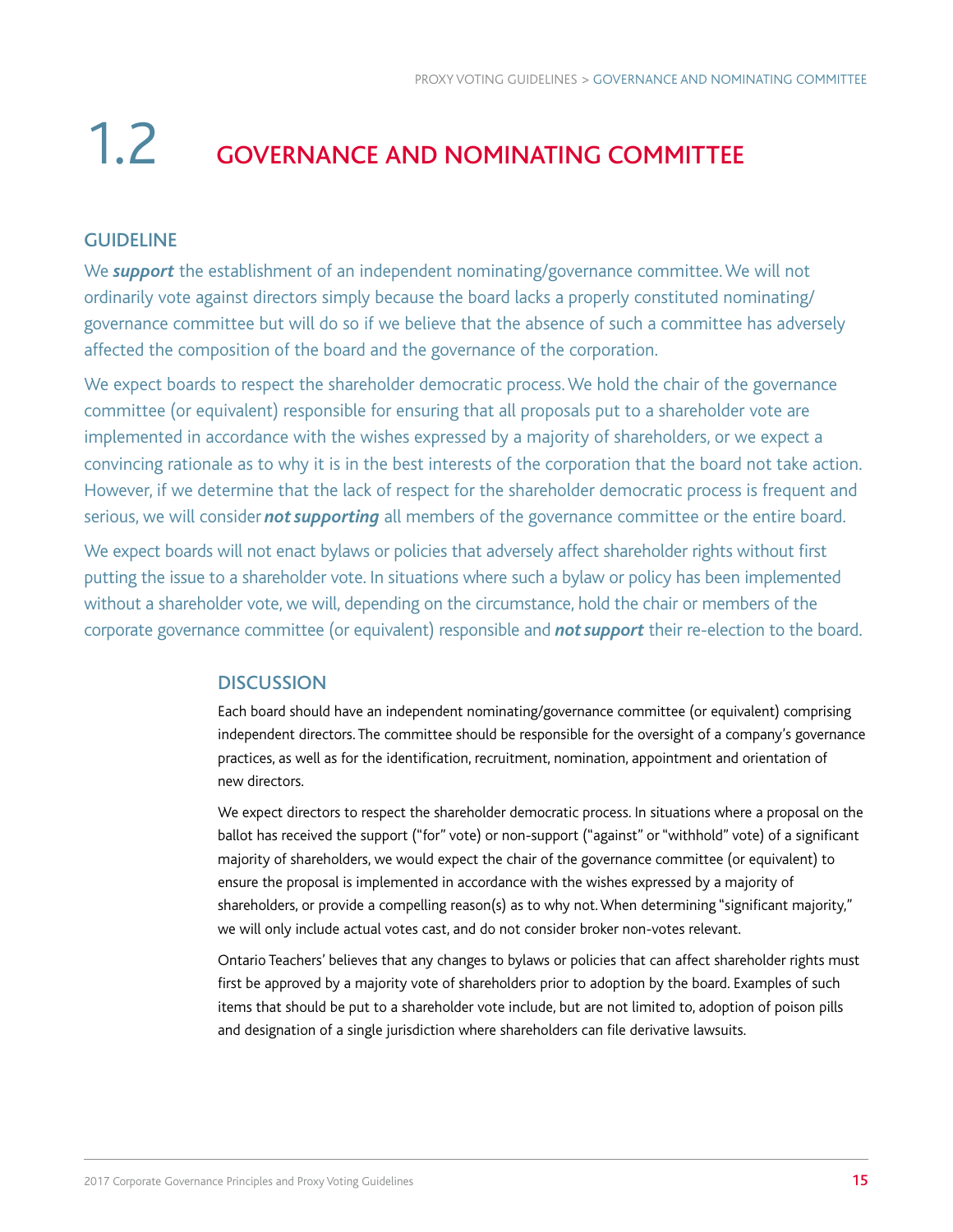### 1.3 DIRECTOR NOMINATION AND EVALUATION

#### GUIDELINE

We *support* the establishment of processes for evaluating the performance and effectiveness of the board. We will not ordinarily vote against directors because the board fails to publicly disclose its nomination and evaluation processes. We will do so only if we believe that the absence of such disclosure has adversely affected the transparency of the board's commitment to director succession planning and evaluation.

#### **DISCUSSION**

A strong board composed of qualified and engaged directors should enhance corporate performance. The board's process for identifying, recruiting, nominating, appointing and orienting new directors, and for assessing existing directors, is central to ensuring the qualifications and engagement of the board.

The nominating/governance committee should set the policy for selecting qualified candidates, proposing new nominees to the board and assessing directors on an ongoing basis, while also being involved in the composition and assignment of responsibilities of the board's other committees. We expect public disclosure and transparency of the board's recruitment, selection and evaluation programs to enable us to evaluate the breadth and depth of these processes, as well as the extent to which diversity is considered by the board. The policy should focus on satisfying the needs of the board, with due regard for the diversity of skills, backgrounds, experiences and qualifications of the directors serving on the board. The committee should develop an approach to board evaluation and director selection that assesses the current skills set of directors against current and future needs, while fostering a diverse range of ideas and perspectives in the boardroom. We encourage the adoption and disclosure of a board skills matrix – which should highlight skills and areas of expertise that are relevant in the context of the company's strategy – as a best practice tool to achieve this. We do not encourage the disclosure of a "laundry list" of skills.

At a minimum, evaluations should be administered by the independent Chair and include peer reviews and self-assessments. Should the board not have an independent Chair, then the independent lead director or the chair of the governance or other similar committee should direct the evaluation process. The fact that such assessments are undertaken should be disclosed along with a description of the process. In addition, attendance records and the number of other boards on which each director is active should also be disclosed. This allows shareholders to assess the robustness of the director evaluation process and the commitment of each board member to the company.

*A note on gender diversity:* While Ontario Teachers' believes boards should be diverse across a number of dimensions, we agree with a number of studies that specifically describe the positive impacts of gender diversity. Thus, to encourage gender diversity on boards, we support a minimum of three women on a board $^3$ , are members of the Canadian Chapter of the 30% Club and regularly engage with companies on the topic.

<sup>3</sup> That rationale for supporting a minimum of three women on a board can be found in the paper "Critical Mass on Corporate Boards: Why Three or More Women Enhance Governance" by Vicki W. Kramer, Alison M. Kondrad and Sumru Erkhut (2006). This view is corroborated in an MSCI report, "The Tipping Point: Women on Boards and Financial Performance," published December 2016, which concludes "that having three women on a corporate board represents a "tipping point" in terms of influence, which is reflected in financial performance" (Source: Executive Summary, page 3).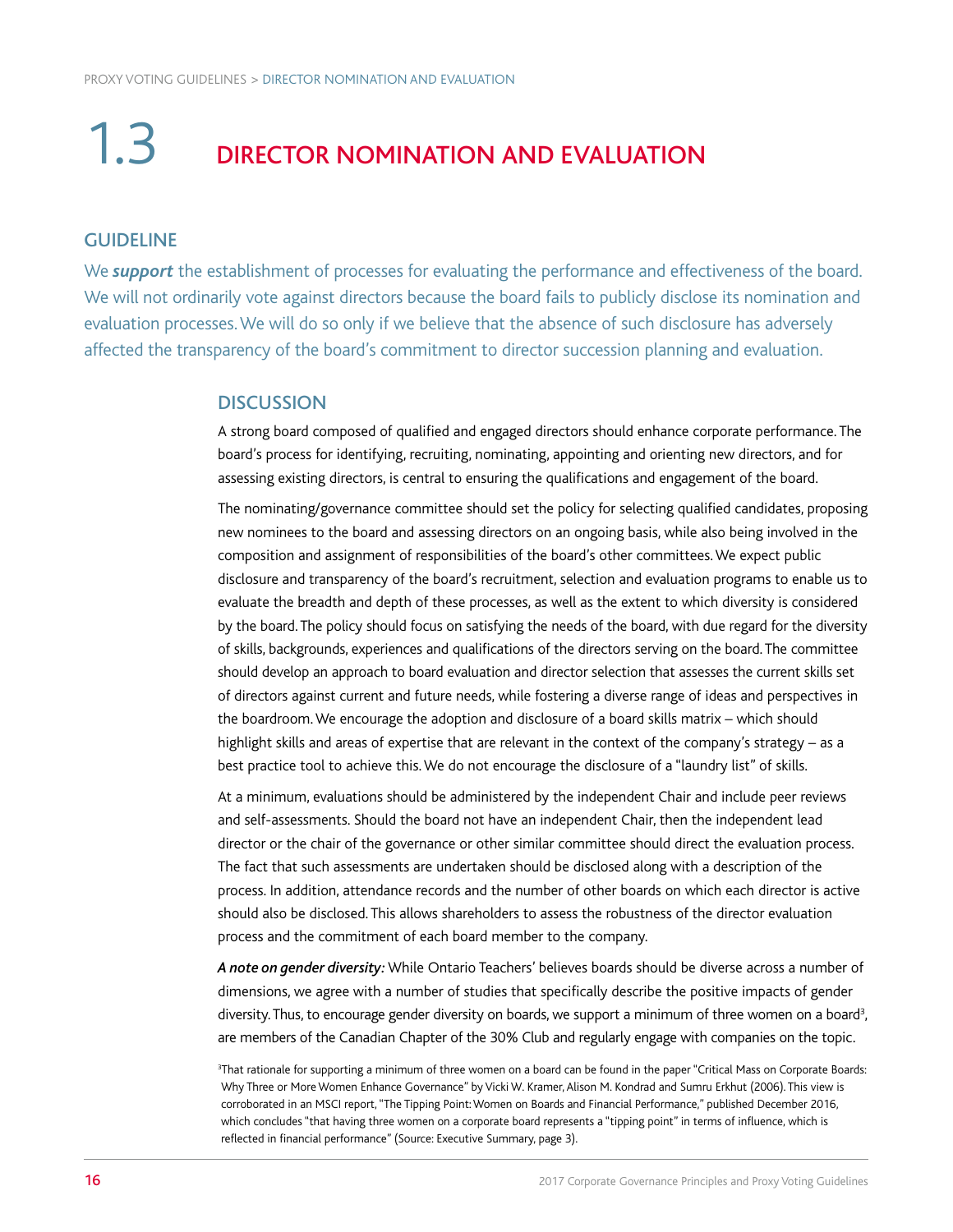## 1.4 ELECTION OF DIRECTORS

#### GUIDELINE

We prefer the annual election of all directors. We will generally *not support* proposals that create a staggered board<sup>4</sup>. However, we note that a number of companies in jurisdictions around the world have long-standing processes, which elect directors to staggered terms. In such cases, we do not believe it is appropriate to vote against directors simply as an indication of disagreement with the manner in which they are elected.

We **support** the establishment of a majority-vote standard<sup>5</sup> for the election of directors. In the absence of a majority-vote standard we expect issuers to adopt a majority-vote policy<sup>6</sup>. We also *support* the election of directors individually rather than as a slate. We will not ordinarily vote against the board candidates proposed by a corporation simply because the corporation fails to meet these standards.

In situations where cumulative voting is in place, we will allocate our votes for each director in a manner that we believe will best promote good corporate governance over the long term.

#### **DISCUSSION**

#### Annual Elections of All Directors

Proponents of staggered, or classified, boards argue that by staggering the election of directors, a certain level of continuity and skill is maintained. It is worth noting that this continuity can also be maintained with a policy of annual elections, if the directors properly address the issues of competence and succession.

We see many disadvantages with a classified system. Staggered terms for board members make it problematic for shareholders to make fundamental changes to the composition and behaviour of boards by making it extremely difficult for any challenge to, or change in, board control. In circumstances of deteriorating corporate performance, this difficulty could result in a permanent impairment of long-term shareholder value.

4In a staggered or classified board, directors are typically elected in two or more classes, serving terms greater than one year. Using an example of a three-year staggered board, at each annual meeting, one-third of the board members or nominees would be eligible for shareholder ratification for a three-year period.

<sup>5</sup>Under a majority-vote standard, shareholders vote "for" or "against" directors and only those directors receiving a majority of votes cast in favour are elected.

 $^6$ Issuers not employing a majority-vote standard will elect directors using plurality voting. In plurality voting, shareholders vote "for" or "withhold" for directors and there is no ability to vote "against" a director, allowing directors to be elected with a single vote. Under a majority-vote policy, "withhold" votes are considered "against" votes and, should a director receive a majority of "withhold" votes, the director would be required to submit their resignation to the board. The board would then be required to either accept or reject the resignation and publicly disclose its decision, preferably within 90 days of the shareholder vote.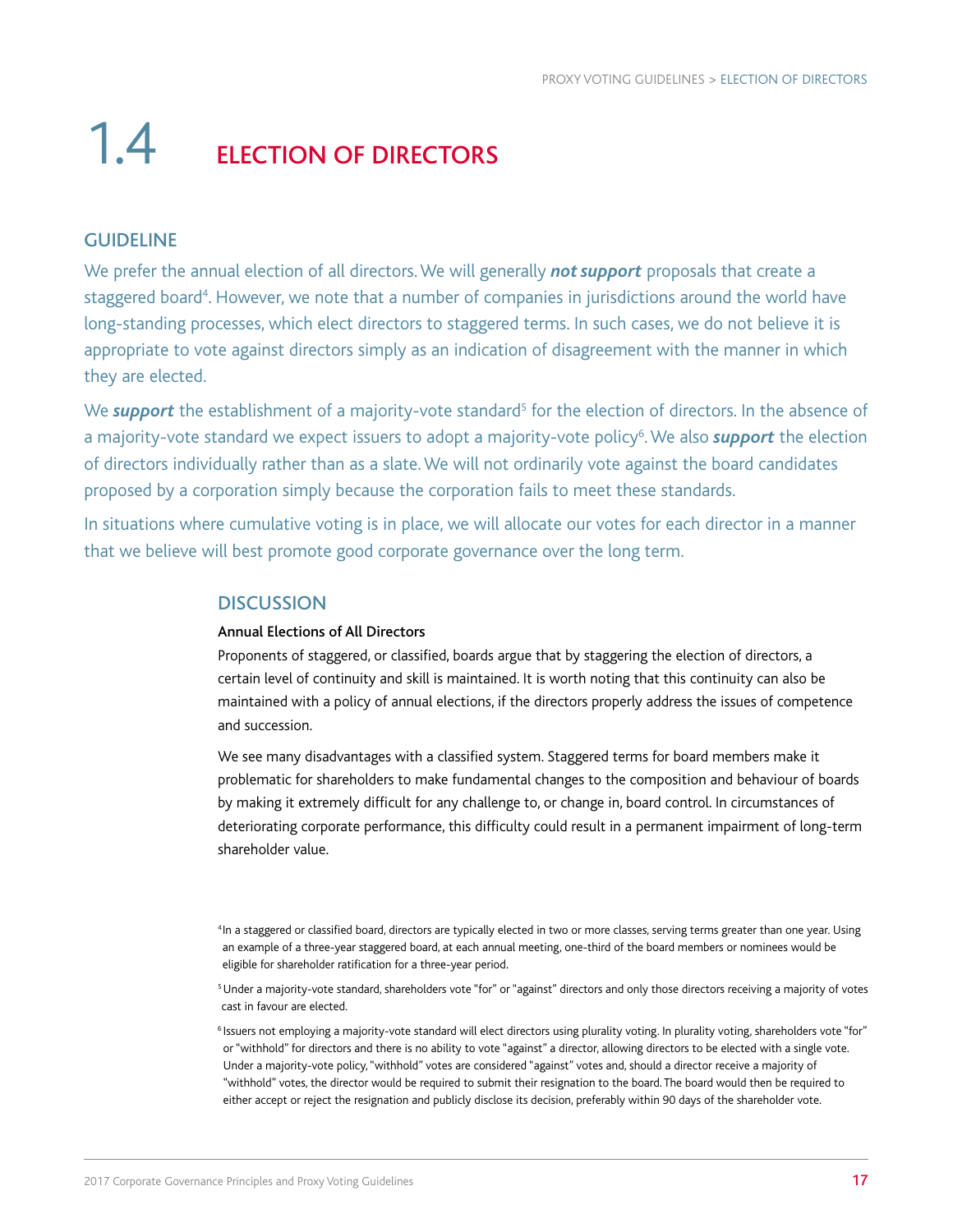#### Individual Elections and Majority Voting

We prefer and encourage companies to design proxy structures that give shareholders the ability to vote for or against individual board nominees, rather than requiring them to vote for or against an entire slate of board nominees. In addition, we believe that companies should adopt a majority-vote standard for the election of directors.

Should a company not employ a majority-vote standard in its director elections, we expect the company to adopt a majority-vote policy for its director elections. Under the majority-vote policy, a director failing to receive majority support would be expected to resign from the board as soon as practical. We expect the board to accept the director's resignation and refrain from subsequently reappointing the director, unless compelling evidence has been presented by the board to justify any actions to the contrary.

We understand that majority voting may not be practical in contested elections where there are more director nominees than board seats, and therefore accept the use of the plurality standard in these circumstances. Under the plurality voting standard, a board nominee is elected by receiving the highest number of votes cast even if less than a majority.

#### Contested Elections

In the event that a board is subject to a contested election, we will evaluate the dissident's argument and proposed plan of action, and assess the qualifications, independence, experience and track record of the alternate slate of nominees relative to that of the incumbent board. We will support the dissident slate when we believe that it would be better positioned than the incumbent nominees to effect positive change and increase shareholder value.

*Universal Proxy:* In a contested election, we prefer that universal proxy ballots are used in place of separate dissident and management proxy cards. A universal ballot lists all management and dissident nominees on a single proxy card, ensuring equal representation of all nominees to be voted upon by shareholders. Currently, in the vast majority of proxy contests, shareholders are restricted to casting votes for either management's nominees or the dissident's nominees using their respective proxy cards. We believe that a universal ballot provides shareholders with a less confusing and cumbersome way to select a combination of director nominees from all listed candidates, regardless of who nominated the candidates.

#### Cumulative Voting

In some markets we are asked to vote on a cumulative basis, which provides shareholders with a number of votes equal to the number of shares they own multiplied by the number of directors to be elected. These votes may then be apportioned among one, some or all director candidates by the shareholders as they see fit.

Cumulative voting allows for the possibility that a minority block of shares can be represented on a board, ensuring an independent voice at the boardroom table, but also allows for the possibility that a minority of shareholders could unduly influence the company.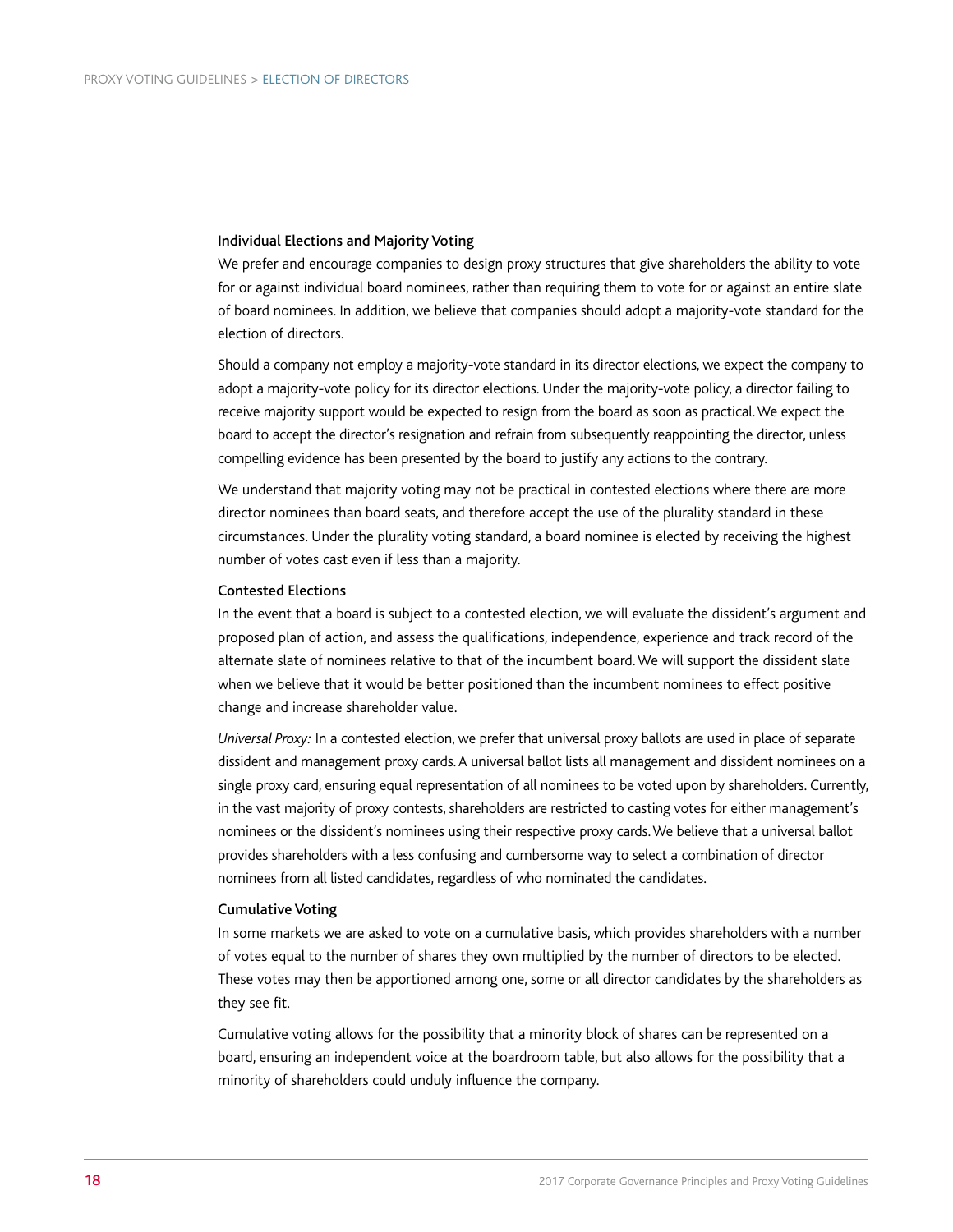## 1.5 INDEPENDENT AUDITORS

#### GUIDELINE

We *support* the establishment of an independent audit committee. We will generally *support* the choice of auditors recommended by the corporation's directors. The instances of auditors being changed other than as a result of routine rotation will be reviewed on a *case-by-case* basis.

We will generally *not support* the reappointment of the auditor if efforts have been made to use binding arbitration to limit or reduce an audit firm's liability.

#### **DISCUSSION**

We are committed to the principle of the independence of external auditors. Shareholders must be able to rely on the independent auditor. If they perceive that there is a lack of independence, whether or not such a deficiency exists, much of that value is lost.

A strong audit process is a necessary condition of good governance and should enhance corporate performance. The audit process involves the establishment, structure and composition of an audit committee and the retention of an auditor or auditors. Each board should have, and in many jurisdictions is required to have, an independent audit committee composed of independent and financially literate directors.

The role of the auditor is central to the audit committee's ability to fulfill its responsibilities. Our preference is that the audit committee retains the services of a well-known and reputable accounting firm. We would be concerned if the same partner of any firm has audited a company for excessively long periods or if there have been material restatements to the financial statements. In these circumstances, we may withhold our support from the auditor.

In some jurisdictions it has become common for an audit engagement letter to include binding arbitration as a means of dispute resolution between management and the auditors. The terms of these provisions may limit the amount of information that can be presented in relevant proceedings and may not allow decisions to be appealed. This restricts the company's ability to seek relief for damages (monetary or otherwise) and, in our view, is not conducive to a strong audit process. We will therefore vote against or withhold our vote from the appointment of the auditor if the audit engagement letter includes such provisions.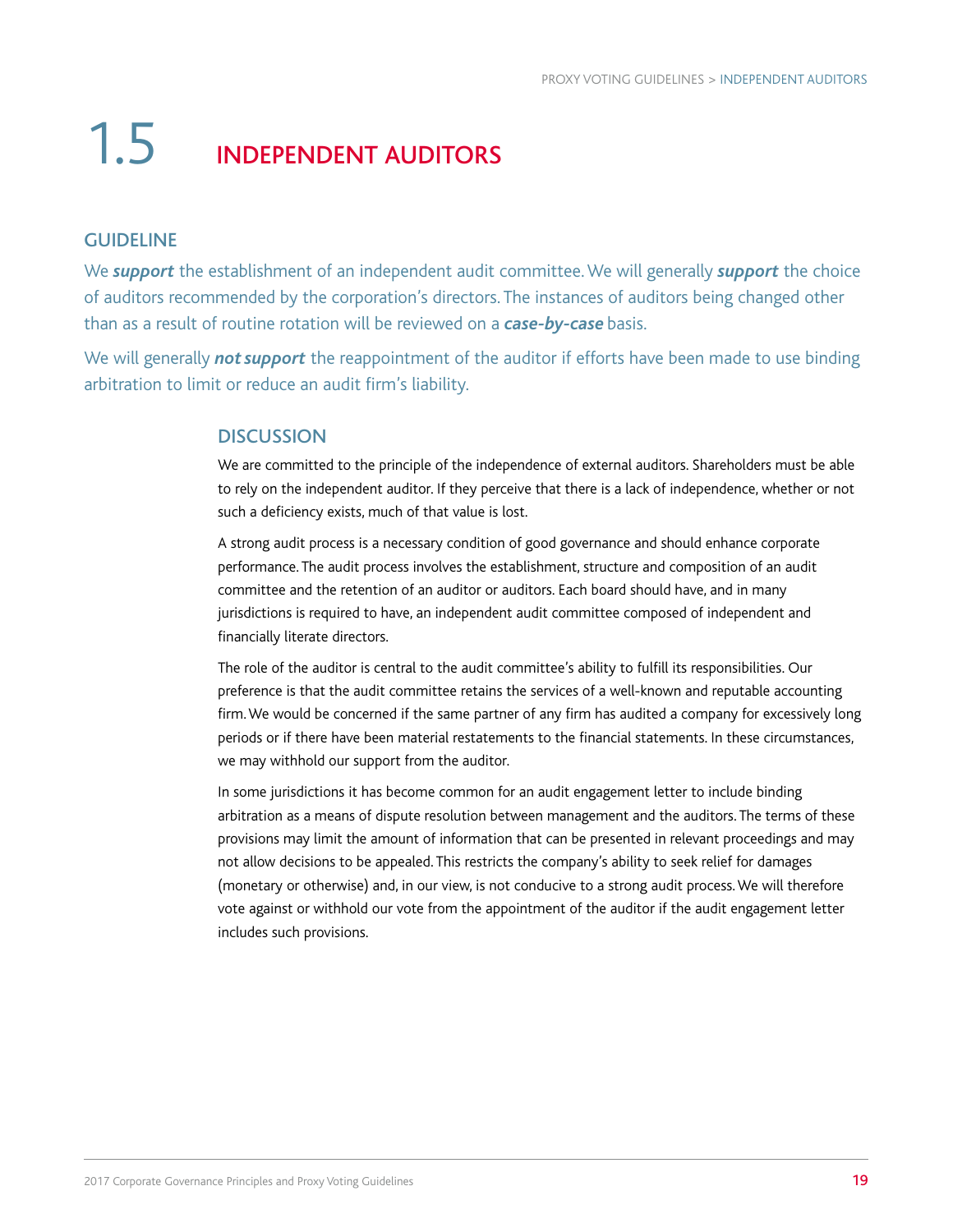## 1.6 AUDIT FEES

#### GUIDELINE

A significant majority of revenues generated by the accounting firm through its relationship with the company should come from the audit function proper. Where there is no disclosure or where a breakdown of the fees shows the non-audit fee is greater than the audit fee, without further clarification we will **not support** the re-election of the outside auditor.

#### **DISCUSSION**

We prefer that all, or a significant majority, of the revenues generated by the accounting firm through its relationship with the company come from the audit function. Where non-audit fees have been detailed, we will consider each fee on a case-by-case basis in determining auditor independence, but we will not support the reappointment of the auditor where in our view it appears that its independence has been compromised.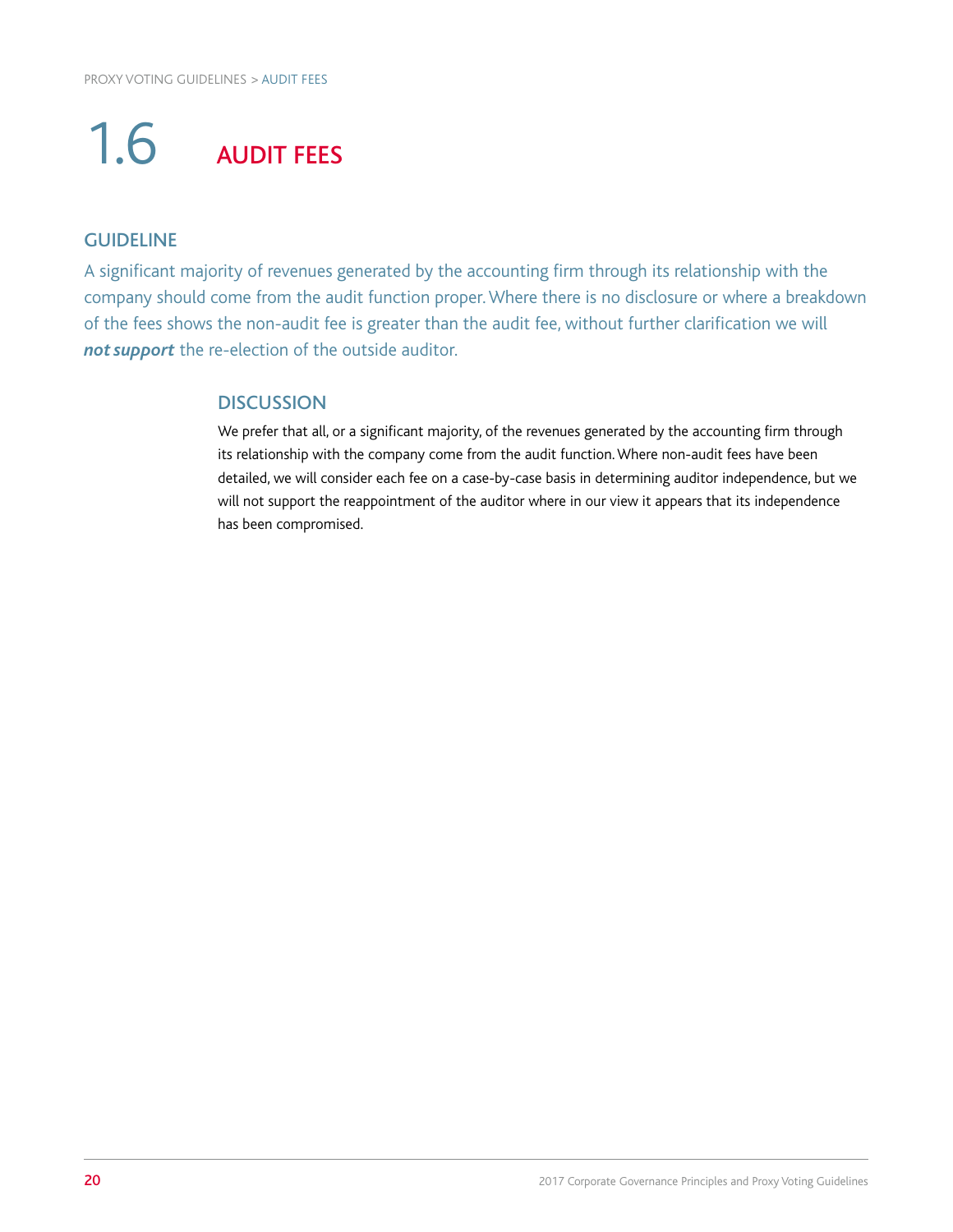## 1.7 COMPENSATION COMMITTEE

#### GUIDELINE

We *support* the establishment of an independent compensation committee. We will not ordinarily vote against a corporation's director candidates simply because the board lacks a properly constituted compensation committee. We will do so if we believe there is evidence of recurring failures of the compensation committee to link pay with performance or if there are extraordinary and unjustified decisions on the part of the committee.

#### **DISCUSSION**

Each board should have a compensation committee composed of independent directors, at least one of whom has expertise in compensation matters. A strong and independent compensation committee will work to ensure that the incentives to the CEO, management and other employees are consistent with the maximization of long-term shareholder value, and that the incentive rewards are commensurate with performance. On a reasonable and periodic basis, the compensation committee should evaluate whether new and existing compensation packages are properly structured to enhance shareholder value and whether the incentives are commensurate with performance. The members of this committee should not be nominated or selected by the CEO, nor should the committee include the CEO.

The compensation committee must have the flexibility to seek outside advice on matters of executive remuneration. Only the services of independent, well-known and reputable consultants should be engaged by this committee, and such consultants should be responsible only to the members of the committee and should not perform any work for management. The identity of all consultants retained by the committee and/or management, and the nature and dollar value of all compensation services must be disclosed.

If the committee consistently disregards linking pay to performance or makes extraordinary compensation decisions that lack sound justification, we may vote against the committee chair or, in extreme cases, the entire committee.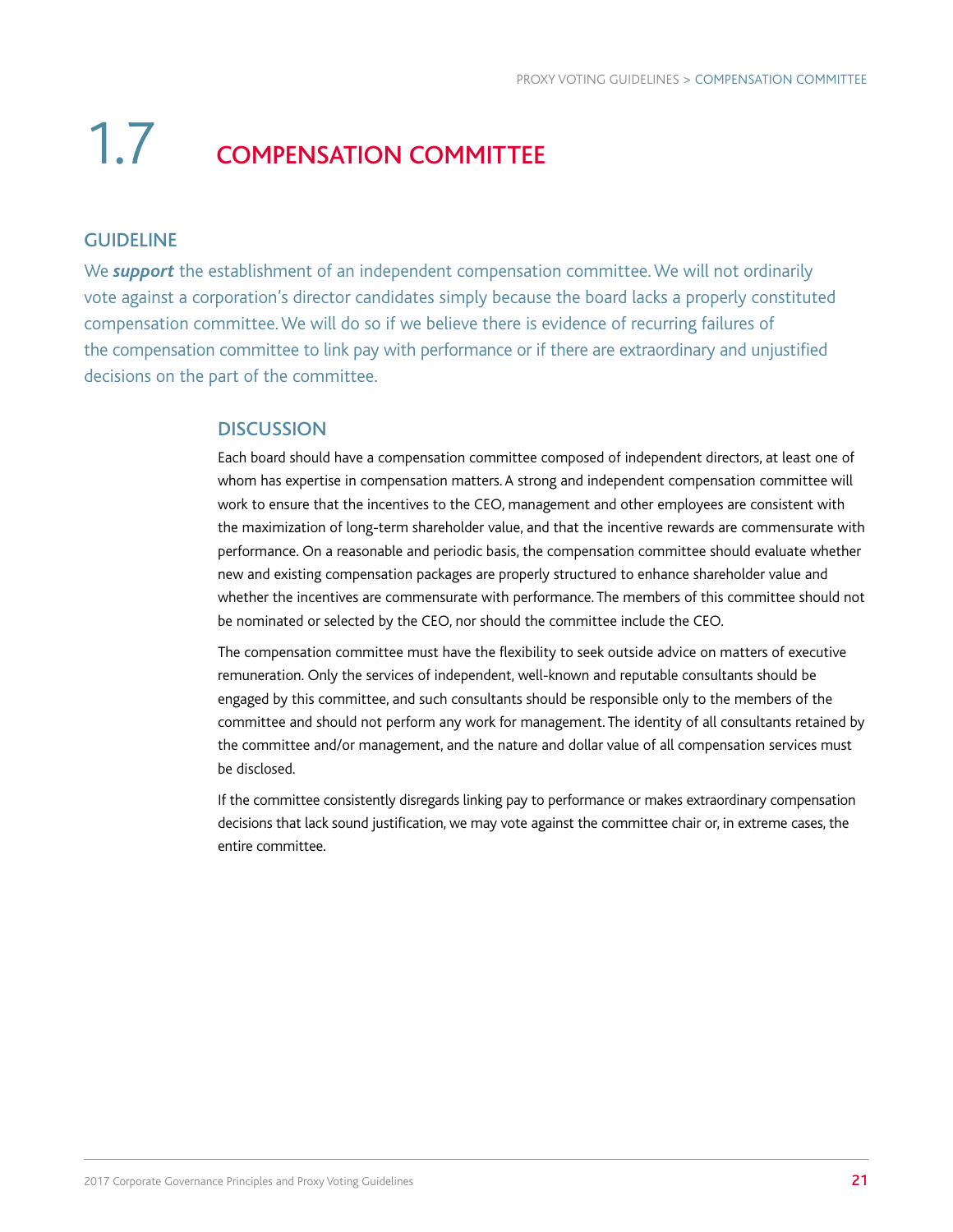## 1.8 BOARD SIZE

#### GUIDELINE

We **support** a board size of five to 16 members. We will not ordinarily vote against a corporation's director candidates simply because the size of the board is outside the guideline. We will do so if we determine that the size of the board is inhibiting its effectiveness.

#### **DISCUSSION**

We believe a board should be small enough to foster a diverse and constructive dialogue, but not so large that individual views cannot be heard. To that end, we prefer a board of no fewer than five and no more than 16 members, depending on the complexity of the corporation. However, the board's top priority should be to ensure that it has competent and independent members who bring diverse backgrounds and qualifications to effectively carry out the board's duties, regardless of size.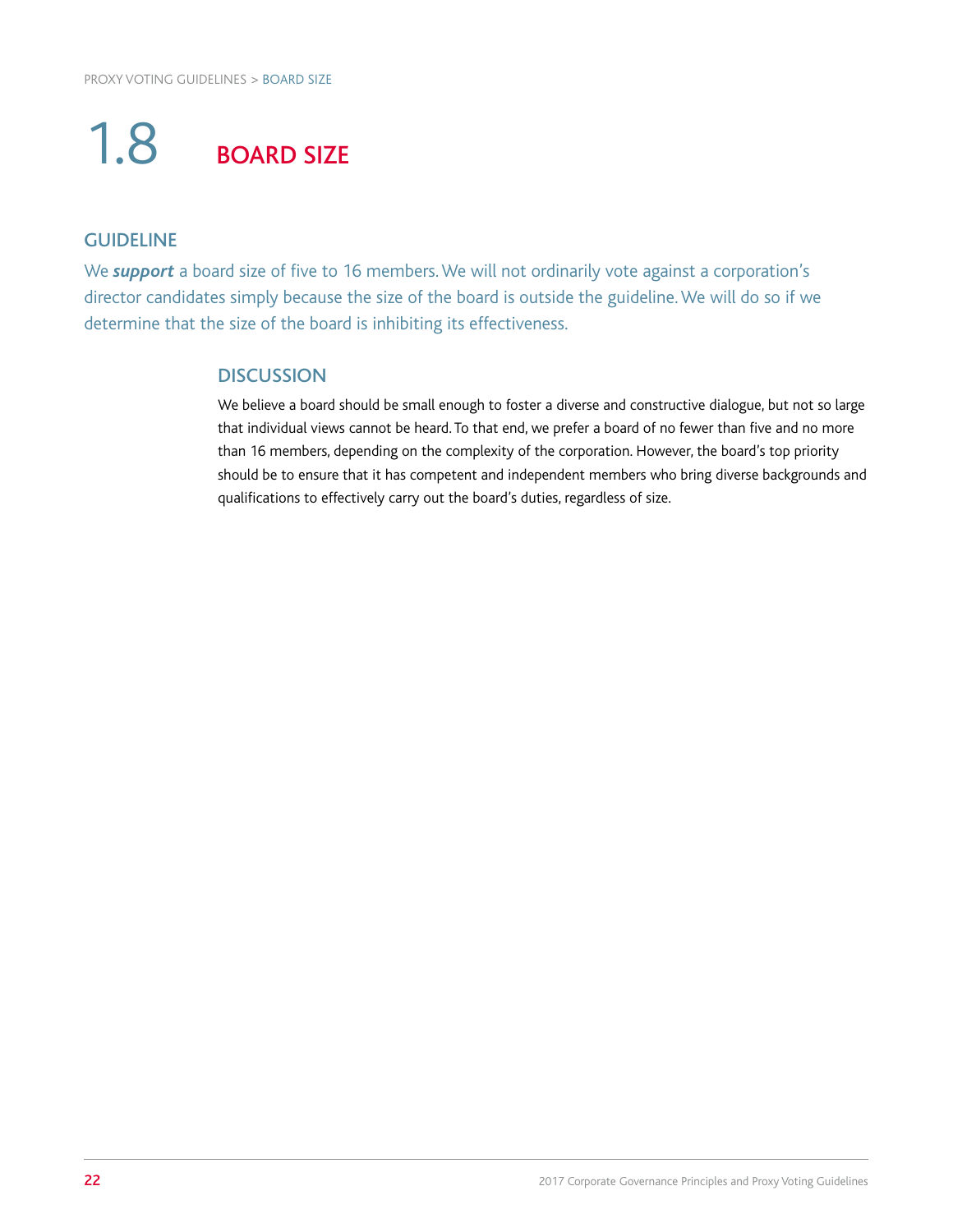## 1.9 SEPARATION OF BOARD AND MANAGEMENT ROLES

#### GUIDELINE

We *support* the separation of board and management roles. We will not ordinarily vote against a corporation's director candidates where a separation of board and management roles does not exist. We will do so if we determine that the combination of roles is negatively affecting the effectiveness of the board and/or that corporate performance over a suitable time frame is unsatisfactory.

#### **DISCUSSION**

The Chair of the board has a critical role in setting the tone for the board and in establishing the standard of an independent mindset, in addition to being responsible for coordinating the activities of the board. The board, as a whole, is responsible for evaluating the performance of the company and its CEO. The CEO is responsible for the day-to-day operations and management of the company.

We believe that these responsibilities put a combined Chair/CEO in the very difficult position of coordinating the body that is responsible for evaluating his or her own performance. We are also concerned that in these situations too much power or control may reside in one individual.

For these reasons we believe it is appropriate to separate the roles of Chair and CEO. A separate Chair can deal with matters from the board's point of view, and provide a greater measure of independence to the board's oversight role. In our view there are limited circumstances where it may be justified that the roles be combined. When a board chooses to confer the roles of Chair and CEO on the same person, the reasons should be clearly disclosed, allowing shareholders to judge for themselves the appropriateness of a combined Chair and CEO.

In the absence of clear disclosure, we will be engaging with governance committee chairs (or equivalent) to discuss the board's rationale underlying the decision to combine the roles.

In situations where the same person holds the Chair and CEO titles, we advocate the practice of appointing a "Lead Director" for the board from the roster of independent directors. Furthermore, any standard description of the role and responsibilities of a Lead Director should be almost indistinguishable from that of an independent and non-executive Chair. We view the installation of a "Lead Director" as a transitory step to the ultimate separation of the roles of Chair and CEO.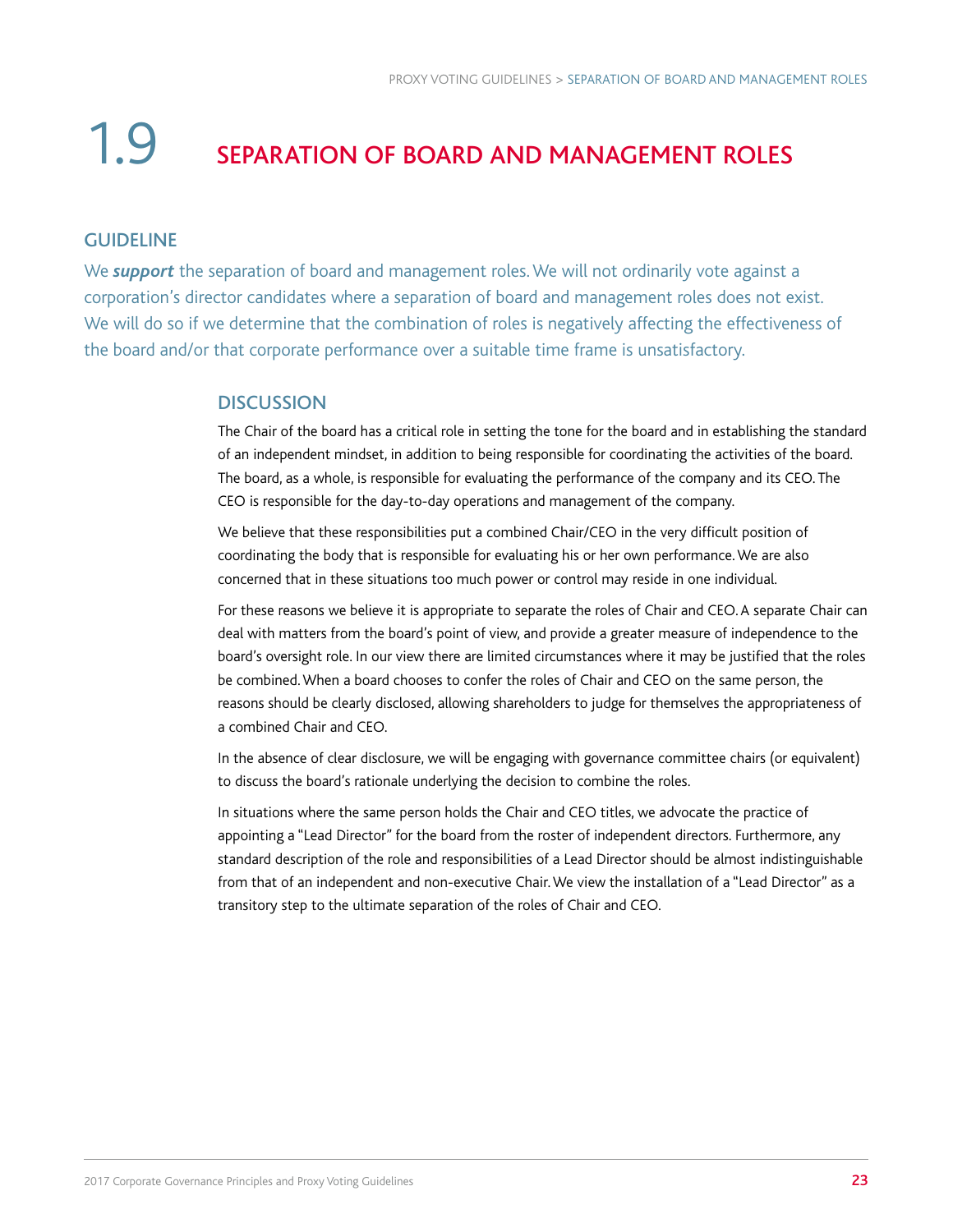We have significant concerns when a board that previously split the roles of Chair and CEO decides to revert to a combined Chair/CEO structure. In the absence of a persuasive explanation as to how the recombination of the roles is in the best interests of shareholders, we will consider voting against the chair of the governance committee (or equivalent) and/or its members responsible for this decision.

We generally do not support the role of Executive Chair because we believe the Chair should be independent of management and not be identified with management. Furthermore, we have significant concerns if the role appears to be a reward for past services, such as situations where former CEOs or Chairs remain on the board and are given the "Executive Chair" title. In these situations, there is a risk of former CEOs and Chairs inhibiting the new leadership from executing their duties as they see fit. Depending on our degree of concern, we will vote against one or more of the Executive Chair, the chair of the governance committee (or equivalent) and the committee members.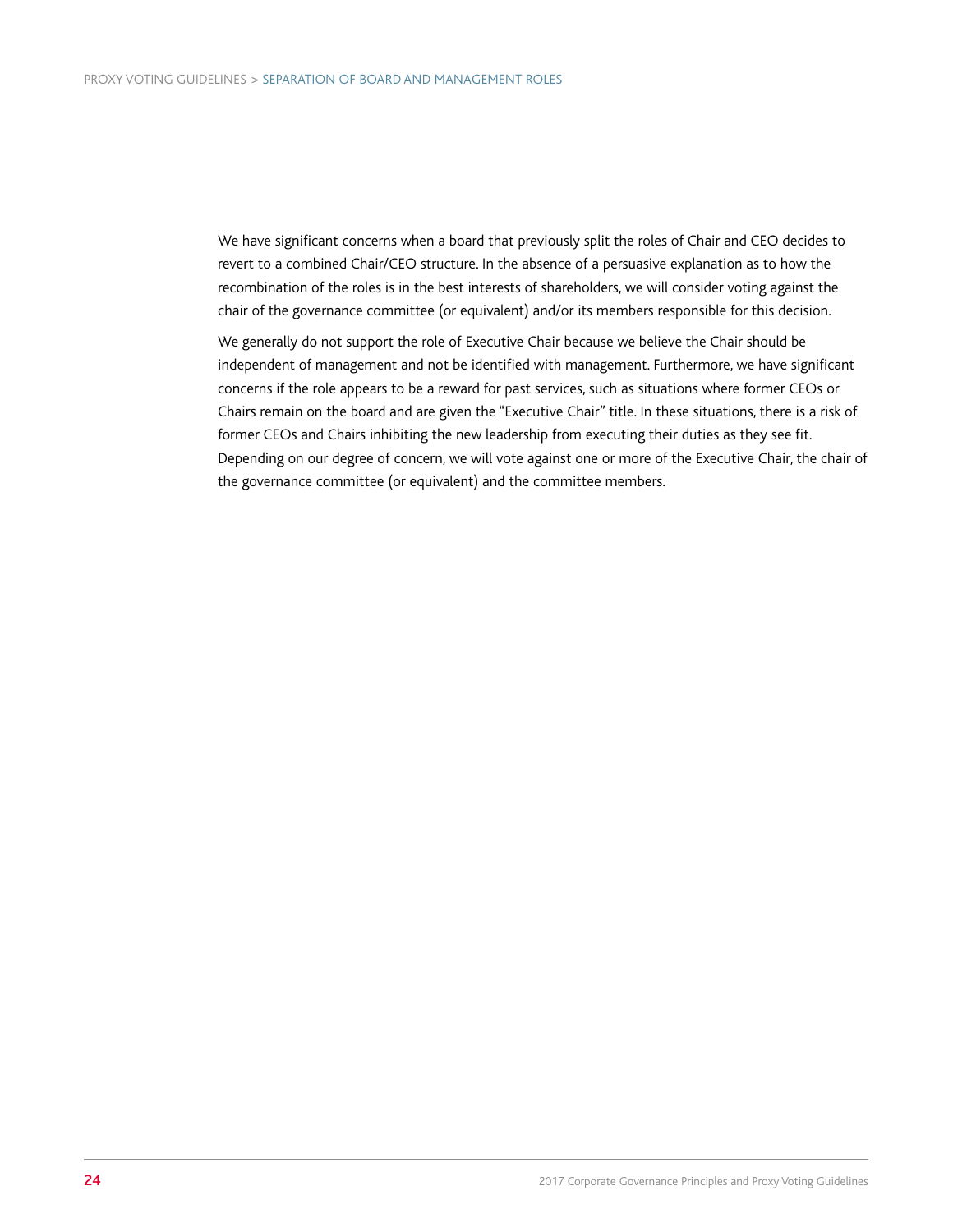## 1.10 DIRECTOR LIABILITY AND INDEMNIFICATION

#### GUIDELINE

We will generally *support* proposals that limit directors' liability and provide indemnification, subject to the qualifications outlined below.

#### **DISCUSSION**

We recognize that corporate directors might be more sensitive to shareholders' concerns if they were to be subject to personal liability in the event of a successful suit by a shareholder. However, we also believe that many individuals would be reluctant to serve as corporate directors if they were to be personally liable for all lawsuits and legal costs.

Limitations on directors' liability can benefit the corporation and its shareholders by facilitating the attraction and retention of qualified directors and officers while affording recourse for shareholders in cases of alleged misconduct by directors. Consequently, in order to encourage the nomination of able directors, we believe that an appropriate indemnification policy is warranted.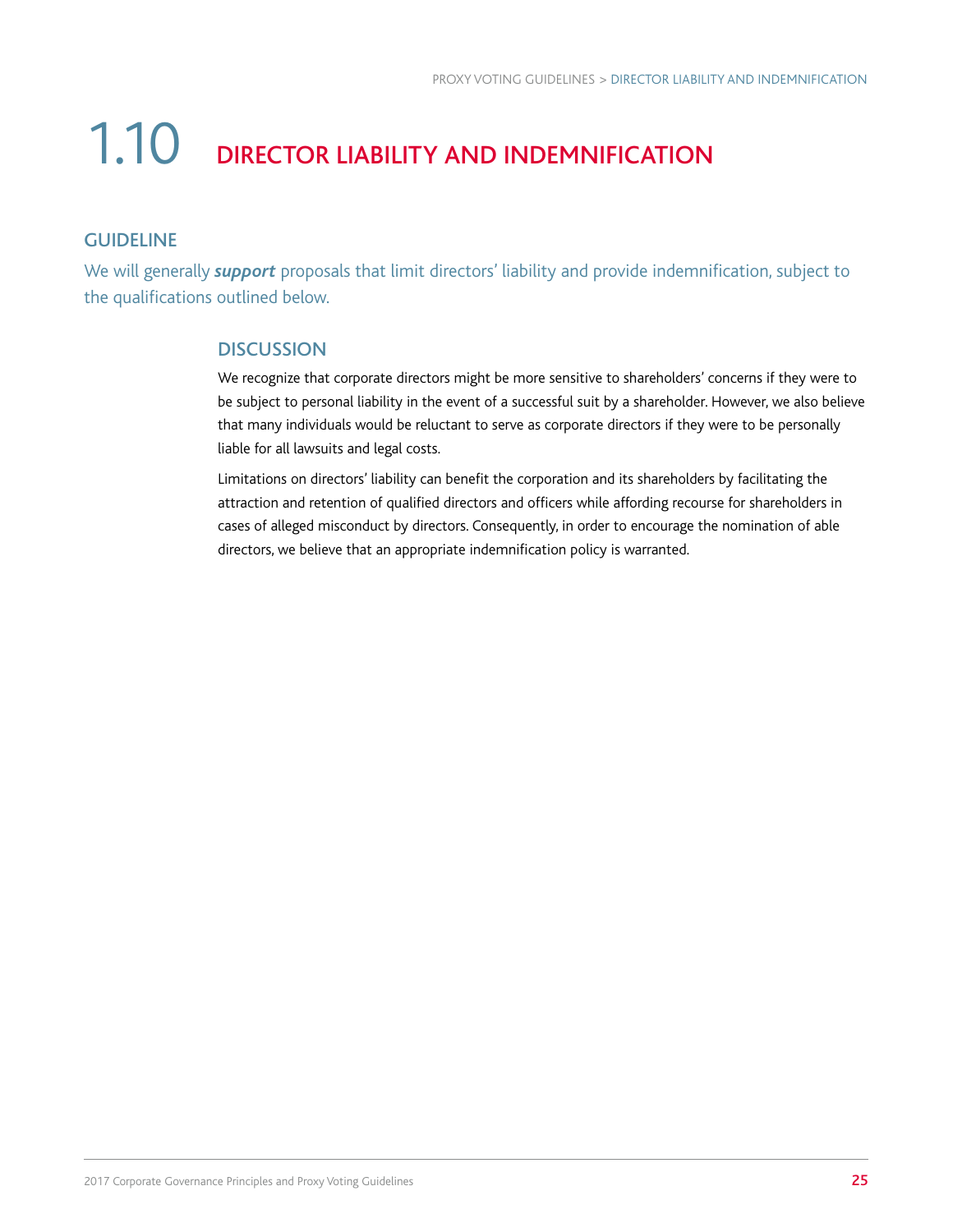### 2.0 MANAGEMENT AND DIRECTOR COMPENSATION

Complex management and director compensation plans have become prevalent. We believe that each compensation plan must be reviewed in its entirety to determine whether the individual parts serve the purpose of providing the right incentives to managers and directors, and whether the plan is reasonable on the whole.

> Compensation and incentives to management and directors should be consistent with the long-term interests of the shareholders of the company. Salaries should reflect the requirements of the marketplace, with employees paid the amount necessary to attract and retain the skills and abilities required. All perquisites should reflect a justifiable corporate need and should be able to stand on their own merits under a cost-benefit analysis. Incentive compensation plans must have the overriding purpose of motivating and retaining individuals and must not be unduly generous. Such plans should be closely related to individual and corporate performance.

> One of the most complex and contentious components of many incentive compensation plans is the use of equity incentives to motivate senior and middle managers. We are not opposed to the use of equity incentives to motivate managers; however, we are concerned that equity plans are sometimes poorly designed and administered, or abused.

Many equity plans base rewards on general market/sector performance or on the passage of time rather than on individual or company performance against the market or sector. We prefer to see that the exercise price or vesting schedule of the equity incentive be linked to the achievement of appropriate, company-specific, performance thresholds that are explicitly linked to the strategic objectives of the company, as approved by the board of directors.

A recent development in the compensation landscape is for issuers to disclose the ratio of the compensation of the CEO to the median compensation of their employees. We will review these disclosures on a case-by-case basis, and consider them in the wider context of a company's compensation plan. However, we believe that the ratio of CEO compensation to the average compensation of the other Named Executive Officers is a more useful tool to assess CEO pay.

Directors should have discretion in their compensation decisions. However, when discretion is applied, it must be done with care and be accompanied by a persuasive rationale to support its use. Discretion applied without a convincing reason cannot be supported.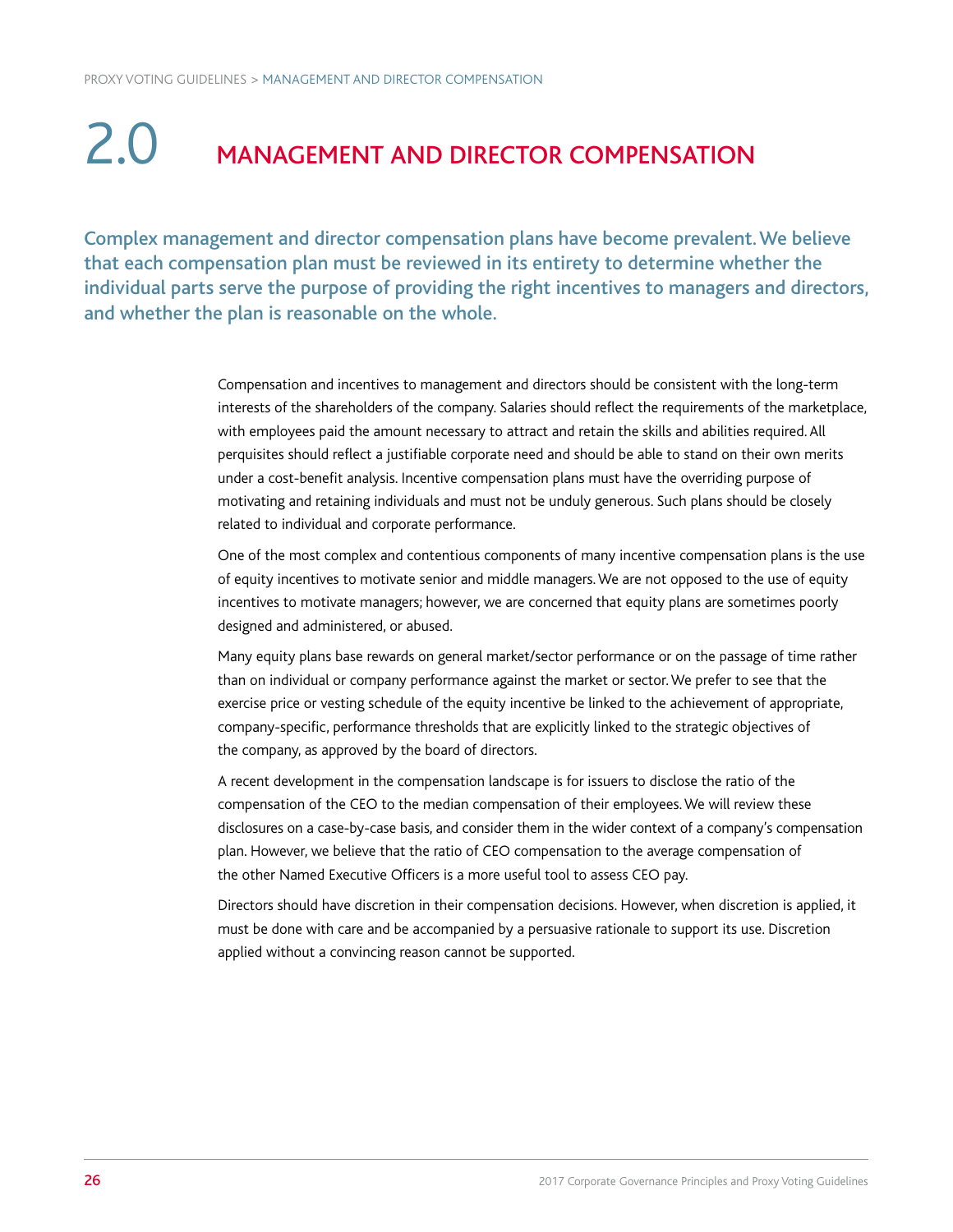### 2.1 EFFECTIVE EQUITY COMPENSATION

#### GUIDELINE

We assess proposed equity compensation on a *case-by-case* basis. We review the features of each plan together with the other aspects of total compensation and, after considering each of the issues, determine whether the plan on the whole is reasonable.

#### **DISCUSSION**

Equity compensation plans can increase the number of shares of a company and therefore dilute the value of existing shares. While such plans can be an effective compensation tool in moderation, they can be a concern to shareholders and their cost needs to be closely watched. The following points clarify our views on various aspects of equity compensation.

#### Issuing

*Concentration:* We will generally not support plans that authorize allocation of 25% or more of the available equity incentives to any one individual.

*Cost:* We will support plans whose costs are reasonable in the context of compensation as a whole and relative to industry practice. We consider grant date fair value to be the most appropriate cost to use as it reflects the value directors placed on the executives at the time of the granting of the award.

Dilution: We will generally support equity incentive plan amendments if the total potential dilution<sup>7</sup> does not exceed 5%, and the burn rate<sup>8</sup> is less than 1% per annum. We will review, on a case-by-case basis, equity incentive plans that provide for total potential dilution exceeding 5% but less than 10%, or where the burn rate exceeds 1% per annum. Where warranted and in limited circumstances, we will consider supporting equity incentive plan amendments with potential dilution rates exceeding 10%, or where the burn rate exceeds 2% per annum.

*Fixed Number of Shares:* We will generally not support plans that have a rolling maximum of shares available as options or other forms of equity compensation. We believe plans having a fixed number of shares available for grant place a discipline upon the board when awarding equity compensation.

*Price:* We will generally support plans whose underlying securities are to be issued at a value that is no less than 100% of the current market value.

 $^{\rm 8}$ The burn rate is defined as the annual equity grant divided by the total outstanding shares and provides us with a measure of how fast the company is using the equity pool and diluting its shareholders.

<sup>7</sup>For our purposes, total potential dilution is the total number of shares available for grant (equity pool) plus unexercised shares that have been previously granted divided by the total shares outstanding.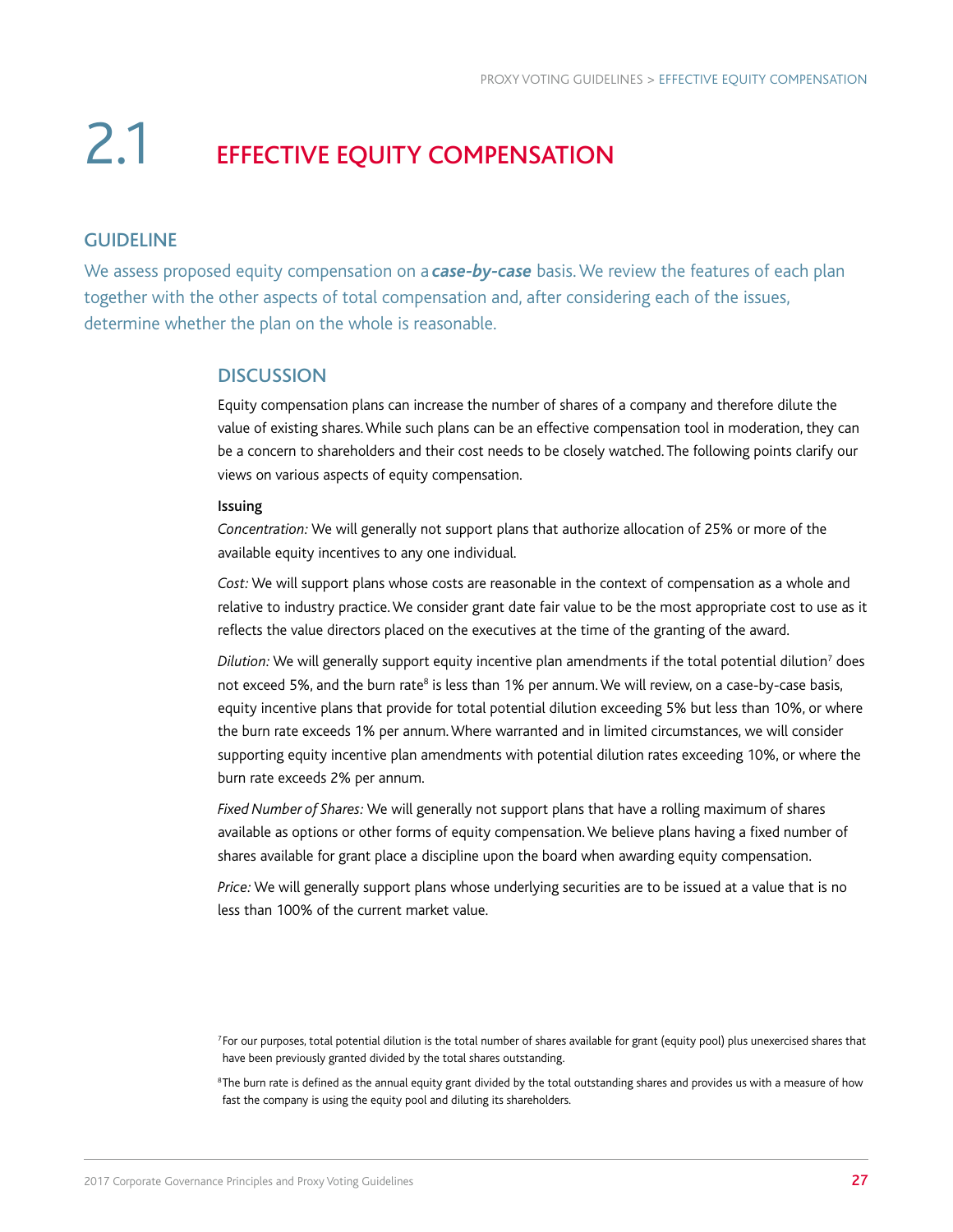#### Vesting

*Automatic Vesting:* We will generally not support plans that are 100% vested when granted.

*Change of Control:* We will generally not support plans with change of control provisions that allow all equity compensation to automatically vest upon a change of control. We will not support change of control arrangements developed in the midst of a takeover fight specifically to entrench management. We will not support the granting of equity incentives or bonuses to outside directors "in the event" of a change of control, as the independence of outside directors will be compromised if they are eligible for additional benefits in the event of a change of control.

*Performance Vesting:* We will generally support plans that link the granting of equity incentives, or the vesting of equity incentives previously granted, to specific performance targets.

*Retesting:* Retesting occurs when a performance condition that is not met in the current period is deferred to a future period. We generally do not support this practice and believe that for targets to be meaningful under pay-for-performance they need to be strictly adhered to and not be deferrable.

*Vesting Provisions:* We will review on a case-by-case basis the terms of the vesting of equity awards, paying particular attention to vesting conditions that are triggered for achieving performance below the median of the company's comparative group.

#### Exercising

*Employee Loans:* We will generally not support the corporation making loans to employees to allow employees to pay for equity compensation. Furthermore, when loans become excessive they expose the company to risk as a result of potentially uncollectable debts and may inhibit the termination of employees who owe the company. Executives seeking to borrow to buy equities under equity compensation plans should be required to obtain credit from conventional, market-rate sources, such as banks or credit unions.

*Expiry:* We will generally support plans whose equity incentives have a life of no more than five years. We will review on a case-by-case basis those plans whose equity incentives have a life of more than five years, but we will generally not support plans with "evergreen" provisions<sup>9</sup>. .

*Repricing:* We will not support plans that allow the board of directors to lower the exercise price of equity incentives already granted. We will not support proposals that, directly or indirectly, would reduce the exercise price of incentives already granted.

9Evergreen provisions are features in a plan that allow for equity plans to automatically renew and/or have an indefinite life.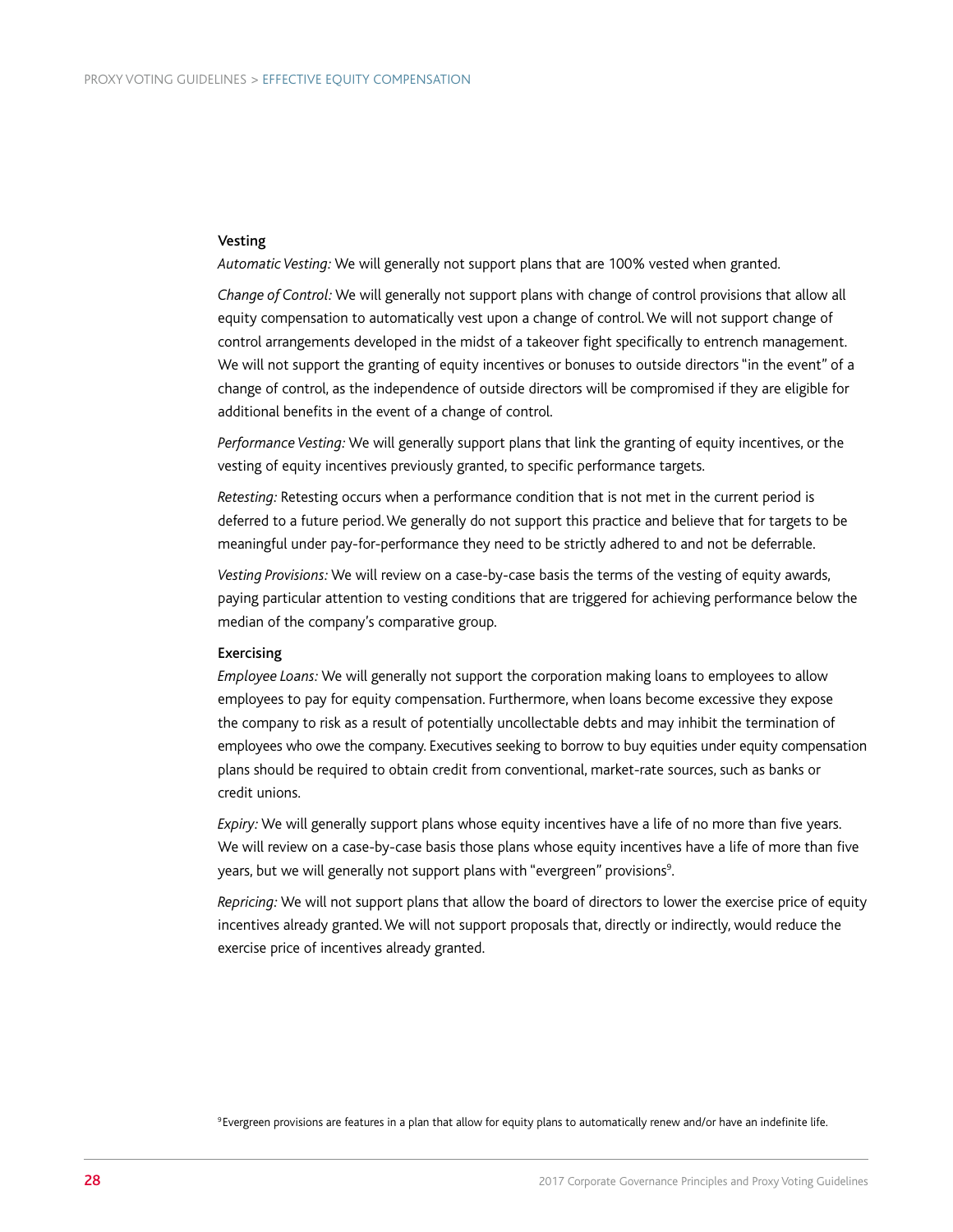#### **Other**

*Board Discretion:* We will not support plans that give the board broad discretion in setting the terms and conditions of equity incentive programs. Such programs must be submitted to shareholders with adequate detail regarding their cost, scope, frequency and schedules for exercising the equity incentives.

*Disclosure:* We strongly support the disclosure of all significant aspects of the equity compensation plan including full transparency of performance goals and vesting conditions.

*Director Eligibility:* We will generally support equity incentive plans for directors where the terms and conditions of director incentives are clearly defined and are reasonable. In particular, we look for a specific and objective formula for the award of director equity incentives. We will generally not support those plans that provide for discretionary director participation.

*Omnibus Plans:* We will review omnibus plans (three or more types of awards in one plan) on a case-bycase basis. Generally, we believe that shareholders should vote on the separate components of such plans rather than be forced to consider the "take-all" approach of an omnibus collection. Although we are generally opposed to the concept of omnibus plans, we will review each element to determine whether the specific benefits being offered adhere to our other guidelines in this category.

*Pledging and Hedging:* We generally do not support arrangements made on the part of executives to pledge as collateral or hedge their equity ownership.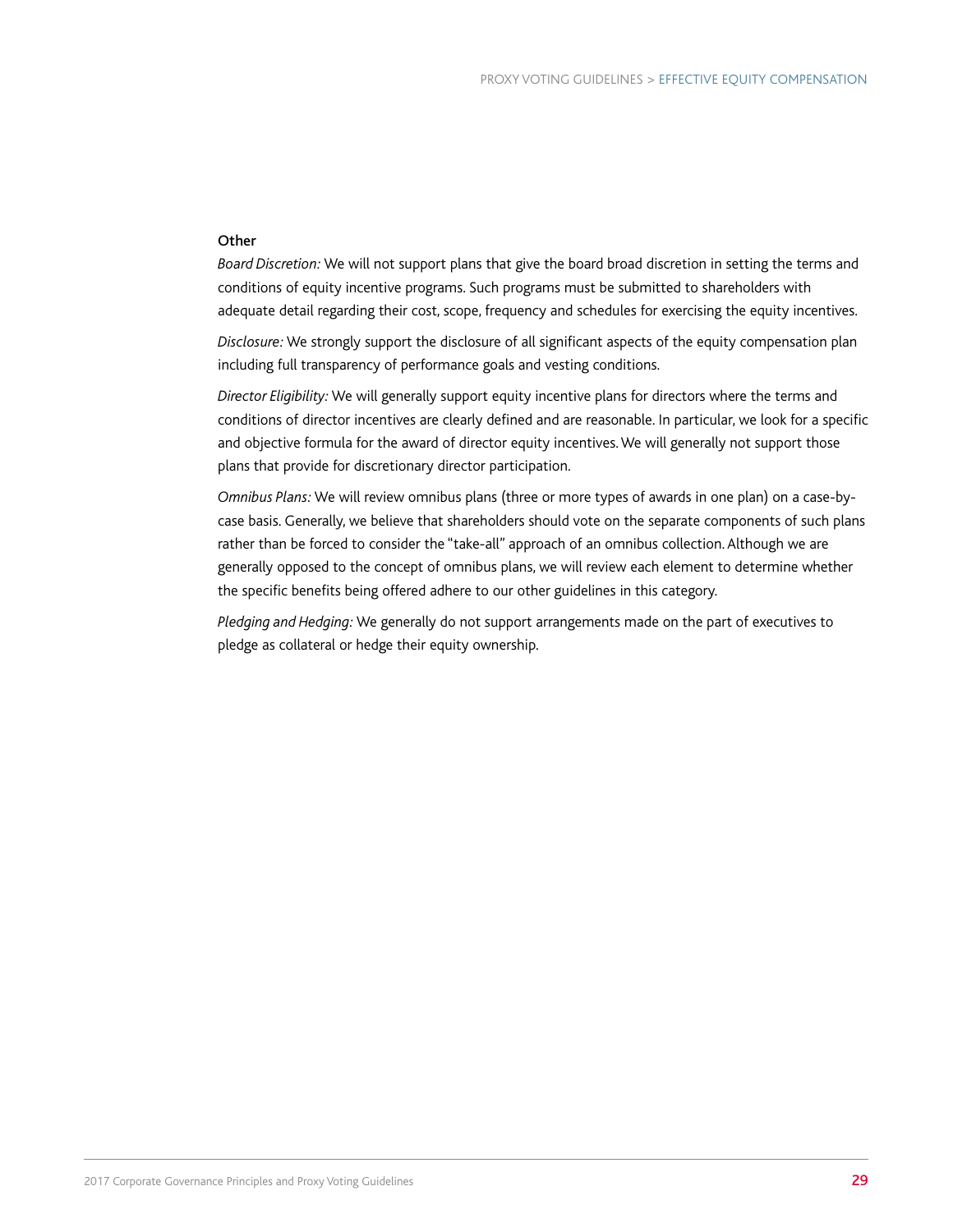## 2.2 ADVISORY VOTE ON COMPENSATION (SAY-ON-PAY)

#### GUIDELINE

Where we are required to vote with respect to management compensation proposals in an advisory or legally binding capacity, we will review compensation on a case-by-case basis to ensure that it meets our criteria as set out in these guidelines. We will generally vote in *support* of advisory votes on compensation if we believe that the compensation plan has met our guidelines, and is adequately designed to align pay with performance.

#### **DISCUSSION**

We believe that a properly-constituted board should address compensation issues in the normal course of fulfilling its responsibilities, and that a board generally requires the freedom and flexibility to develop and establish a compensation system in the manner that is best for the individual company. However, we also recognize that compensation plans can represent a significant cost to shareholders and we believe that shareholders should be entitled to express their opinion on the efficacy of the compensation program. At present this is best done through an advisory vote on compensation ("say-on-pay" vote).

Say-on-pay votes have become an important tool to facilitate compensation-related dialogue between directors and shareholders.

We will review say-on-pay proposals on a case-by-case basis, assessing compensation plans based on the features discussed in Guideline 2.3 Management Compensation.

In instances where we are satisfied that a compensation plan is adequately designed to align pay with performance, we will generally vote in support of the say-on-pay resolution.

If we have concerns with an issuer's remuneration program, we may choose to either support or oppose a compensation plan, depending on the gravity of our concerns. We have identified certain trigger points that, depending on their severity, could result in a vote against a say-on-pay resolution. This list should not be considered exhaustive, and includes:

- an evident disconnect between pay and performance, or the strategic objectives of the company;
- issues around the vesting of equity (length of vesting inconsistent with the type of compensation, such as long-term compensation with a short vesting period; lack of performance vesting for equity);
- poor structure or lack of a long-term plan;
- similar metrics to award both short- and long-term compensation without a compelling rationale as to why this is appropriate;
- unchallenging or inappropriate performance criteria used to award compensation or to determine the vesting of equity;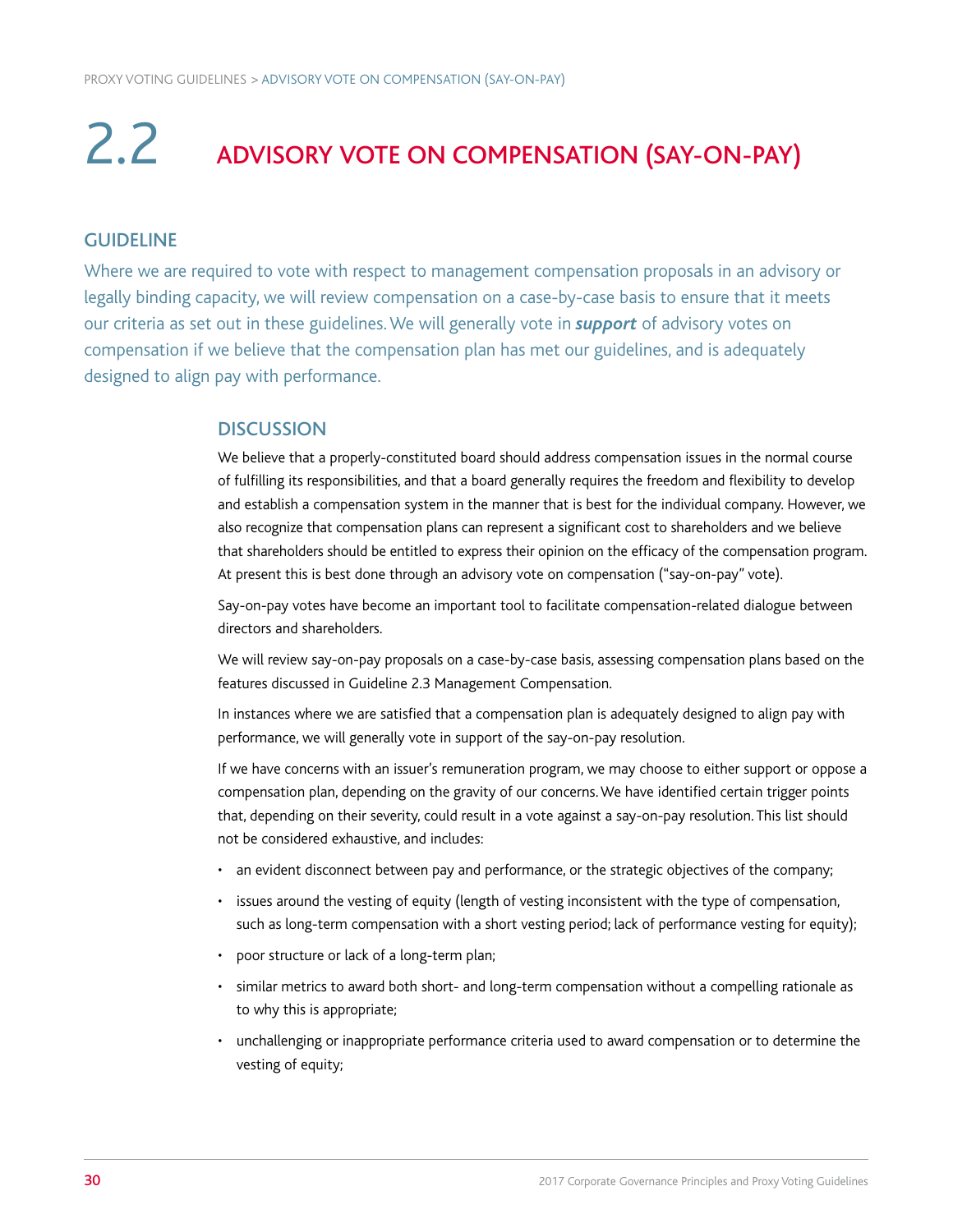- disproportionate compensation paid to the CEO relative to other senior executives;
- a poorly constructed or inappropriate application of peer groups;
- one-off discretionary payments without sufficient justification and/or one-off discretionary awards that become habitual or routine.

Whenever we have issues with a compensation program and irrespective of our voting decision, we will outline our concerns to the company directly. In situations where either the committee has failed to respond to our concern(s) or has made decisions that in our view represent a significant disconnect between pay and performance, we will consider voting against members of the compensation committee in addition to not supporting the say-on-pay resolution.

We expect boards to respect the shareholder democratic process with respect to say-on-pay resolutions. In the event that a say-on-pay proposal receives significant voting opposition from shareholders in any given year, we will generally hold the chair of the compensation committee responsible to ensure that significant improvements are subsequently made to the compensation plan.

#### Frequency of the Say-on-Pay Vote

Given the role the say-on-pay vote has come to play in the shareholder-director engagement process, we see value in an annual vote.

#### One-off Discretionary Awards

We have noticed a number of issuers making one-time awards to an executive outside the normal compensation plan. Often these awards are made for retention and motivation purposes, or to recognize individual performance. We review one-off discretionary payments on a case-by-case basis and generally do not support these awards when the company has not provided a compelling reason for the award. Ontario Teachers' believes that awards outside the normal compensation plan can bring the design of current arrangements into question and, particularly when used for retention purposes, they can be a sign of weak succession planning.

We recognize the need for flexibility when determining compensation levels, and occasionally circumstances may arise in which discretionary awards are necessary. In these situations, the awards should be subject to sufficiently challenging performance conditions that occur over an extended period of time. However, if the current compensation arrangements are not acting as an appropriate incentive for management, we believe the company should review and amend these arrangements instead of continuing to make one-off discretionary awards.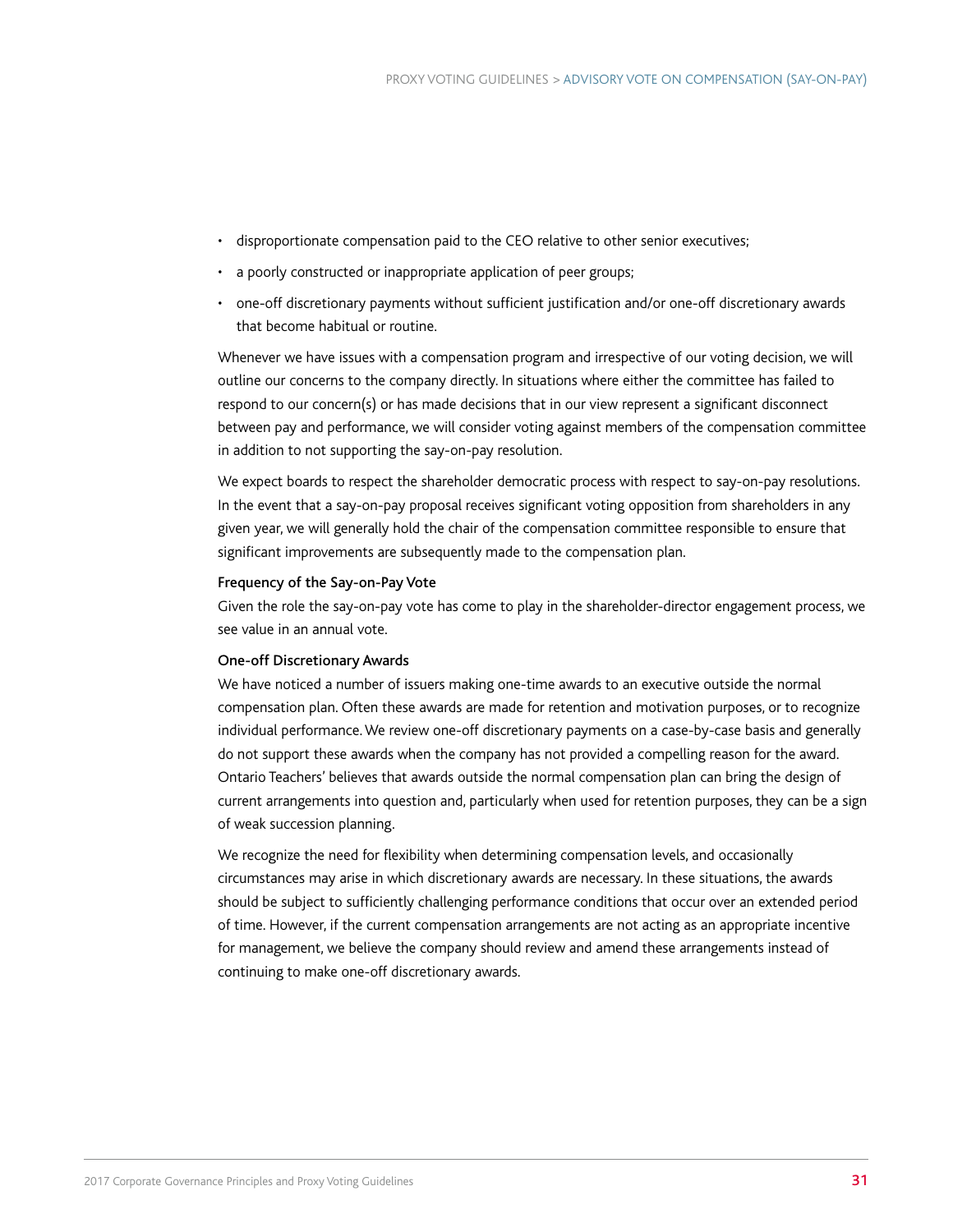### 2.3 MANAGEMENT COMPENSATION

#### GUIDELINE

We will review management compensation plans on a *case-by-case* basis. We review the features of each plan and determine whether the plan on the whole is reasonable.

#### **DISCUSSION**

We look to support compensation plans containing the following features:

- a clear statement by the board of directors of its executive compensation philosophy and how this philosophy is related to the company's strategic objectives;
- incentives for performance that address both short- and long-term corporate objectives that we believe will be stable and not require alteration through the company's business cycle;
- a minimum one-year post-retirement hold period of equity awards, although we prefer two years;
- minimum share ownership requirements for executives;
- meaningful industry and company performance metrics for the awarding and/or vesting of incentives;
- full disclosure of all benefits including the present value of pension benefits and supplemental executive retirement plans in the compensation table in the management information circular;
- identification of changes in philosophy or performance targets;
- a relatively simple methodology that is easy to understand; and
- clawback provisions allowing the company to recoup compensation already paid in the event of financial restatements or misconduct.

In a number of instances, newly appointed CEOs and senior management will be granted signing bonuses or "golden hellos." We will evaluate such compensation arrangements on a case-by-case basis considering the reasonableness and necessity of the award along with any conditions attached to the ultimate receipt of the award.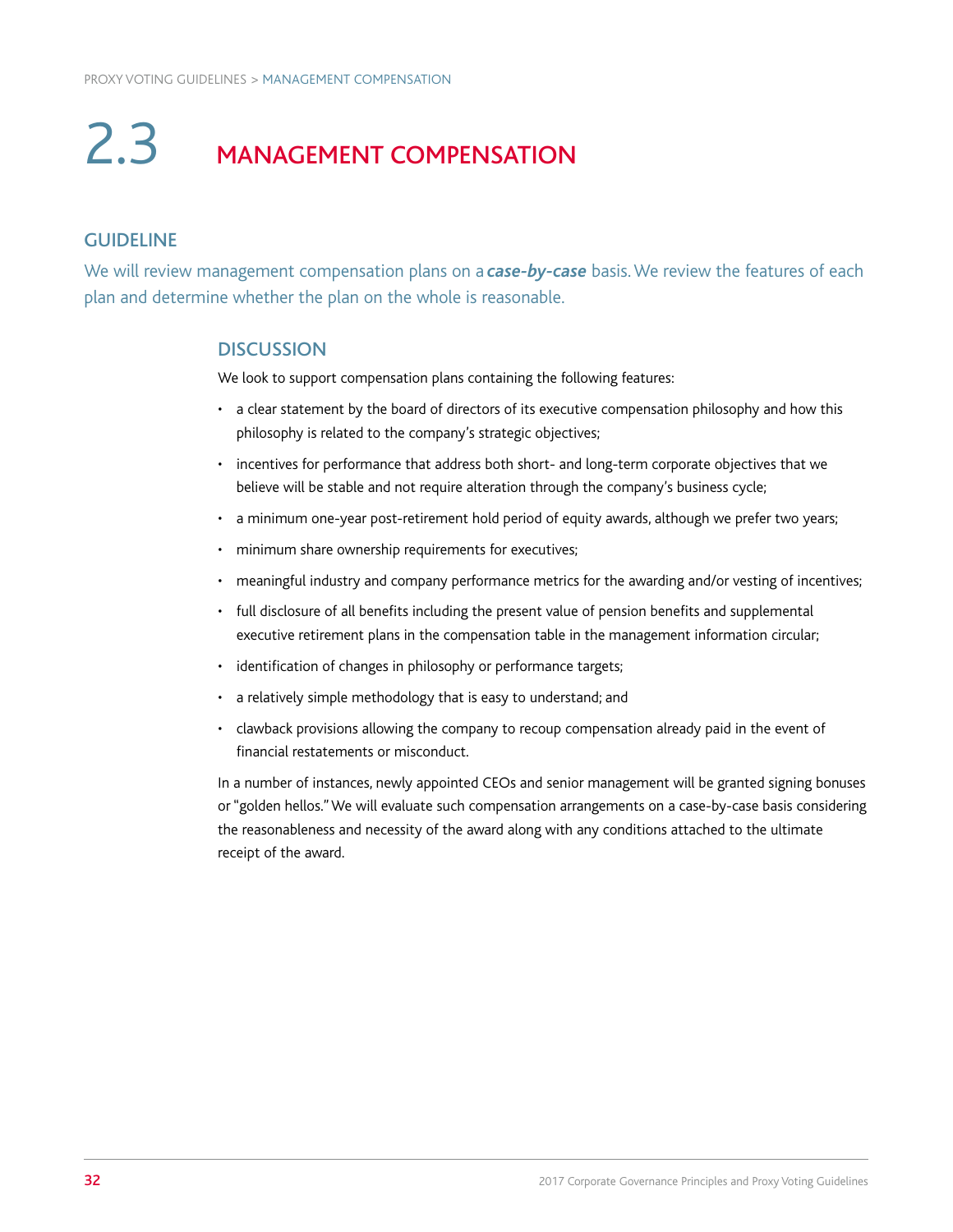### 2.4 DIRECTOR COMPENSATION

#### GUIDELINE

We will generally *support* proposals that call for a certain percentage of directors' compensation to be in the form of common stock (or restricted share units). We will not ordinarily vote against directors where there is no practice of paying some percentage of director compensation in common stock. We will do so if corporate performance, over a suitable time frame, is unsatisfactory.

We will review total compensation paid to directors on a *case-by-case* basis to ensure that the director compensation program provides appropriate compensation without compromising the director's ability to be independent.

#### **DISCUSSION**

Individual directors should be appropriately compensated and should be motivated to act in the best interests of the corporation. While we do not subscribe to the idea of a specific quantum or limits for director compensation, we believe there is a point at which the amount of compensation may negatively impact a director's ability to act independently. In determining this tipping point, we may consider a peer comparison and/or our assessment of decisions taken by the board and/or directors.

We believe that share ownership by directors better aligns their interests with those of other shareholders. For this reason, we believe that meaningful share ownership by directors is in the best interest of the company.

We believe that the degree of ownership should be determined by the circumstances of the individual director's financial position, but that the financial commitment should be material to said director. As a minimum guideline, we suggest that each director should own an amount of stock equal in value to at least one year's compensation as a board member.

We also encourage boards to adopt a policy of paying a percentage of directors' compensation in the form of common stock, which the directors undertake to hold so long as they remain directors of the company.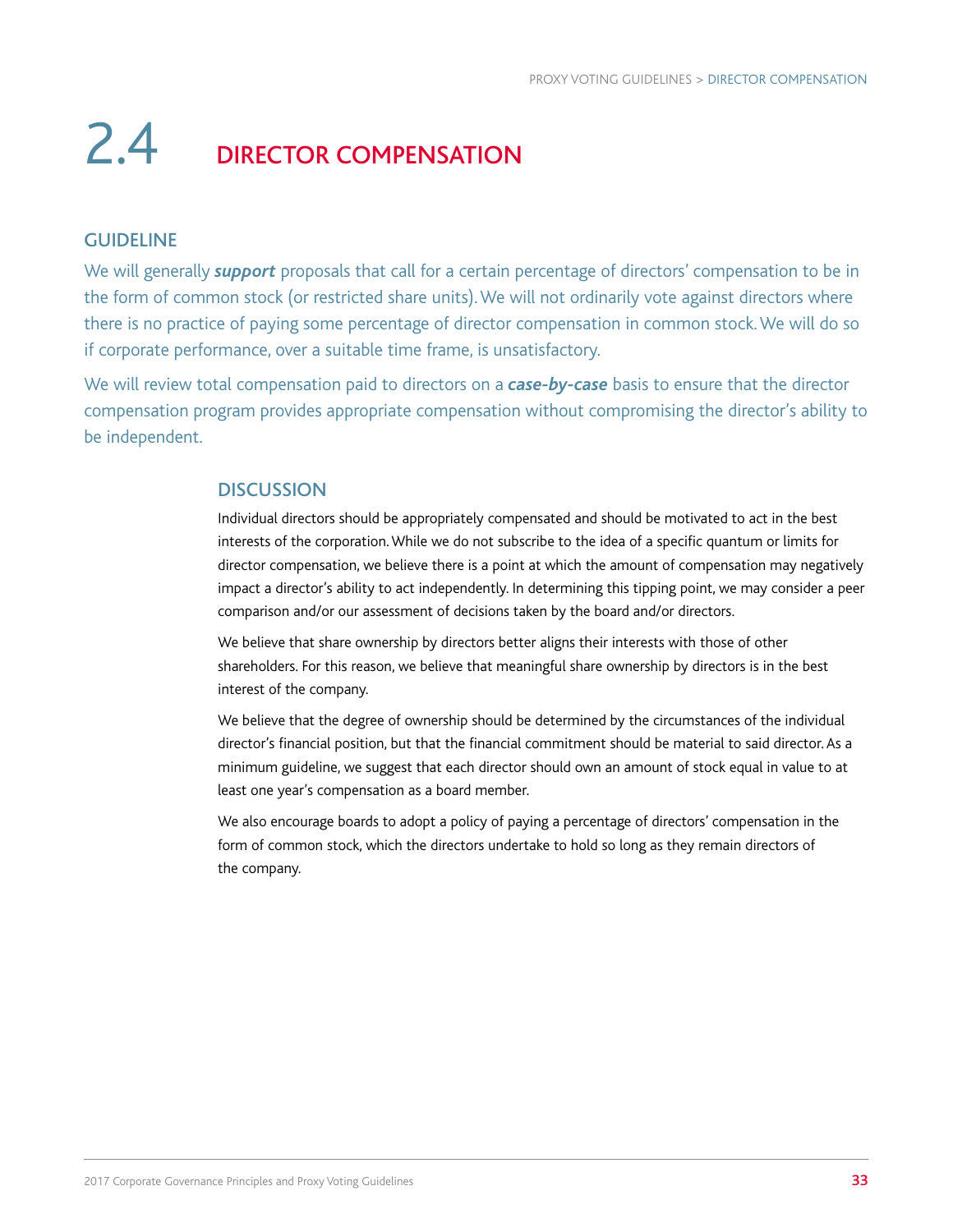### 2.5 SEVERANCE COMPENSATION

#### GUIDELINE

We will review severance compensation arrangements on a *case-by-case* basis. We will *not support*  "golden parachutes" that we deem to be excessive or that are "single-trigger" arrangements.

#### **DISCUSSION**

A golden parachute is a severance compensation arrangement to be paid to an employee whose employment is terminated. In some cases, the payment is contingent upon the merger or acquisition of the corporation with a resulting change of control. These benefits can take the form of severance pay, a bonus, vesting of equity compensation, or a combination thereof.

Single-trigger golden parachute arrangements are those that typically require only that a change of control occurs or is deemed to have occurred, and not that the individual also loses his or her job, or has his or her responsibilities curtailed for reasons not of their own volition. Double-trigger arrangements require both a change of control and that the individual ceases to be employed in a manner that is similar or reasonably comparable to his or her current role. Payment of reasonable severance compensation is justified when job loss or significant demotion occurs, but is not acceptable when it is excessive and/or in circumstances where the individual continues to be employed in the same or similar capacity as he or she was prior to the trigger event occurring.

We recognize the need for competitive severance arrangements, particularly to enable management to continue making decisions in the best interests of a company and its shareholders, regardless of their own welfare, in the event of a successful takeover. However, when golden parachutes are excessive they serve to entrench management.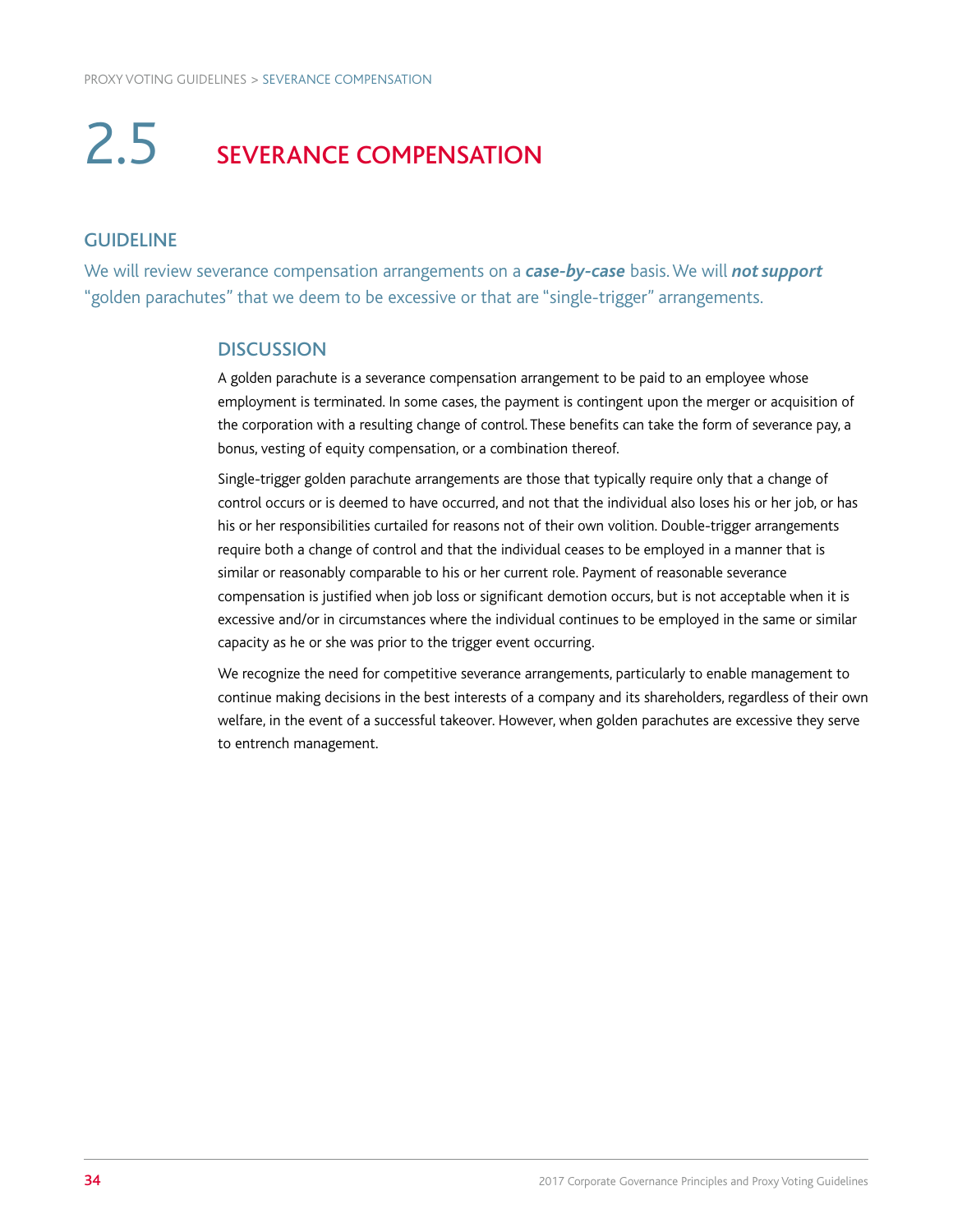## 3.0 TAKEOVER PROTECTIONS

Through our voting decisions we seek to enhance the long-term value of our investments. We will look at takeover protection measures on an individual basis with this principle in mind. We recognize that takeover protections, when properly used, may optimize shareholder value, but they must not unduly deter initial unsolicited bids or follow-on offers. While takeover protection measures must strike a balance between targets and bidders, in our view they must primarily serve the interests of longterm shareholders.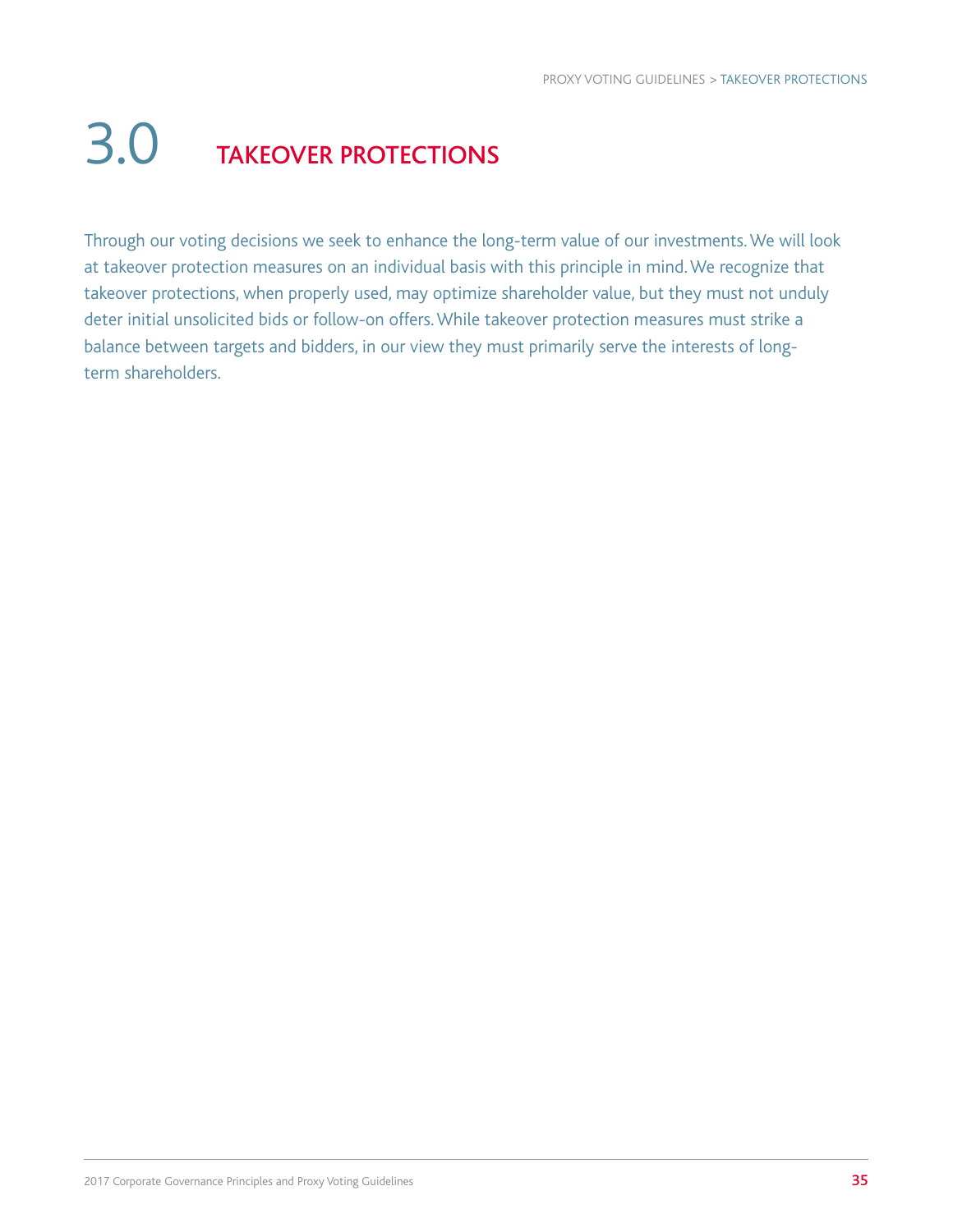## 3.1 SHAREHOLDER RIGHTS PLANS

#### GUIDELINE

We will review shareholder rights plans on a *case-by-case* basis. We will generally *not support* shareholder rights plans that go beyond ensuring equal treatment of shareholders in the event of a bid, allowing the company sufficient time to consider alternatives to a bid and permitting shareholders to make an informed decision about the bid and available alternatives.

#### **DISCUSSION**

A shareholder rights plan provides the shareholders of a target company with rights to purchase additional shares or to sell shares at very attractive prices in the event of an unwanted offer for the company. These rights, when triggered, impose significant economic penalties on a hostile acquiror.

In our view, there are limited legitimate purposes of a shareholder rights plan: 1) ensuring that all shareholders are treated equally in connection with a change of control of the company; 2) allowing the board of the target company sufficient time to determine whether there is a better alternative to the offer; and 3) permitting shareholders to make an informed decision about the bid and available alternatives.

Many shareholder rights plans go much further than these legitimate aims. In such circumstances, they may be used to discourage a takeover bid, or to prevent shareholders from responding to a bid or from determining the best course of action for the company. We believe it is appropriate for shareholders to determine whether a rights plan should be implemented and subsequently remain in effect, whether within the context of a bid or otherwise. As owners, they are less likely to be subject to the conflicts of interest that could influence the judgment of the board and management.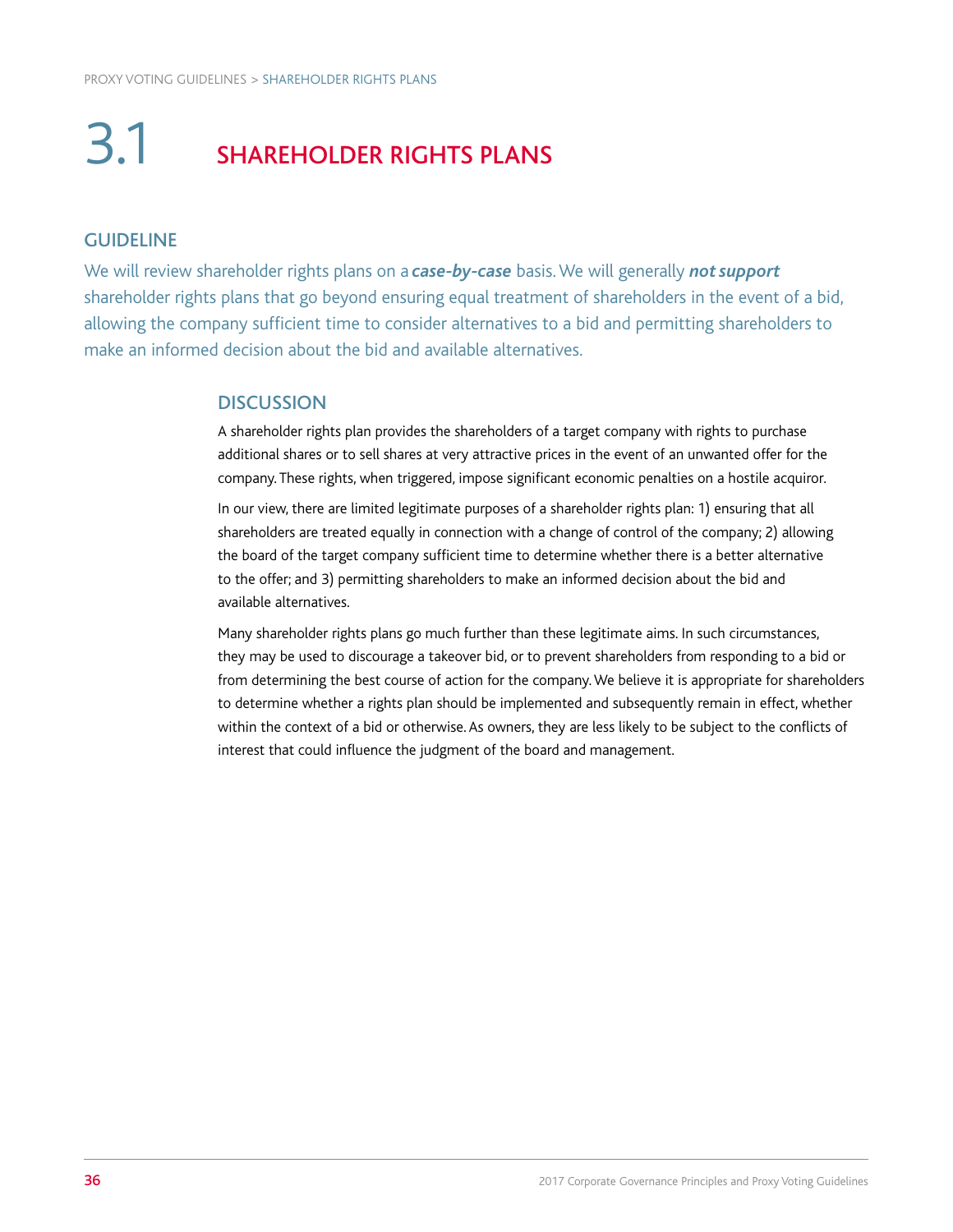### 3.2 ADVANCE NOTICE REQUIREMENT

#### GUIDELINE

We will evaluate advance notice requirement bylaw amendments on a *case-by-case* basis and will not support bylaw amendments that place unnecessary burdens on shareholders wishing to nominate directors.

#### **DISCUSSION**

Advance notice requirements are designed to protect issuers and shareholders from a situation where a dissident shareholder arrives at the meeting with sufficient proxies to unseat the incumbent board without prior warning. This can leave the board and shareholders vulnerable to an unwanted takeover of the board that may not be in the best interests of either the issuer or shareholders. We believe that in the case of contested elections, the company's and shareholders' interests are best served when there is sufficient debate on the merits of proposed nominees and the dissident's rationale for taking the action. Thus, we agree with the spirit of advance notice requirements in that they protect issuers and shareholders from unwanted or surprise changes to the board without proper discussion.

However, the advance notice bylaw amendments should not be drafted to include unnecessary or unreasonable hurdles for shareholders to nominate directors to the board. In our view, the processes and requirements for a shareholder to nominate a director or directors should be similar to those in place for the issuer.

We will evaluate advance notice bylaw amendments on a case-by-case basis and support those amendments that do not put unreasonable requirements on shareholders and not support those that we determine do.

Generally, we believe such amendments are most suited for smaller issuers and those with a shareholder base that is concentrated in a smaller number of investors. We do question the utility of adopting such a bylaw amendment for an issuer with a large and diverse shareholder base or one with a controlling shareholder.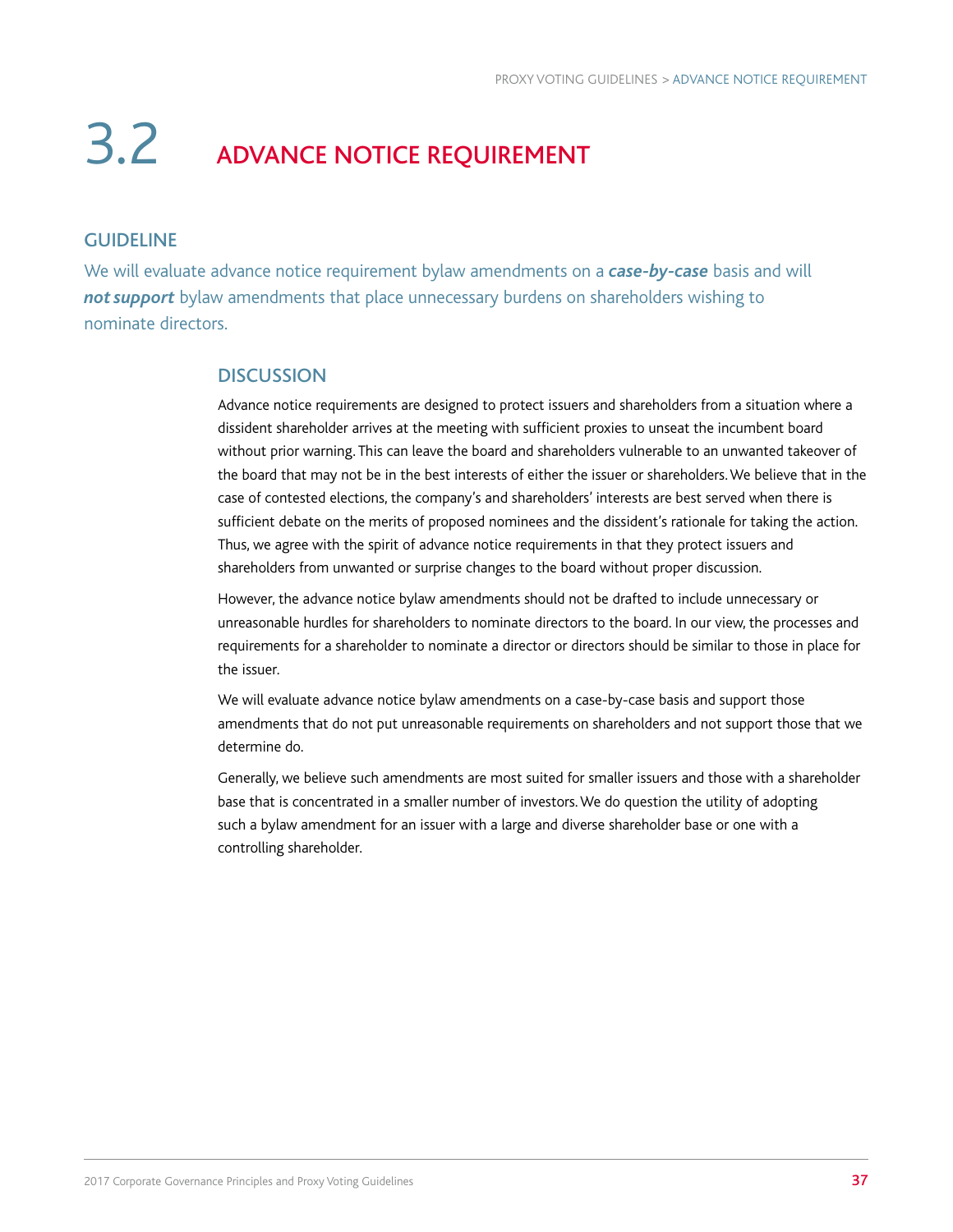### 3.3 GOING-PRIVATE TRANSACTIONS, LEVERAGED BUYOUTS AND OTHER PURCHASE TRANSACTIONS

#### **GUIDELINE**

We will evaluate going-private transactions, leveraged buyouts and other purchase transactions on a case-by-case basis, but we will *not support* transactions that do not adequately compensate minority shareholders.

#### **DISCUSSION**

#### Going-Private Transactions/Leveraged Buyouts

Whenever a publicly traded corporation seeks to become privately owned via a going-private transaction or a leveraged buyout, we will carefully evaluate the proposal to determine whether the transaction is in the long-term best economic interests of shareholders, or whether it is designed mainly to further the interests of one group of stakeholders at the expense of other shareholders.

In addition to this economic analysis, we will review the process by which the proposal was received and consider whether:

- in the case of related-party transactions, a proper review was undertaken by an independent committee of the board;
- other potential bidders have had an opportunity to investigate the company and make competing bids;
- a valuation and/or "fairness opinion" has been obtained from a qualified and independent third party, and the analysis and recommendations contained in that valuation or opinion support the proposal;
- in the case of related-party transactions, minority shareholders will be given the opportunity to vote the proposal separately from those shareholders who may be related parties.

#### Other Purchase Transactions

We review all transactions on a case-by-case basis and will support those that we believe are clearly in the best interests of shareholders.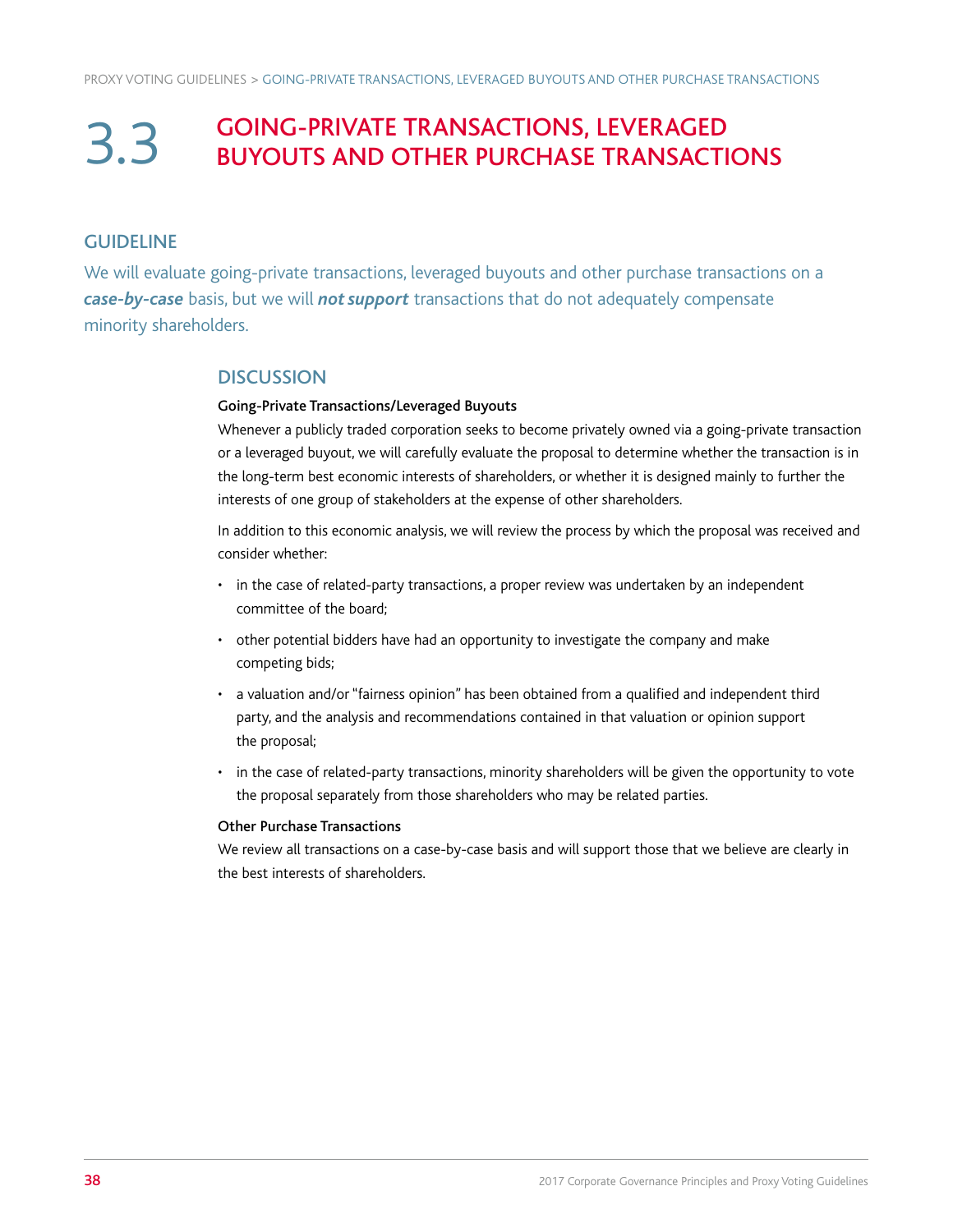## 3.4 REINCORPORATION

#### GUIDELINE

We will *support* reincorporation proposals when management and the board can demonstrate sound financial or business reasons for the move. However, we will generally *not support* reincorporation proposals that are made as part of an anti-takeover defence or solely to limit directors' liability.

#### **DISCUSSION**

Reincorporation involves a proposal to re-establish the company in a different legal jurisdiction. There are a number of legitimate reasons why a company may want to reincorporate, but it is often a tactic by management to frustrate a potential takeover, or to limit director liability or other shareholder rights.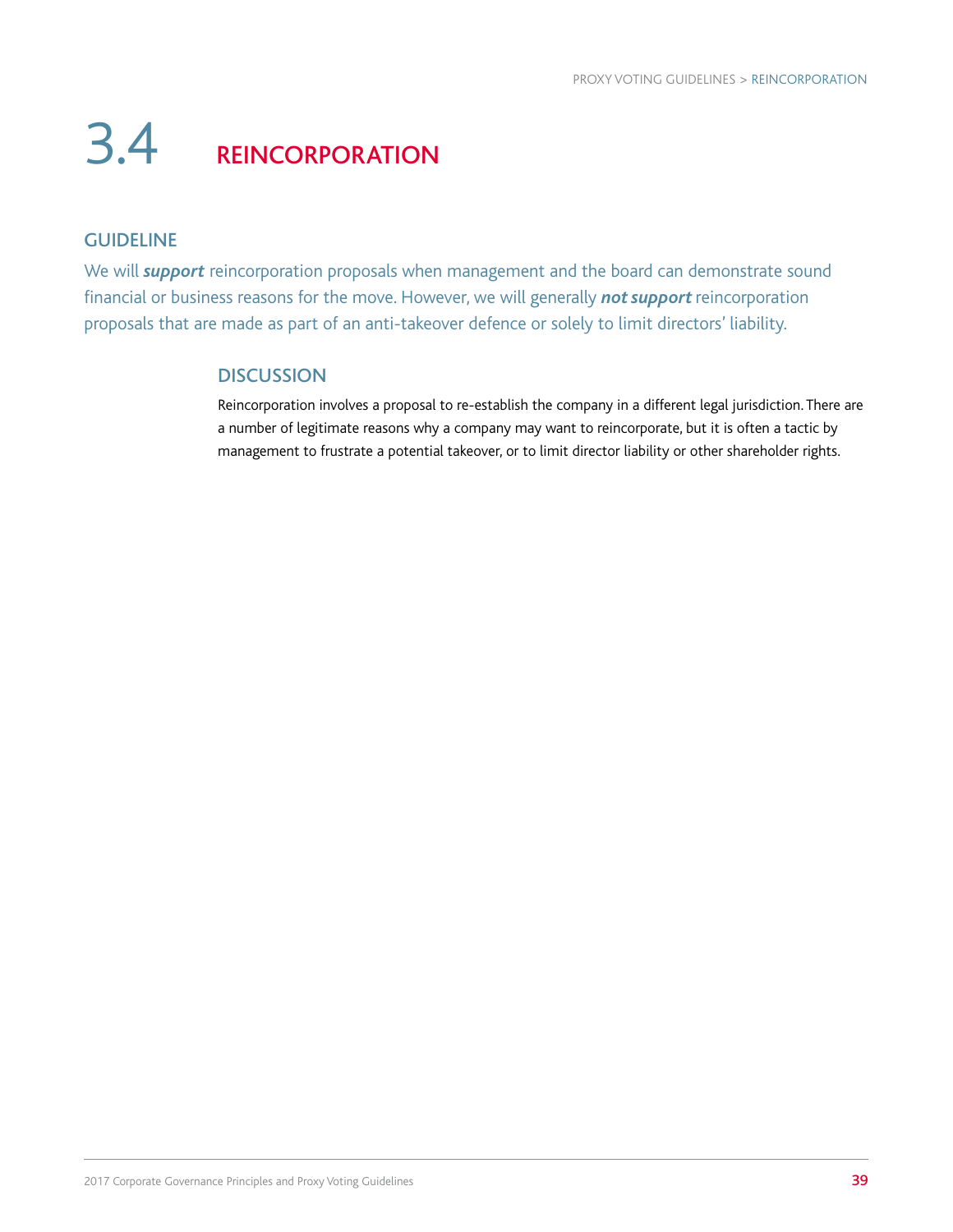### **4.0** SHAREHOLDERS' RIGHTS ISSUES 4.1 DUAL-CLASS SHARE STRUCTURES

#### **GUIDELINE**

We *support* one class of shares. We will generally *not support* the creation or extension of dual-class share structures. We will review transactions to collapse controlled corporations with dual-class structures on a *case-by-case* basis.

#### **DISCUSSION**

Dual-class share structures create classes of common stock with either superior or inferior voting rights to those of the existing class of stock. The shares that have inferior voting rights sometimes pay a greater dividend and can usually be transferred more readily than the shares that have superior voting rights. To the extent that shareholders opt for the subordinated voting shares, management, or certain shareholders, maintain effective control of the corporation by keeping for themselves the shares that have superior voting rights. Other forms of unequal share structures include those that allow a certain class of shareholders to elect a disproportionate percentage of directors.

Dual-class share provisions create a subordinated class of common shares in every sense of the term. Such proposals allocate voting rights in a manner that is disproportionate to economic ownership, thus depriving some shareholders of certain rights and controls. A dual-class structure with unequal voting rights violates the principle of "one share, one vote" and exposes shareholders to the risk that the controlling shareholder(s) may use their disproportionate influence to force the company to take actions that are contrary to the best interests of all shareholders.

While we do not support the creation of dual-class share structures, we understand that this structure does exist in many corporations. In these cases, it is important that the share provisions allow for fair and equitable treatment of both classes of shareholders, which we will assess on a case-by-case basis. For example, we consider coattail provisions<sup>10</sup> appropriate to be included in the share provisions of any dual-class structure.

We support the collapsing of dual-class structures insofar as the transactions eliminating such structures are in the best long-term interests of the corporation. We would generally not support transactions that transfer a significant amount of wealth as a control premium to the controlling shareholder(s).

We view any attempt to provide extra benefits, such as increased voting rights or higher dividends, to longer-term shareholders to be the same as creating a dual-class structure. Thus, we will not support the creation of such "loyalty shares."

<sup>&</sup>lt;sup>10</sup> Coattail provisions allow for the holders of subordinated shares to be treated equally to the superior shares in the event of a formal bid for the company.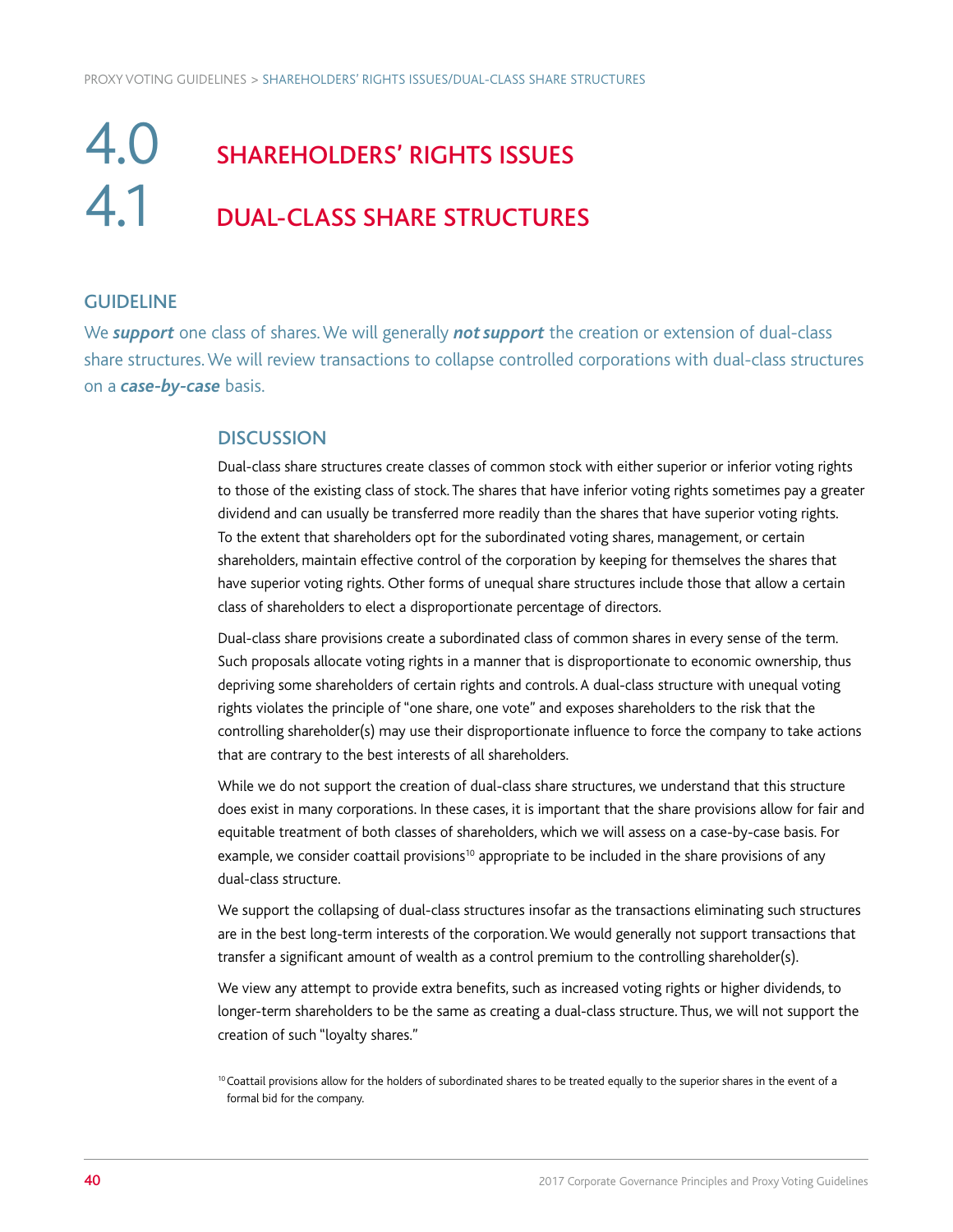### 4.2 SUPERMAJORITY APPROVAL OF BUSINESS TRANSACTIONS

#### GUIDELINE

We will review supermajority proposals on a *case-by-case* basis; however, we will generally *not support* proposals in which management seeks to increase the number of votes required on an issue above two-thirds (66.7%) of the outstanding shares.

#### **DISCUSSION**

Supermajority amendments are generally designed to deter hostile takeovers by imposing artificially high voting barriers. They typically require the approval of three-quarters (75%) or more of shareholders for a particular transaction.

We agree that in some circumstances a supermajority approval is appropriate; however, we feel that in these circumstances a two-thirds (66.7%) approval level is sufficient. Such a vote requirement, in our opinion, is reasonable and yet provides sufficient protection against unwarranted invasions on the corporation. This threshold also has some support using corporate law as a precedent.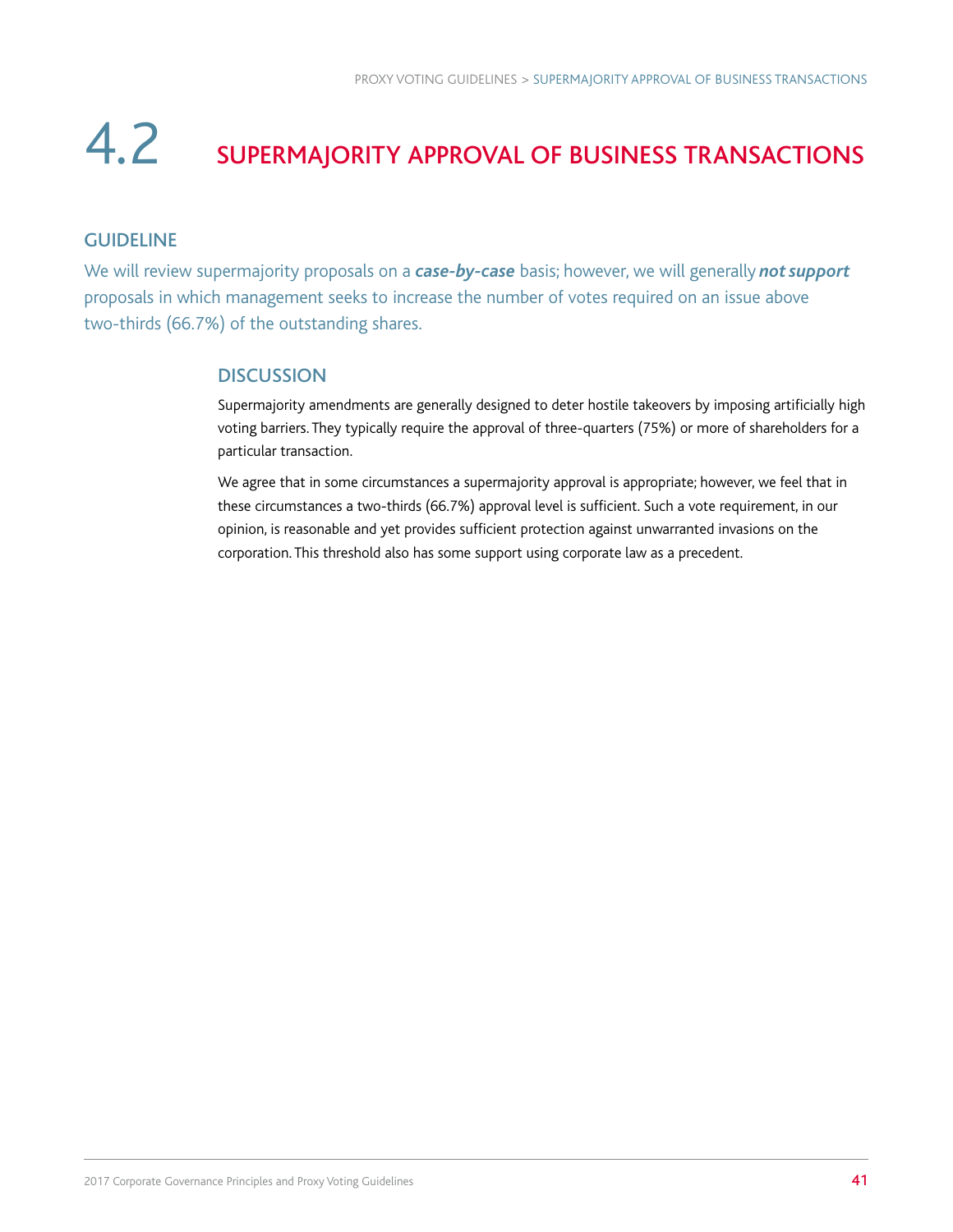## 4.3 INCREASE IN AUTHORIZED OR ISSUED SHARES

#### GUIDELINE

We believe shareholders should be entitled to vote in circumstances where a corporation seeks to increase the authorized or issued share capital by 25% or more. We will generally *support* proposals for the authorization or issuance of additional shares provided the amount requested is necessary for sound business reasons.

We will generally *not support* proposals that seek to increase the authorized or issued shares by 25% or more when management does not demonstrate a specific and valid need. We will generally *not support* proposals where the increase in authorized or issued shares does not contain pre-emptive rights, other than in the case of an all-stock takeover bid or merger.

#### **DISCUSSION**

An increase in the number of authorized or issued shares provides a company's board of directors with flexibility to meet changing financial conditions. Additional shares may be needed to:

- implement a stock split, which can expand and improve the market for the company's securities;
- aid in a restructuring or acquisition, which can improve the company's competitive position;
- provide sufficient shares for use in stock option or other executive compensation plans; or
- implement a shareholder rights plan or other takeover defence.

However, an increase in the number of authorized or issued shares presents significant dilution risk. We believe that shareholders should have input on major decisions regarding authorized shares and share issuance.

We acknowledge that there is a point where such authorities become problematic because of dilution or other features embedded in the request, which may result in a vote against the proposal.

Over the past few years we have seen management proposals requesting an increase in authorized shares with a matching rights issue, which can increase the total authorization being requested to 66% of the current outstanding share capital. These proposals were introduced as a temporary measure in response to the difficulty in raising capital as a result of the most recent financial crisis, with some of these proposals including safeguards against misuse. Having seen very few instances when this authority has been used and recognizing that the financial markets have largely recovered from crisis levels, we no longer believe the need for such authorities exists. As a result, we are becoming concerned that what was introduced as an extraordinary request has become routine and that ongoing support for these proposals exposes shareholders to significant dilution risk.

Consequently, we will no longer support such proposals requesting an increase in authorized shares where the total authorization being requested equates to 66% of the current outstanding share capital, unless a sound business reason has been provided.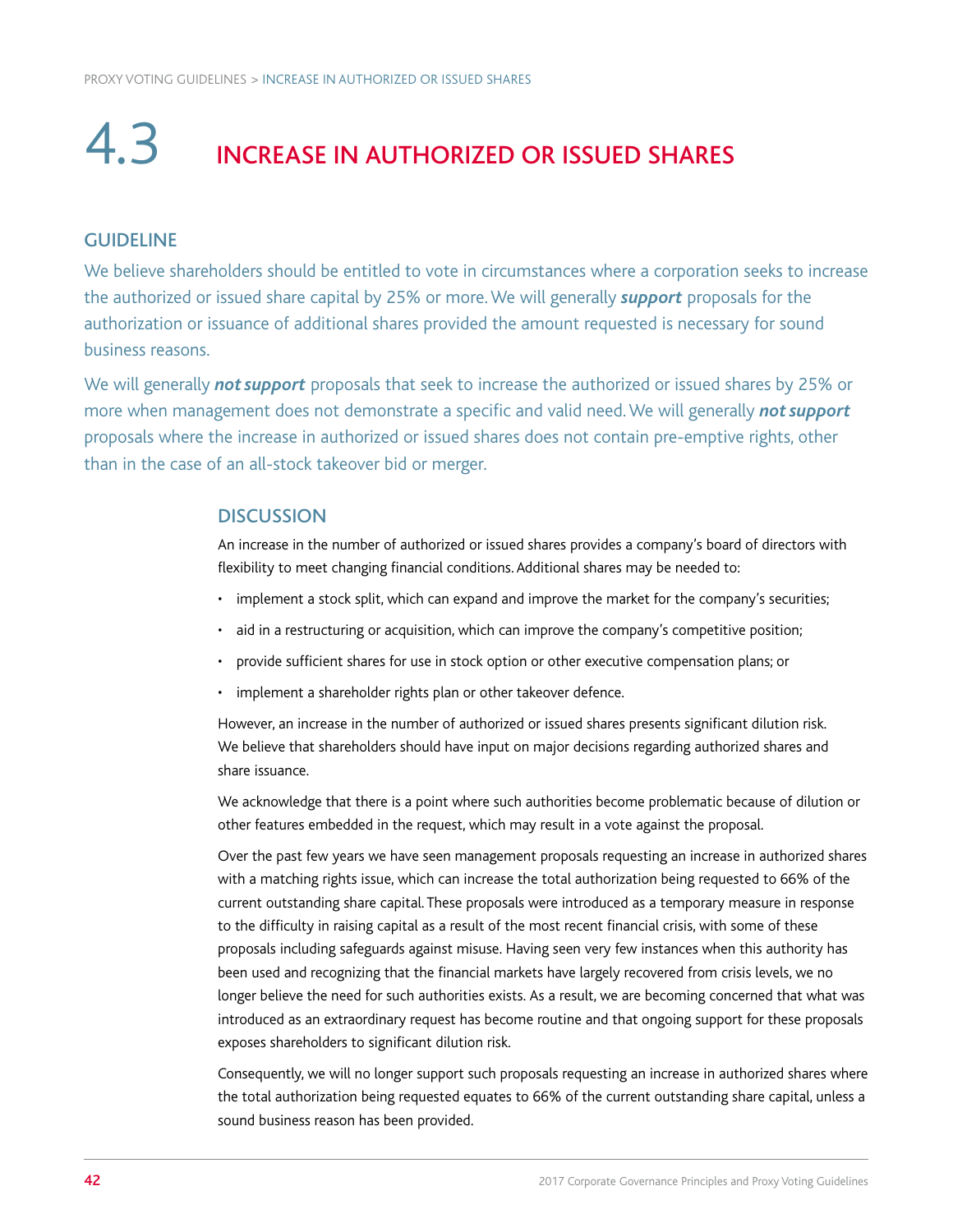### 4.4 "BLANK-CHEQUE" PREFERRED SHARES

#### GUIDELINE

We will generally *not support* either the authorization of, or an increase in, "blank-cheque" preferred shares.

#### **DISCUSSION**

"Blank-cheque" preferred shares usually carry a preference as to dividends, rank ahead of common shares upon liquidation, and give a board broad discretion (a blank cheque) to establish voting, dividend, conversion and other rights in respect of these shares.

"Blank-cheque" preferred shares might provide corporations with the flexibility needed to meet changing financial conditions. They may also be used as a vehicle for a defence against hostile suitors, or may be placed in friendly hands to help block a potential takeover bid. A concern for many shareholders is that once these shares have been authorized, shareholders have no further power to determine how or when these shares will be designed and allocated.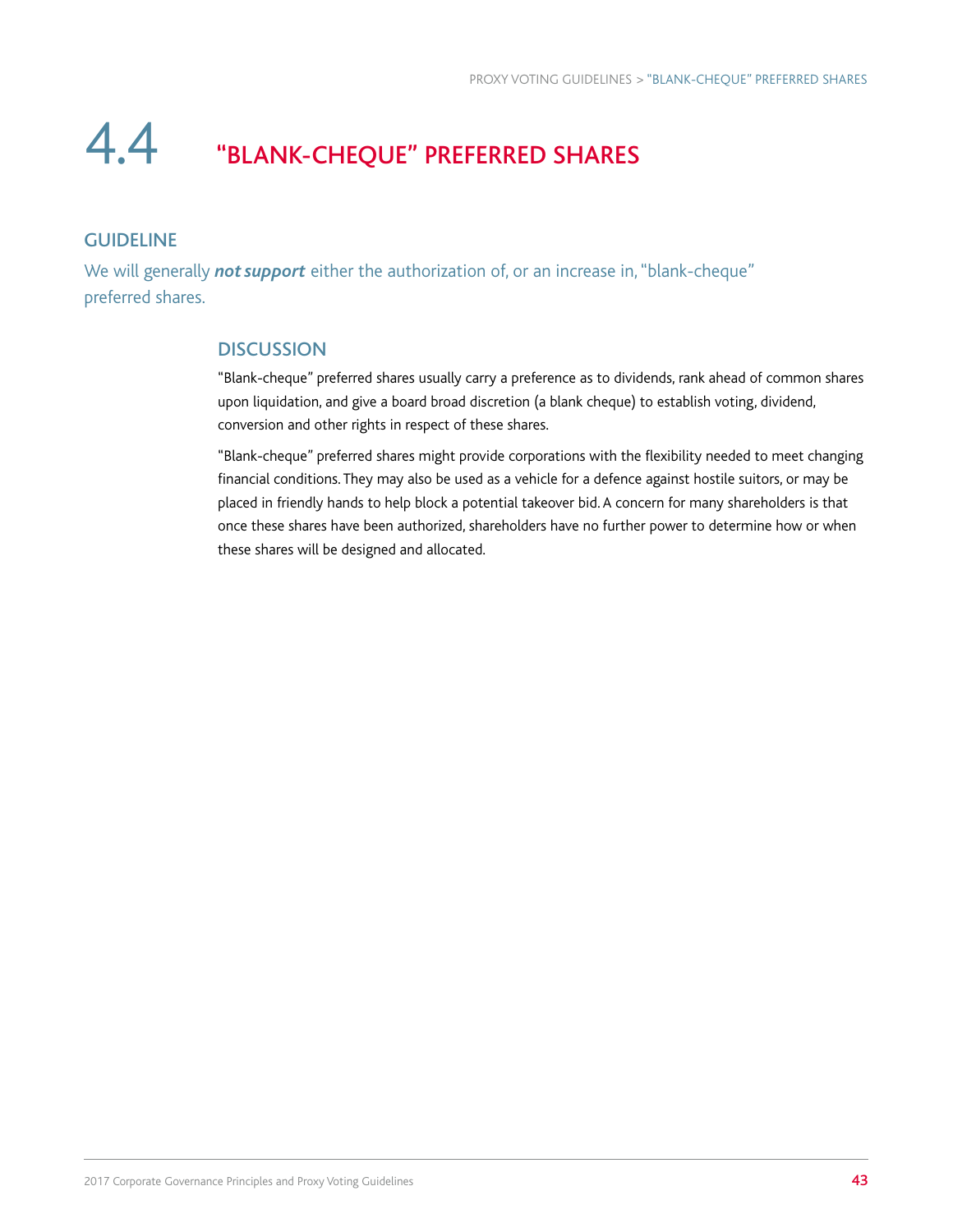### 4.5 SHAREHOLDER PROPOSALS

#### GUIDELINE

We will evaluate shareholder or stakeholder proposals on a *case-by-case* basis. We will generally *not support* proposals that in our view place arbitrary constraints on the company, its board or management, duplicate existing practices and/or hinder the creation of long-term shareholder value. We will generally *support* proposals that enhance disclosure on issues we believe may present a material risk to the company or generally improve the company's corporate governance processes and practices.

#### **DISCUSSION**

While we empathize with the spirit of many shareholder and stakeholder proposals, we must ensure that the implementation of a proposal does not introduce artificial or arbitrary constraints upon a company or duplicate practices already in place. We believe that the board and management must maintain sufficient flexibility to organize the company in a manner that they believe to be most appropriate at that time. Introducing unreasonable constraints, such as needlessly onerous timelines for implementation of the proposal, or requiring a duplication of effort will not assist, and may often hinder, the company's ability to create long-term value for its shareholders.

While a number of shareholder proposals have strong merit, we may end up not supporting them because of an unreasonable constraint being placed on the board. Unfortunately, we can only cast a vote based on the contents of the proposal as drafted by the proponent and presented in the meeting materials. There is no ability for us to alter the contents of the proposal or cast a conditional vote.

Environmental and social issues, and how they are managed, are material risks to companies and to shareholders. Boards are coming under increasing levels of pressure and expectation to show that they are not only aware of the environmental and social risks facing a company, but that they have the appropriate oversight and controls in place to ensure that these risks are sufficiently mitigated and managed. Consequently, shareholders are increasingly scrutinizing company disclosures, and using the shareholder proposal as a means to call for improvements. Like all shareholder proposals, these will be evaluated on a case-by-case basis. Those that request improved disclosure of a material risk to the company will generally be supported whereas those that mandate a specific course of action or place arbitrary constraints upon a company will generally not be supported.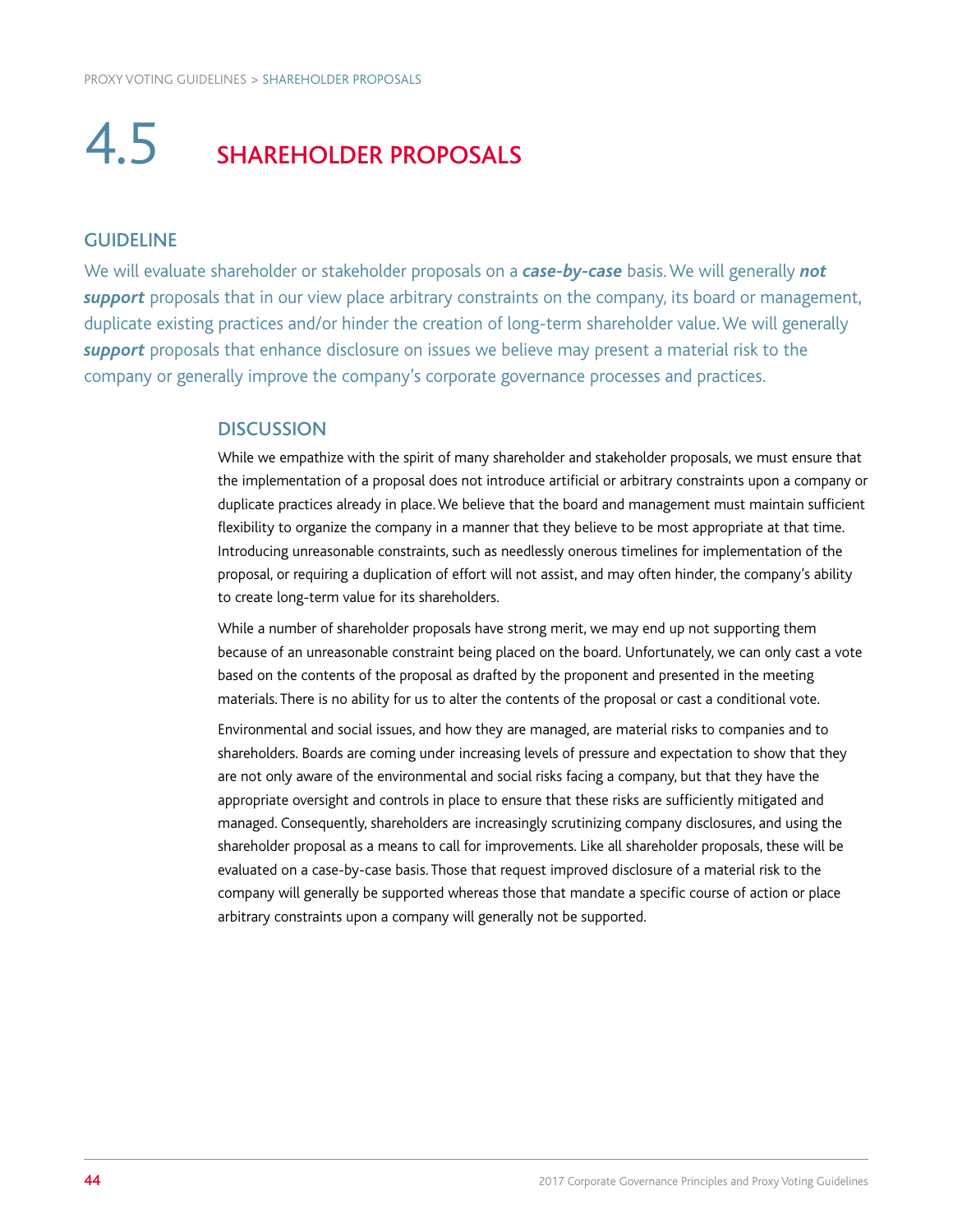### 4.6 EXCLUSIVE FORUM PROVISIONS

#### GUIDELINE

We will review board requests to adopt an exclusive forum provision on a *case-by-case* basis. We will generally *support* proposals where the company can demonstrate a sufficient rationale for the amendment and where we are comfortable with the jurisdiction being proposed.

#### **DISCUSSION**

We believe that shareholder derivative lawsuits provide shareholders with an important mechanism to ensure that directors and officers fulfill their fiduciary duties. When a board requests the adoption of an exclusive forum provision, it is seeking the authority to amend the company bylaws so that shareholder derivative lawsuits would be limited to a single jurisdiction.

Although there are legitimate reasons why a company may want to adopt such a provision, this can be a tactic to discourage the pursuit of derivative lawsuits by increasing their difficulty and cost, and therefore limit shareholder rights. We recognize that companies may have an interest in an environment that is highly litigious, and there may be a genuine need to adopt an exclusive forum provision to avoid frivolous litigation. However, we will generally not support these requests if we feel the company is using it solely as a way to restrict shareholder rights.

As stated in Guideline 1.2 Governance and Nominating Committee, we expect boards will not enact bylaws or policies that adversely affect shareholder rights without first putting the issue to a shareholder vote. In situations where exclusive forum provisions are implemented without first going to a shareholder vote, we will, depending on the circumstance, hold the chair or members of the corporate governance committee (or equivalent) responsible and not support their re-election to the board.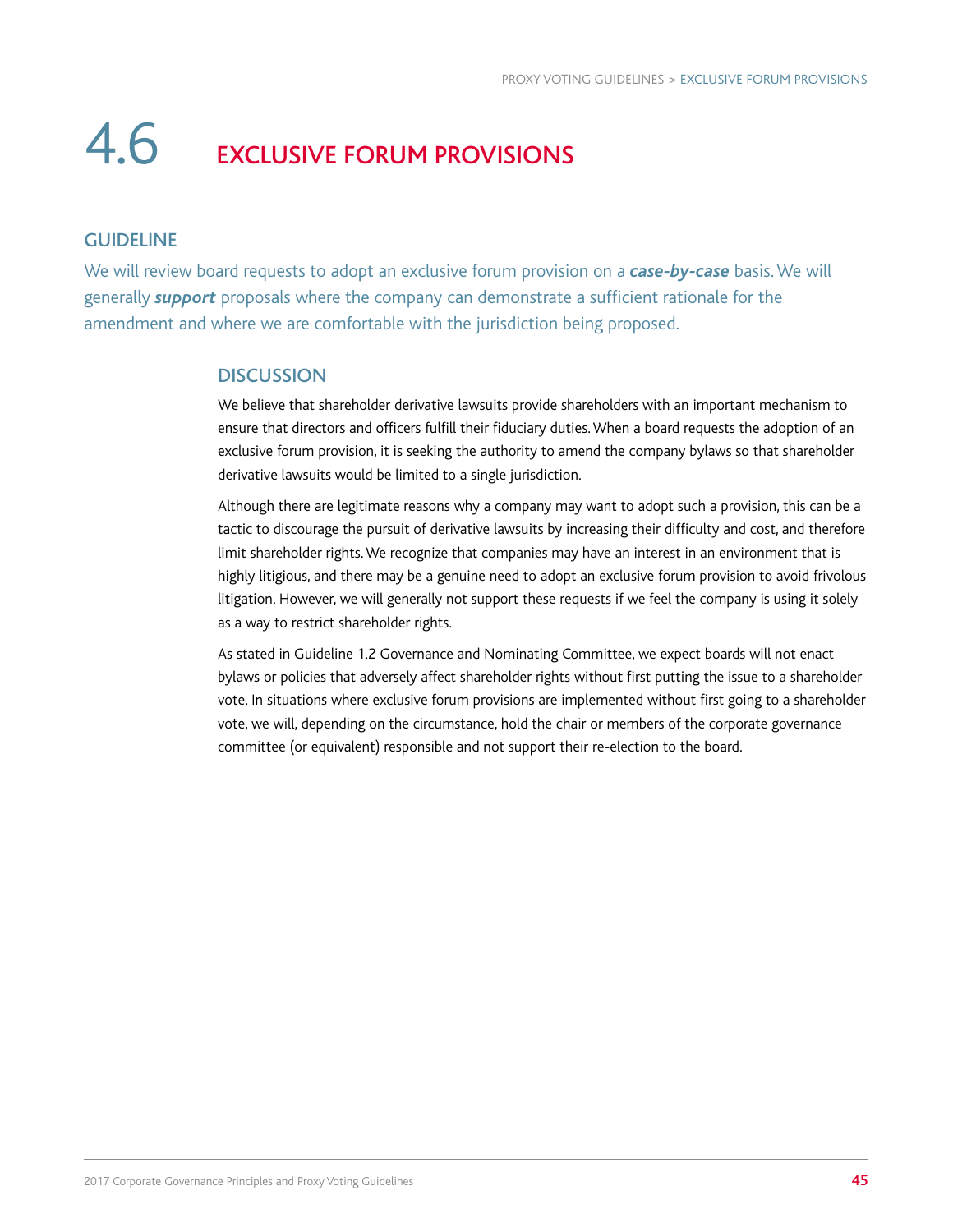### 4.7 DIRECTOR NOMINATION BY SHAREHOLDERS (PROXY ACCESS)

#### **GUIDELINE**

We will review requests to adopt proxy access on a *case-by-case* basis. We generally *support* proposals containing thresholds that equate to a sufficiently high dollar amount of share ownership so as to avoid potential abuse of proxy access authority.

#### **DISCUSSION**

Ontario Teachers' believes that shareholder involvement in the director nomination process is fundamental to good corporate governance and supports the corporate model. Proxy access allows shareholders to add director candidates to the shareholder ballot under specific conditions such as minimum share ownership requirements and limits on the number of directors that can be included on the ballot.

While we are sensitive to the concerns around abuse of this provision, we believe that the ability of shareholders to nominate directors is a fundamental shareholder right. In addition, we note that placement on the ballot does not equate to election to the board, as ultimately shareholders retain the right to elect those directors they deem most suitable.